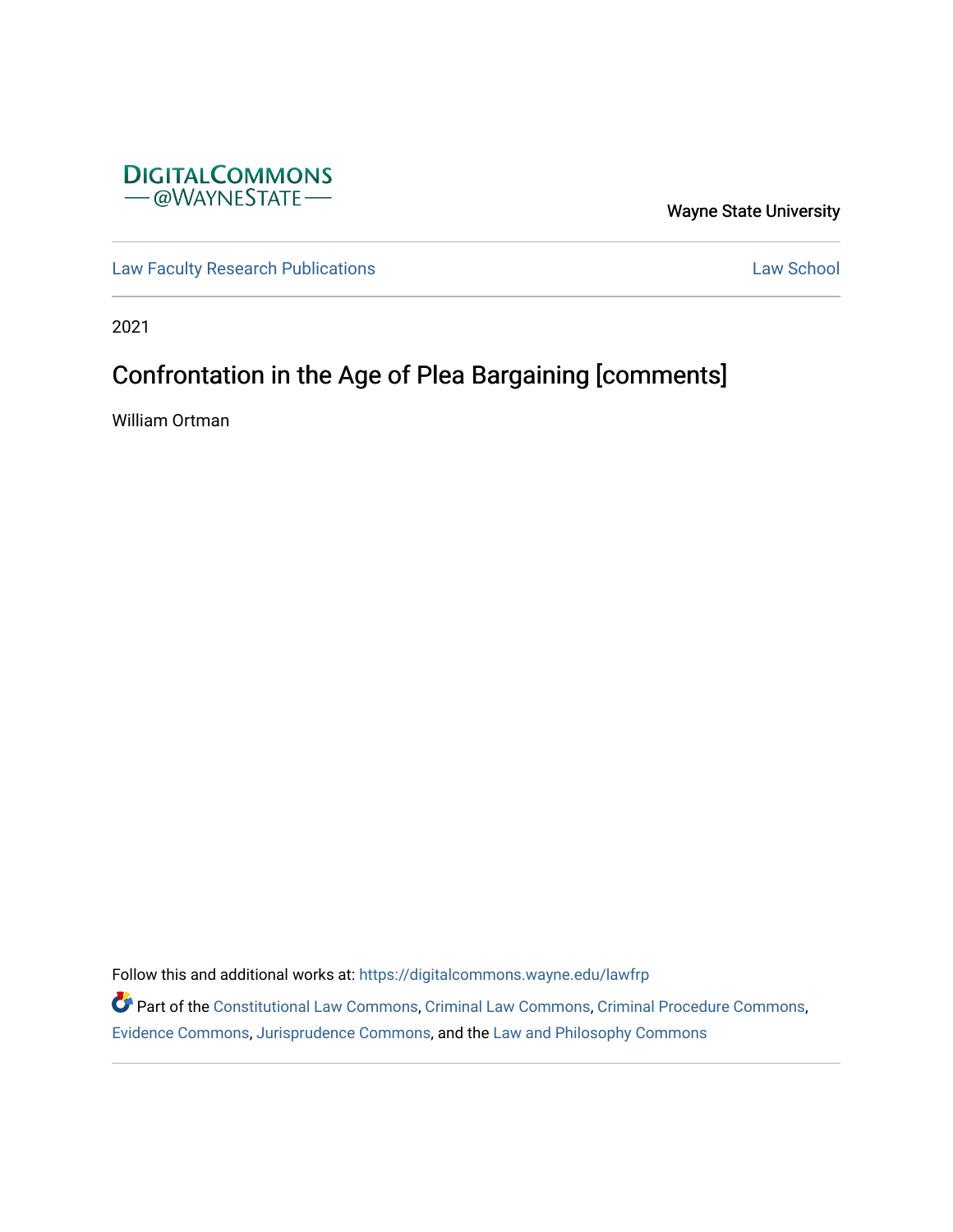## ESSAY

### CONFRONTATION IN THE AGE OF PLEA BARGAINING

#### *William Ortman*\*

*A defendant's right to confront the witnesses against him is a cornerstone of our adversarial system of criminal justice. Or is it? Under current law, defendants can invoke their confrontation right only by going to trial. But trials account for about five percent of criminal convictions. That means that the overwhelming majority of defendants convicted in the United States never get to exercise their constitutional right to confront the government's witnesses.* 

*This Essay argues that the Supreme Court should align its Confrontation Clause jurisprudence with the reality of contemporary criminal justice. The Sixth Amendment grants a criminal defendant the right "to be confronted with the witnesses against him." The problem is that the Court reads this text as if it said "the witnesses against him at trial." Nothing compels the Court's trial-centric gloss on what it means to be a witness. To the contrary, the Confrontation Clause's text and purposes point towards recognizing that those whose "testimony" the government relies on in plea bargaining are "witnesses" too. This Essay therefore proposes a procedural device through which defendants could exercise their right to confront (i.e., cross-examine) that class of witnesses—the "Sixth Amendment deposition." By conducting Sixth Amendment depositions, defendants would learn the strengths and weaknesses of the government's evidence, enabling them to negotiate fairer and more reliable plea bargains. Sixth Amendment depositions would deliver to our "system of pleas" what confrontation at trial brought to an earlier version of American criminal justice—adjudication enhanced by adversarial testing of the government's case.* 

<sup>\*</sup> Assistant Professor of Law, Wayne State University. For comments and conversations on earlier drafts or the ideas developed herein, many thanks to Sarah Abramowicz, Al Alschuler, Miriam Baer, Darryl Brown, Kingsley Browne, Kirsten Carlson, Jenny Carroll, Ed Cheng, Dan Epps, Carissa Hessick, Chris Lund, Ion Meyn, Brian Murray, Justin Murray, Sanjukta Paul, Seth Stoughton, Jenia Turner, Jon Weinberg, Steve Winter, and participants in a panel on criminal procedure at Crimfest 2019. Thanks as well to Florida attorneys Bill Barner, Michelle Lambo, Matthew Meyers, and Benjamin Wurtzel for explaining criminal deposition practice in their state to me. For helping me ponder the mysteries of the Confrontation Clause, thanks to my Evidence students at Wayne Law. Special thanks to one of them, Paul Matouka, for superb research assistance.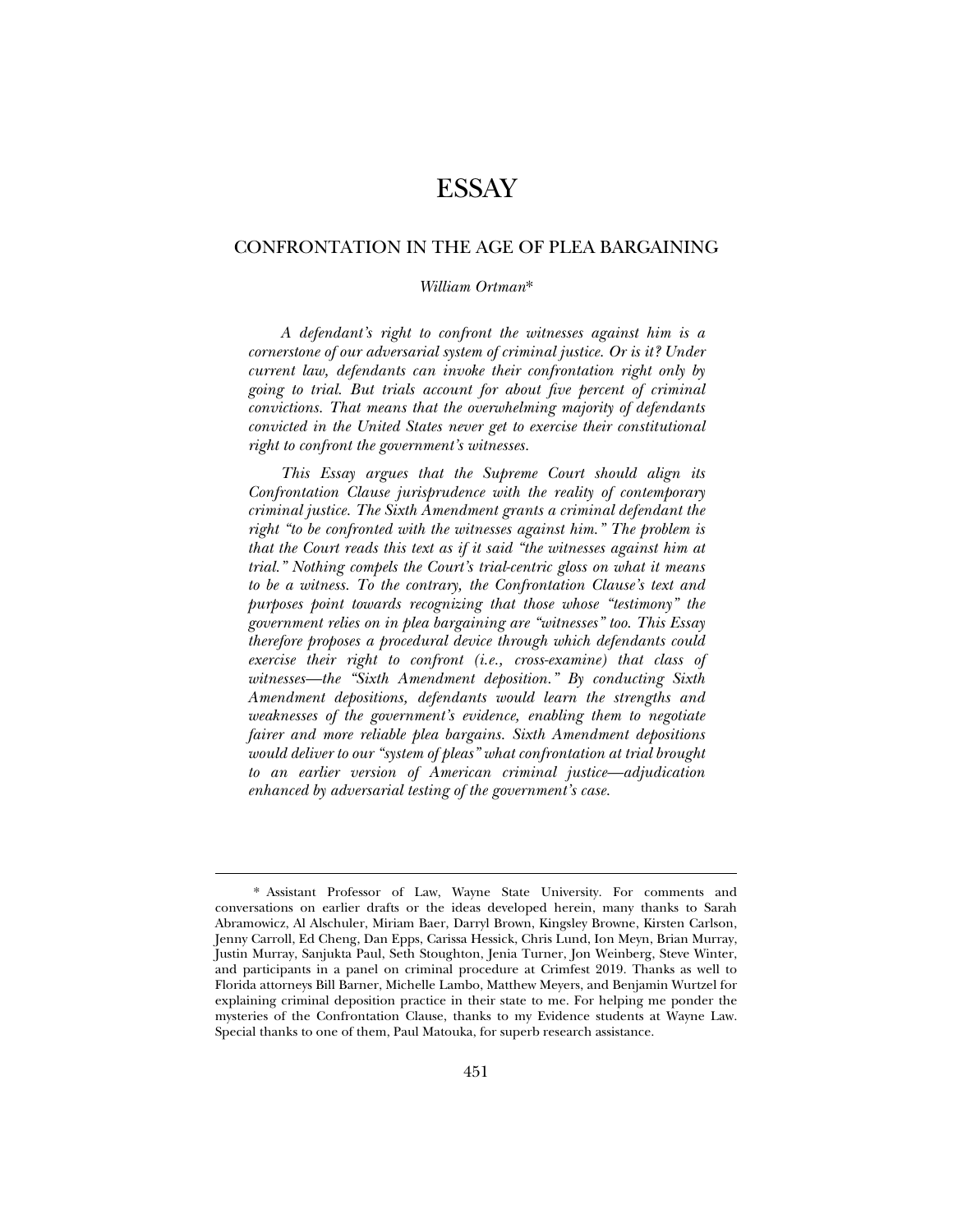452 *COLUMBIA LAW REVIEW* [Vol. 121:451

| L. |    |                                                                 |  |
|----|----|-----------------------------------------------------------------|--|
|    |    |                                                                 |  |
|    |    |                                                                 |  |
|    |    |                                                                 |  |
|    |    |                                                                 |  |
|    |    | B. Witnesses Against: The Conventional Account  476             |  |
|    |    |                                                                 |  |
|    |    |                                                                 |  |
|    |    |                                                                 |  |
|    | В. |                                                                 |  |
|    |    |                                                                 |  |
|    |    |                                                                 |  |
|    |    | Confidential Informants and Vulnerable Witnesses 499<br>$2_{-}$ |  |
|    |    | 3.                                                              |  |
|    |    |                                                                 |  |
|    |    |                                                                 |  |

#### **INTRODUCTION**

In *Crawford v. Washington*, the Supreme Court grandly declared that the Confrontation Clause of the Sixth Amendment "commands" that the government's case against a criminal defendant be tested in the "crucible of cross-examination."1 To enforce that edict, the Court held that prosecutors may not use uncrossed "testimonial hearsay" in criminal trials.<sup>2</sup> This holding is widely viewed as seismic. *Crawford* "revolutionized this area of the law," a leading scholar noted recently.3 As another put it, "*Crawford* is among the most important constitutional cases in modern times."4

This Essay argues that the conventional understanding of *Crawford* as "revolutionary" misses the forest for the trees. *Crawford* might have transformed Confrontation Clause jurisprudence, but it left the confrontation

j

 4. Gary Lawson*,* Confronting *Crawford*: Justice Scalia, the Judicial Method, and the Adjudicative Limits of Originalism, 84 U. Chi. L. Rev. 2265, 2266 (2017).

 <sup>1. 541</sup> U.S. 36, 61 (2004).

 <sup>2.</sup> Id. at 61–62.

 <sup>3.</sup> Michael S. Pardo, Confrontation After Scalia and Kennedy, 70 Ala. L. Rev. 757, 763 (2019) ("*Crawford* revolutionized this area of law by effectively severing the ties between the Confrontation Clause's requirements and modern hearsay law."); see also Andrew C. Fine, Refining *Crawford*: The Confrontation Clause After *Davis v. Washington* and *Hammon v. Indiana*, 105 Mich. L. Rev. First Impressions 11, 11 (2006) ("[I]n *Crawford v. Washington*, the Supreme Court had worked a revolutionary transformation of Confrontation Clause analysis . . . ."); Brandon L. Garrett, Constitutional Law and the Law of Evidence, 101 Cornell L. Rev. 57, 69 (2015) ("The Supreme Court's recent Confrontation Clause jurisprudence over the past few decades has been nothing short of a revolution.").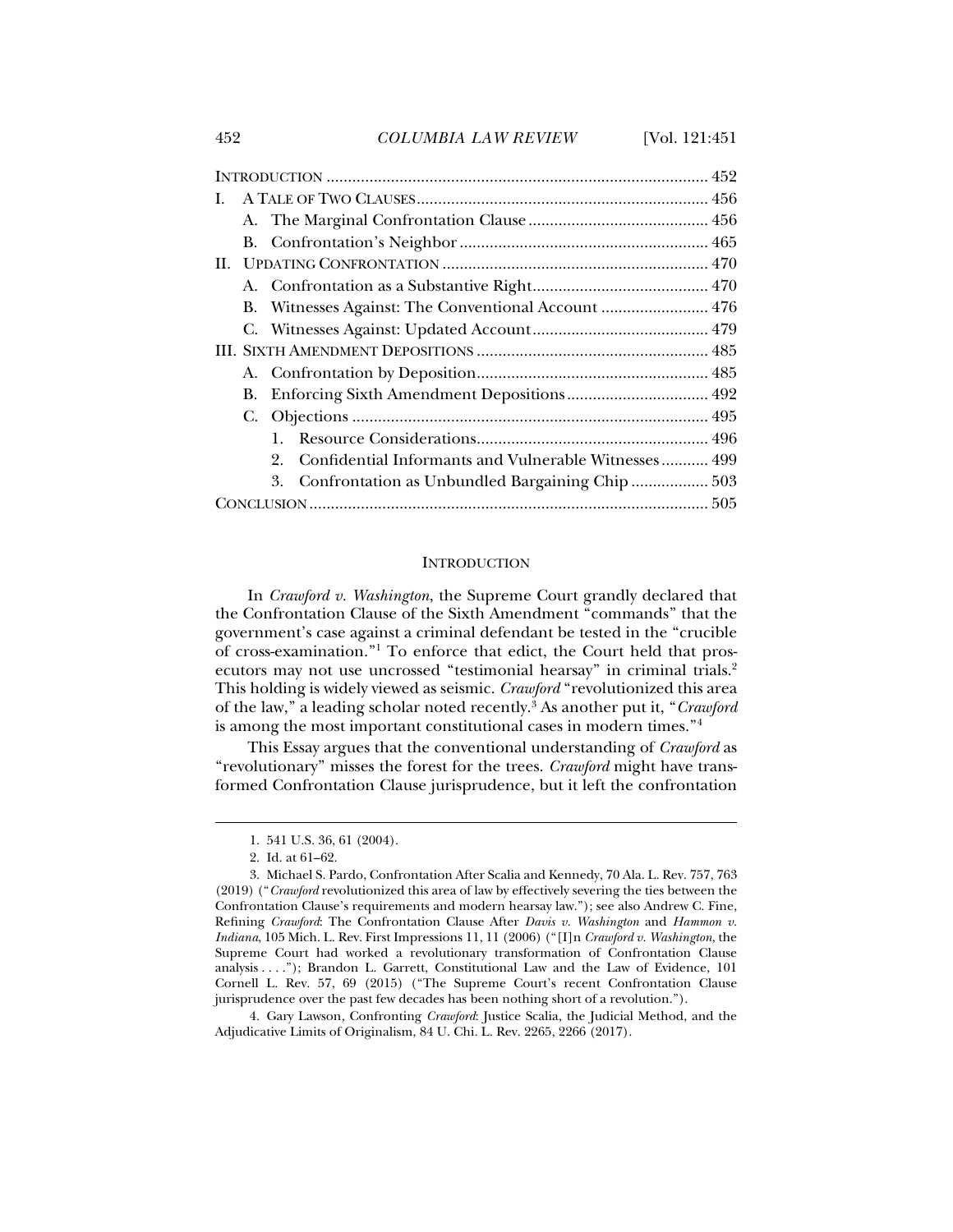right itself mostly dormant. That's because the confrontation right the Court articulated in *Crawford* is one that defendants can claim only at *trial*, and our criminal legal system has remarkably few of those. Criminal convictions today come overwhelmingly from guilty pleas, not guilty verdicts.<sup>5</sup> In a system of pleas,<sup>6</sup> a confrontation right that attaches at trial cannot make good on *Crawford*'s pledge to restore the "crucible of crossexamination."7

Judicial and scholarly interest in confrontation has been immense since *Crawford*.<sup>8</sup> Yet it has slipped under the radar that plea bargaining renders *Crawford* and the Confrontation Clause empty promises.<sup>9</sup> It doesn't have to be this way. Plea bargaining and a robust confrontation right could coexist. But for the Confrontation Clause to be more than a parchment barrier, the Supreme Court would have to update its doctrine to account for the world as it is—a world in which plea bargaining is ubiquitous. Fortunately, there is precedent for such a move, and it comes from one of the Confrontation Clause's closest neighbors. In *Lafler v. Cooper* and *Missouri v. Frye*, the Supreme Court updated the Sixth Amendment's Counsel Clause to make it relevant to today's criminal legal system.10 This Essay shows how the Court could do the same for the Confrontation Clause.

j

 9. Shaakirrah Sanders and Sopen Shah come the closest to exposing the problem. They (separately) argue that the practice of plea bargaining cuts in favor of extending the confrontation right past the trial stage of the criminal process into sentencing hearings. See Shaakirrah R. Sanders, Unbranding Confrontation as Only a Trial Right, 65 Hastings L.J. 1257, 1259 (2014) ("Testing the veracity of testimonial statements that are material to punishment is as compelling at felony sentencing as at trial . . . ."); Shah, supra note 8, at 1063 ("The confrontation right—or the probation department's mere anticipation of the confrontation requirement when preparing the [pre-sentence report]—could ameliorate . . . situation[s where limited criminal history information was obtained prior to a guilty plea]." (citing Stanley A. Weigel, The Sentencing Reform Act of 1984: A Practical Appraisal, 36 UCLA L. Rev. 83, 94 (1988))). I'm sympathetic to their arguments, but the claims I develop here—that the confrontation right should apply *prior* to the trial phase, during plea bargaining, and that it entitles defendants to take depositions in aid of the plea bargaining process—are very different.

 <sup>5.</sup> See infra note 10 and accompanying text.

 <sup>6.</sup> See Lafler v. Cooper, 566 U.S. 156, 170 (2012) ("[C]riminal justice today is for the most part a system of pleas, not a system of trials.").

<sup>7</sup>*. Crawford*, 541 U.S. at 61.

 <sup>8.</sup> Since 2004, the Court has spent hundreds of pages in the United States Reports fleshing out what *Crawford* means for criminal trials. For a list of the cases, see infra note 52*.* Scholars have added tens or hundreds of thousands more. See Sopen B. Shah, Guidelines for Guidelines: Implications of the Confrontation Clause's Revival for Federal Sentencing, 48 J. Marshall L. Rev. 1039, 1050 (2015) (observing that "*Crawford*'s revival of the Confrontation Clause inspired an industry's worth of scholarship"); see also Andrew King-Ries, *State v. Mizenko*: The Montana Supreme Court Wades into the Post-*Crawford* Waters, 67 Mont. L. Rev. 275, 280 (2006) (noting two years after *Crawford* that "[n]early three hundred articles have been written that address the . . . decision").

 <sup>10.</sup> See *Lafler*, 566 U.S. at 168–70 (acknowledging the ubiquity of pleas in the criminal justice system and extending the right to the effective assistance of counsel to plea negotiations); Missouri v. Frye, 566 U.S. 134, 143 (2012) ("The reality is that plea bargains have become so central to the administration of the criminal justice system that defense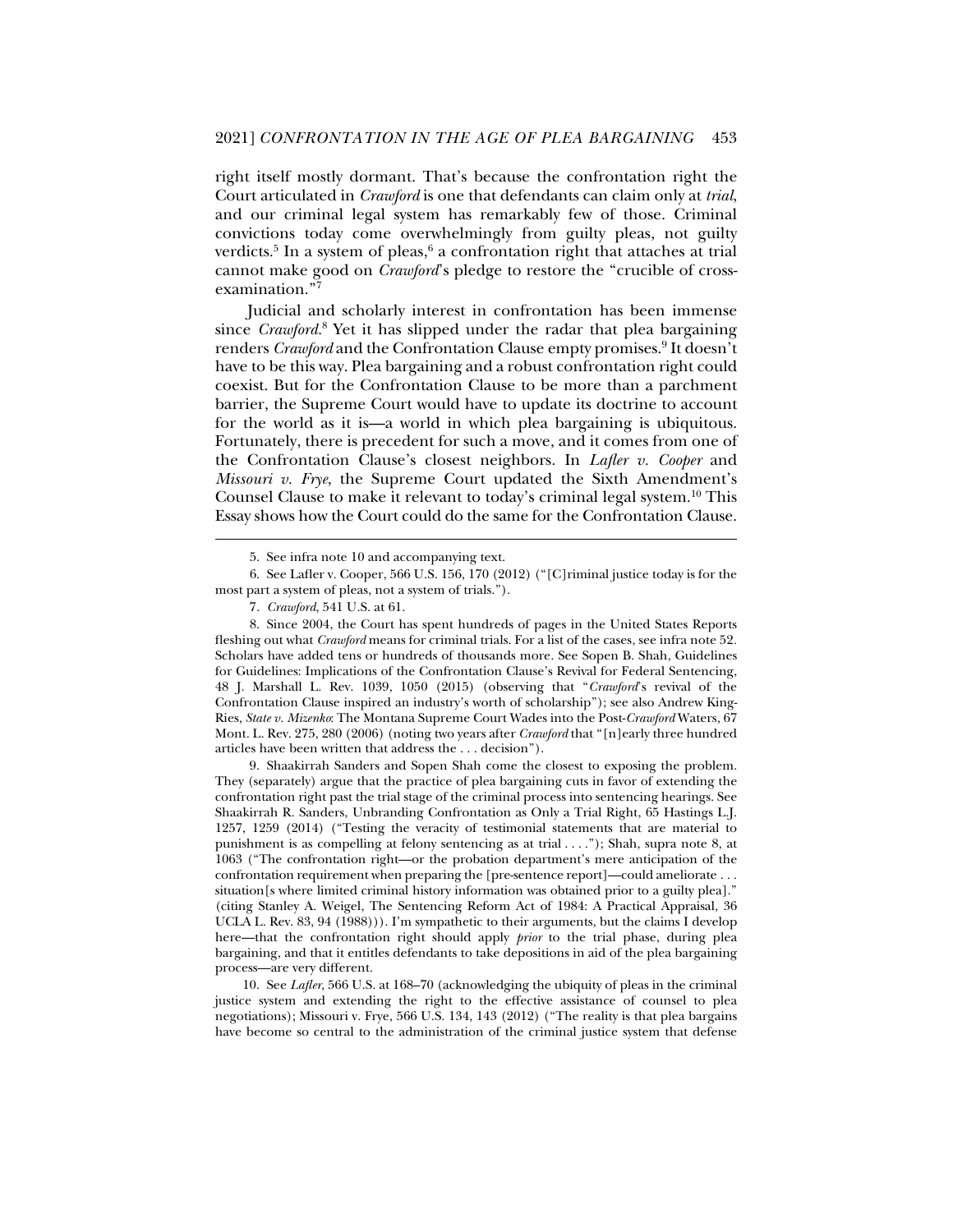Here's the core argument. The Confrontation Clause provides that "[i]n all criminal prosecutions, the accused shall enjoy the right . . . to be confronted with the witnesses against him."11 *Crawford* recognized that the crucial question in implementing this text is figuring out who counts as a "witness against" an accused.<sup>12</sup> The Court answered the question by defining a witness for purposes of the Confrontation Clause as one who (1) makes a "testimonial" statement that  $(2)$  the government uses at trial.<sup>13</sup> I take the "testimonial" component of the definition—which has generated a lion's share of the scholarly attention and case law—as given. Instead, I challenge the requirement that the statement be used *at trial*. 14

The Court's trial-centric gloss on what it means to be a "witness against" an accused is at odds with the reality of the American criminal legal system a "post-trial world" where the critical adjudicator is usually a prosecutor, not a judge or jury.15 If only "trial witnesses" count as "witnesses," then in a world without trials there can be few "witnesses" and very little confrontation. The Court's restrictive gloss on "witnesses" is also inconsistent with the Sixth Amendment's text, which attaches the confrontation right to those facing "criminal prosecution," not just those in trial.<sup>16</sup> And it departs from the Court's treatment of the Sixth Amendment in *Lafler* and *Frye*, where the Court held that a defendant may assert an ineffective assistance of counsel claim when their lawyer's deficient performance caused them to miss out on a favorable plea deal.17 In those cases, unlike in *Crawford*, the Court rejected the theory that the Sixth Amendment is meant only to ensure a fair trial.18 That was because, as the Court explained in *Frye*, "ours 'is for the most part a system of pleas, not a system of trials.'"19

So then who *are* the "witnesses against" defendants in a system of pleas? They are the people whose "testimony" is used in the only adjudication that routinely matters—the plea bargain. The Confrontation Clause, I argue, commands that the government confront the defendant with *those* people, and the natural procedural mechanism for such confrontation is a deposition. I therefore propose that in the age of plea bargaining, the

j

14. See infra section III.C.

 15. See infra notes 66–68, 109–113 and accompanying text. See generally Jocelyn Simonson, The Criminal Court Audience in a Post-Trial World, 127 Harv. L. Rev. 2173 (2014) (coining the phrase "post-trial world").

16. See infra notes 188–190 and accompanying text.

 17. See Lafler v. Cooper, 566 U.S. 156, 169–70 (2012) (rejecting the contention that "[a] fair trial wipes clean any deficient performance by defense counsel during plea bargaining"); Missouri v. Frye, 566 U.S. 134, 145 (2012) (holding that, under the Sixth Amendment, defense counsel must communicate plea offers to their clients).

18. See infra section I.B*.*

counsel have responsibilities in the plea bargain process, responsibilities that must be met to render the adequate assistance of counsel that the Sixth Amendment requires . . . .").

 <sup>11.</sup> U.S. Const. amend. VI.

 <sup>12.</sup> *Crawford*, 541 U.S. at 42–43.

 <sup>13.</sup> See infra section II.B.

<sup>19</sup>*. Frye*, 566 U.S. at 143–44 (quoting *Lafler*, 566 U.S. at 170).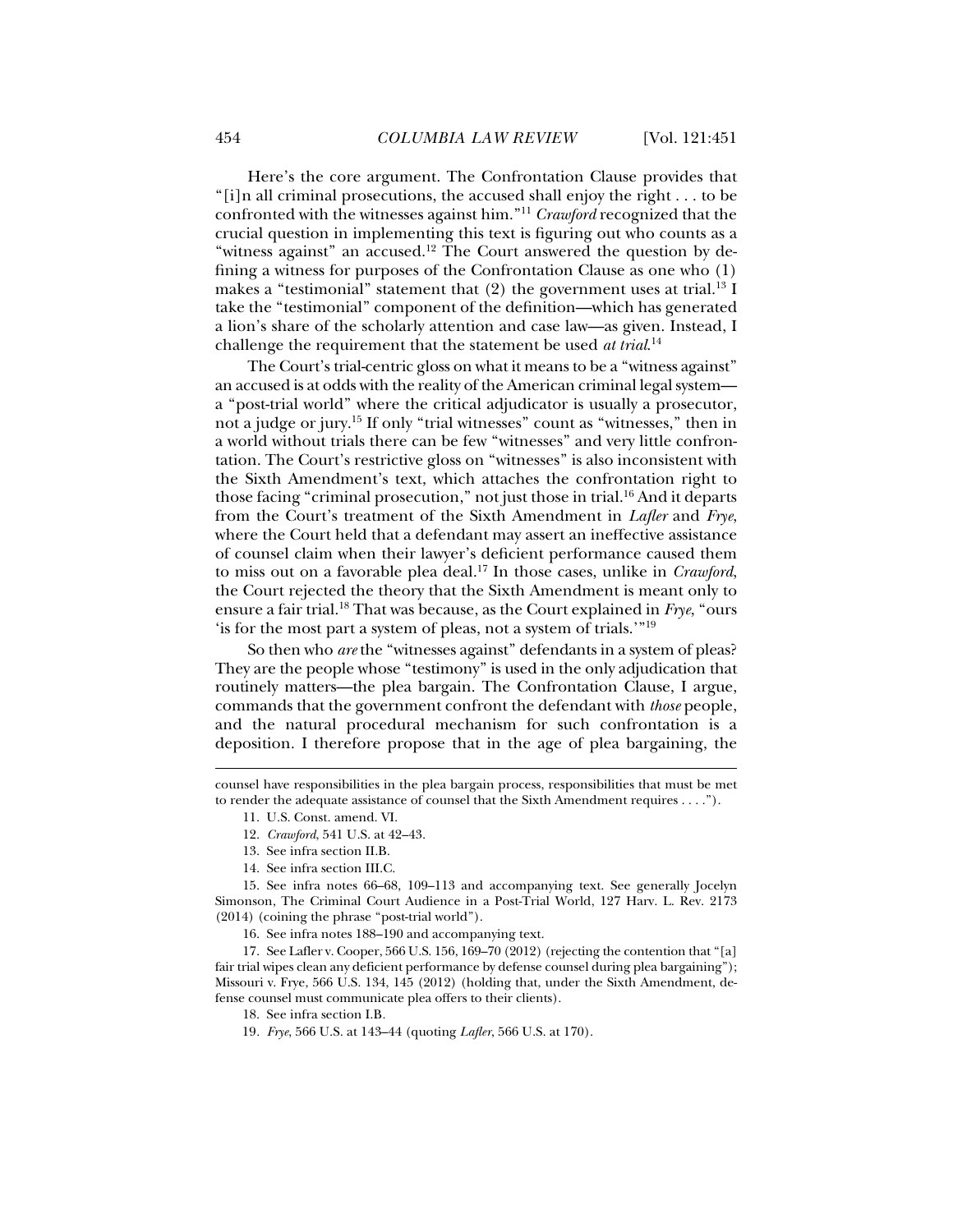Confrontation Clause entitles criminal defendants to take the deposition of any accusatory "witness" whom prosecutors rely on in plea bargaining.20 Depositions are not a routine part of criminal practice today in the federal system or in most states.<sup>21</sup> But a few states already allow criminal defendants to take them, and nothing about the logic of criminal litigation is inconsistent with depositions.<sup>22</sup>

The objective for "Sixth Amendment depositions" would be to incorporate adversarial testing into plea bargaining outcomes. If the government's witnesses performed well under cross-examination, the prosecutor's negotiating leverage would increase, and with it the price of a plea. If the witnesses did poorly, that would strengthen the defendant's hand. But whether depositions led to a higher or a lower plea price in any particular case, adversarial testing of the government's evidence would have contributed to a fairer and more reliable adjudication.<sup>23</sup> That is the Confrontation Clause's purpose. $24$  By modernizing the confrontation right, by bringing it into the twenty-first century (or just the twentieth),  $25$ the Court could restore some of the adversarial process that plea bargaining has upended.26

The full argument develops in three Parts. Part I describes the problem in more detail, Part II diagnoses its doctrinal roots, and Part III offers Sixth Amendment depositions as a solution. Part III also considers several likely objections to the proposal—that depositions would be too costly, that they would burden witnesses, and that they would become just one more bargaining chip for prosecutors and defendants to haggle over in plea bargaining—and argues that none justifies preserving the status

j

24. See infra notes 139, 200–201 and accompanying text.

 25. See generally William Ortman, When Plea Bargaining Became Normal, 100 B.U. L. Rev. 1435 (2020) (exploring the intellectual history of plea bargaining in the early- to mid-twentieth century).

 26. See Stephanos Bibas, Incompetent Plea Bargaining and Extrajudicial Reforms, 126 Harv. L. Rev. 150, 164 (2012) ("Plea bargaining today is fundamentally not adversarial but collaborative (some would say collusive)."); see also Gerard E. Lynch, Our Administrative System of Criminal Justice, 66 Fordham L. Rev. 2117, 2121 (1998) [hereinafter Lynch, Our Administrative System] (noting that the pervasiveness of plea bargaining "has resulted in the development of a system of justice that actually looks . . . far more like . . . an inquisitorial system than like the idealized model of adversary justice described in the textbooks"); James E. Pfander & Daniel D. Birk, Article III Judicial Power, the Adverse-Party Requirement, and Non-Contentious Jurisdiction, 124 Yale L.J. 1346, 1472–74 (2015) (acknowledging the historical pedigree of certain nonadversarial functions of the court).

 <sup>20.</sup> See infra section III.A. Because plea bargaining is a fluid process, I look to a fixed point—the filing of charges—to determine the class of people on whom the prosecution has relied. See infra note 209 and accompanying text.

 <sup>21.</sup> See Ion Meyn, Discovery and Darkness: The Information Deficit in Criminal Disputes, 79 Brook. L. Rev. 1091, 1094 (2014) (highlighting that typically, criminal discovery statutes do not grant defendants formal pretrial information-gathering mechanisms such as depositions, interrogatories, and document requests).

 <sup>22.</sup> See infra notes 283–297 and accompanying text.

 <sup>23.</sup> See infra notes 247–250 and accompanying text.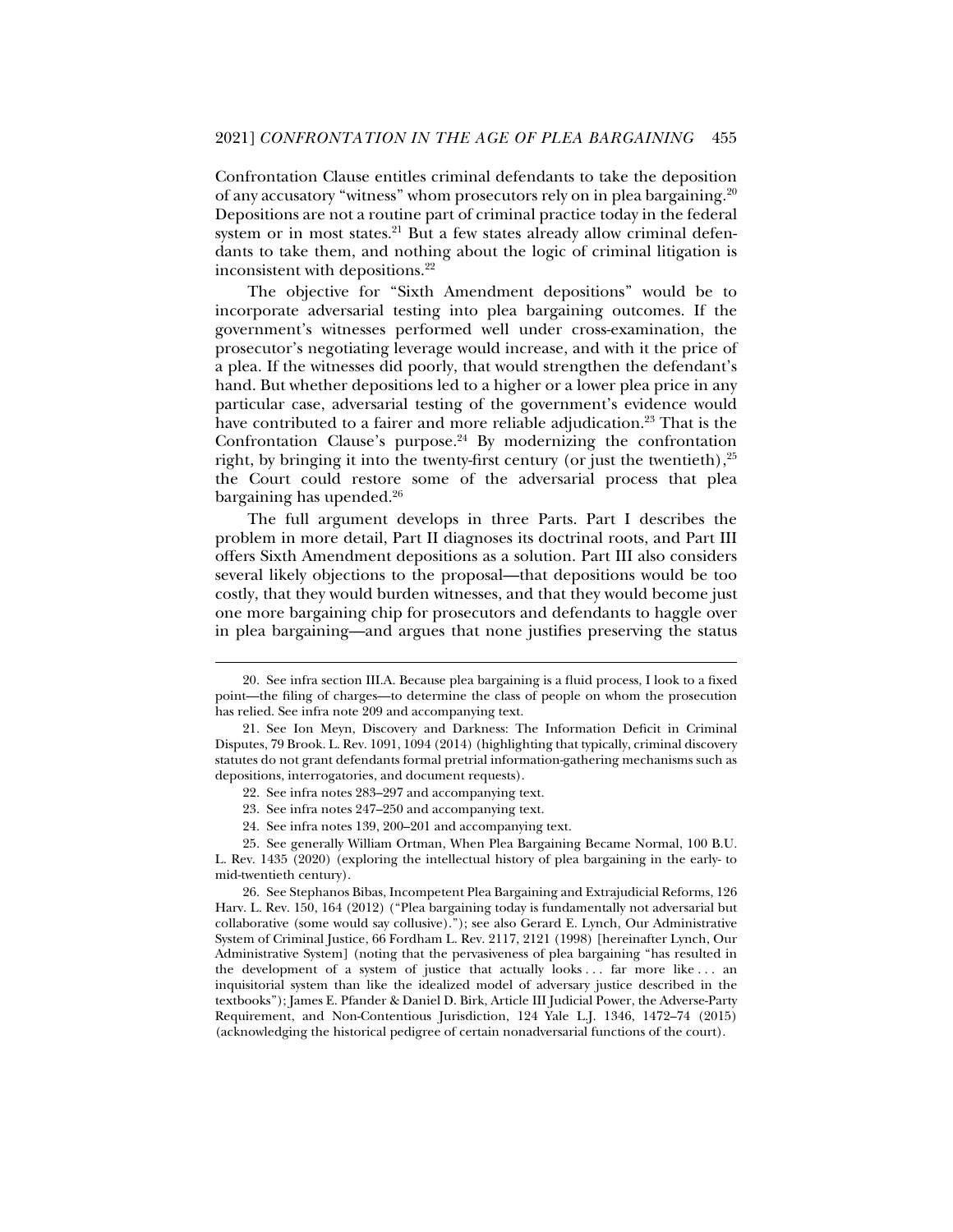quo. Finally, a brief Conclusion situates the proposal as an installment payment on the project of constitutional criminal procedure modernization that the Court started in *Lafler* and *Frye*.

#### I. A TALE OF TWO CLAUSES

This Part provides background for the analysis to come. After briefly recapping *Crawford* and its progeny, section I.A explains why *Crawford*'s trial-centric account of confrontation renders the right ineffectual in a world with few trials. Section I.B then contrasts the Court's handling of the Confrontation Clause with its handling of the Sixth Amendment right to counsel in *Lafler* and *Frye*. The comparison matters not only because the two clauses share constitutional text but also because *Lafler* and *Frye* are proof that Sixth Amendment rights *can* be modernized. Taken together, the sections of this Part demonstrate that two of the major recent developments in Sixth Amendment jurisprudence—*Crawford*, on the one hand, and *Lafler* and *Frye*, on the other—rest on fundamentally different understandings about how American criminal justice works in the twentyfirst century. *Crawford* imagines a world of trials, whereas *Lafler* and *Frye* are grounded in the reality of plea bargaining. The Court treats these Sixth Amendment neighbors as if they were strangers.

#### A. *The Marginal Confrontation Clause*

The Confrontation Clause guarantees criminal defendants the right to cross-examine the government's in-court witnesses.<sup>27</sup> In that respect, it's a pretty straightforward constitutional right.28 But if that were *all* that it did, the government could circumvent it by relying on hearsay evidence instead of live testimony.29 An absent hearsay declarant, after all, can't be

 <sup>27.</sup> Douglas v. Alabama, 380 U.S. 415, 418 (1965) ("Our cases construing the [Confrontation Clause] hold that a primary interest secured by it is the right of crossexamination . . . .").

 <sup>28.</sup> Difficult questions do arise, even with respect to in-court witnesses. For instance, can a witness be physically separated from a defendant? Compare Maryland v. Craig, 497 U.S. 836, 855–57 (1990) (approving a procedure in which a child-witness testified remotely using one-way closed-circuit video), with Coy v. Iowa, 487 U.S. 1012, 1020 (1988) (commenting that where a screen blocks the witness from seeing the defendant, it is "difficult to imagine a more obvious or damaging violation of the defendant's right to a face-toface encounter"). But as Richard Friedman observes, "For the most part, . . . the boundaries of the confrontation right as applied to trial witnesses are tolerably clear." Richard D. Friedman, Confrontation: The Search for Basic Principles, 86 Geo. L.J. 1011, 1011–12 (1998) [hereinafter Friedman, Confrontation].

 <sup>29.</sup> See Richard D. Friedman, The Mold that Shapes Hearsay Law, 66 Fla. L. Rev. 433, 441 (2014) [hereinafter Friedman, The Mold] ("Suppose . . . the witness does not attend trial and that the prosecution attempts . . . to introduce evidence of [the out-of-court witness's] statement . . . . Plainly, such an evasion cannot be allowed, because doing so would effectively create a system in which a witness could testify out of court, without confrontation.").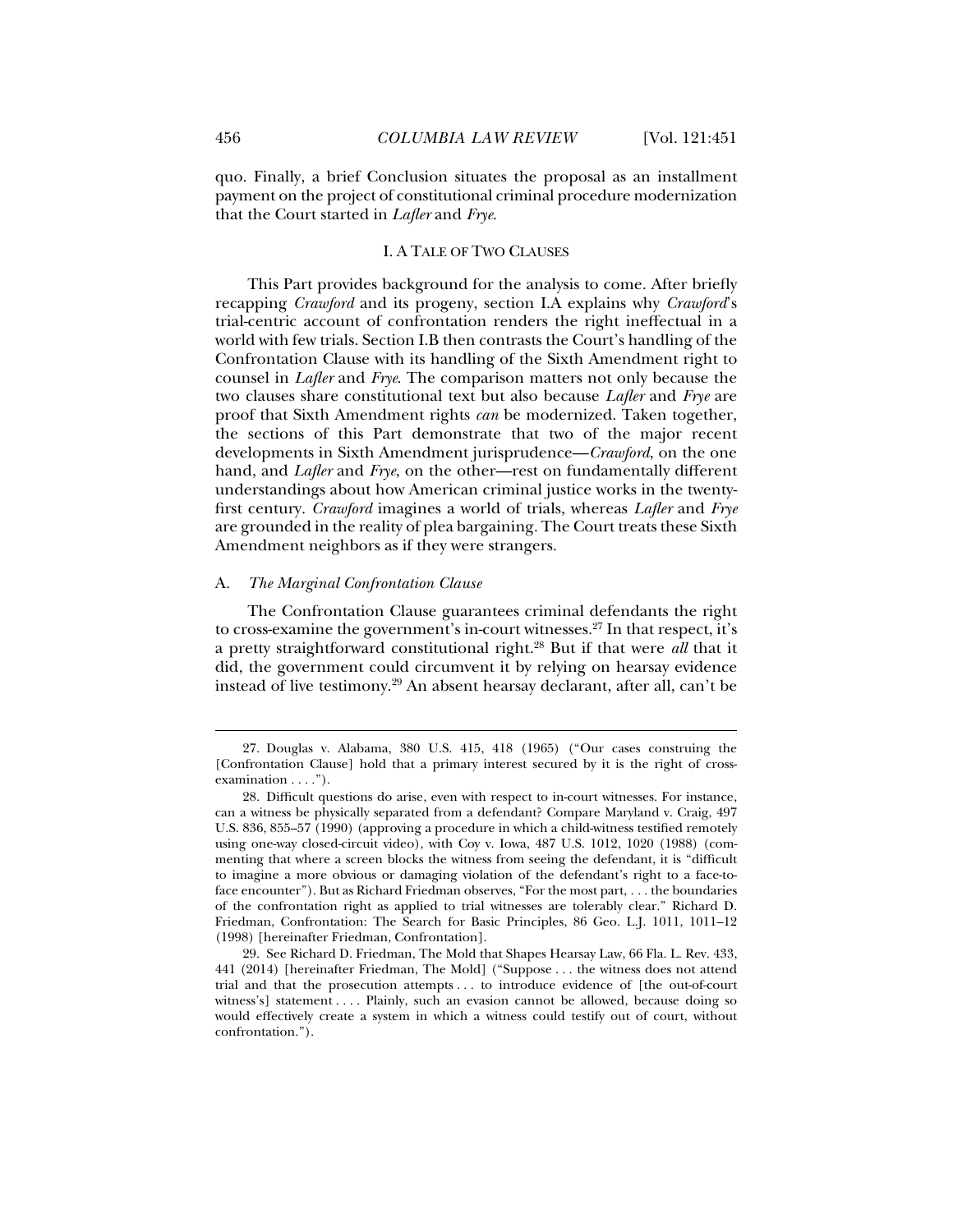cross-examined, at least not in the traditional sense.30 Thus, the Court has long understood that the Clause also constrains the government's reliance on hearsay evidence.31 The question is *what* hearsay evidence runs afoul of it.

Before *Crawford*, the Court's answer was to "yoke" the confrontation right to the hearsay rules.<sup>32</sup> Under the Court's 1980 decision in *Ohio v*. *Roberts*, when an unavailable witness's out-of-court statement fell within a "firmly rooted hearsay exception," the Confrontation Clause posed no obstacle to its admissibility.<sup>33</sup> Indeed, even when an out-of-court statement was *not* admissible under a firmly rooted hearsay exception, the Confrontation Clause *still* might not have stood in its way.<sup>34</sup> The effect was to subordinate the Confrontation Clause to the subconstitutional rules governing hearsay.

That changed in 2004, when the Court announced in *Crawford* that the Confrontation Clause would no longer be tethered to the hearsay rules.35 But if not the hearsay rules, what would guide the Confrontation Clause's reach? The Court looked to history, in particular early modern English history.36 It used a two-step historical methodology: First identify the historical "abuses" that the Confrontation Clause was designed to avoid, then determine what contemporary practices are analogous to those abuses and ban them.37 Below, we consider part of the Court's historical analysis in depth.38 For now, a brief summary of the reasoning suffices.

 <sup>30.</sup> But see John G. Douglass, Beyond Admissibility: Real Confrontation, Virtual Cross-Examination, and the Right to Confront Hearsay, 67 Geo. Wash. L. Rev. 191, 196–97 (1999) [hereinafter Douglass, Beyond Admissibility] (offering an approach for subjecting hearsay to adversarial testing and impeaching hearsay declarants).

 <sup>31.</sup> See, e.g., Mattox v. United States, 156 U.S. 237, 242 (1895) ("The primary object of the [Confrontation Clause] was to prevent depositions or ex parte affidavits, such as were sometimes admitted in civil cases, being used against the prisoner in lieu of a personal examination and cross-examination of the witness . . . .").

 <sup>32.</sup> David Alan Sklansky, Hearsay's Last Hurrah, 2009 Sup. Ct. Rev. 1, 3.

 <sup>33. 448</sup> U.S. 56, 66 (1980).

 <sup>34.</sup> See id. (allowing for the possibility that hearsay may be admitted upon a "showing of particularized guarantees of trustworthiness"); see also Myatt v. Hannigan, 910 F.2d 680, 683 n.1, 685 (10th Cir. 1990) (affirming the admission of a child-victim's hearsay statements as sufficiently reliable but noting that "both sides agree that Kansas' child hearsay exception is not 'firmly rooted' and hence is not presumptively reliable under *Roberts*"). Courts admitting evidence on the "particularized guarantees of trustworthiness" logic sometimes declined to say whether the hearsay would have qualified under a firmly rooted hearsay exception. See, e.g., United States v. Aguilar, 295 F.3d 1018, 1021–23 (9th Cir. 2002) (affirming the admission of codefendants' guilty plea allocutions); United States v. Gallego, 191 F.3d 156, 167–68 (2d Cir. 1999) (affirming the admission of a plea allocution); Sherman v. Scott, 62 F.3d 136, 141–42 (5th Cir. 1995) (affirming the admission of laboratory test reports).

 <sup>35.</sup> Crawford v. Washington, 541 U.S. 36, 50–51 (2004).

 <sup>36.</sup> See id. at 42–43.

 <sup>37.</sup> See id. at 44–45, 68.

 <sup>38.</sup> See infra notes 143–161 and accompanying text.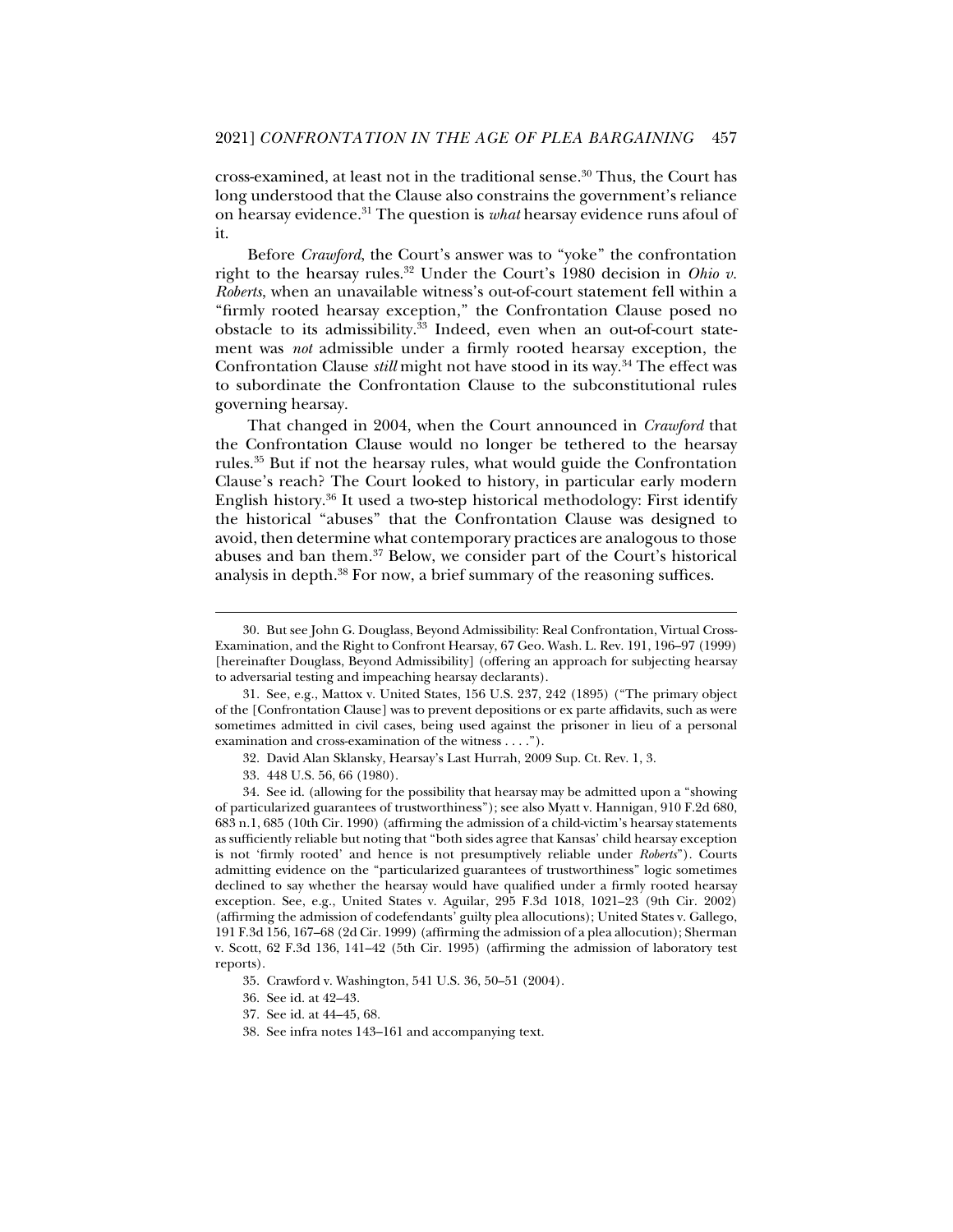The principal historical "abuse[]" that the Confrontation Clause was designed to avoid, the Court believed, was the use of "*ex parte* examinations as evidence against the accused."39 A pair of statutes enacted during the reign of Queen Mary (in the sixteenth century) had directed justices of the peace to examine certain witnesses in felony cases.<sup>40</sup> While these examinations were not originally meant to substitute for live trial witnesses, <sup>41</sup> the Court reckoned that they eventually "came to be used as evidence" in trials.42 As the common law evolved in the seventeenth and eighteenth centuries, however, it began to recognize the use of ex parte "Marian" examinations at trial as abusive.43 By the time the Sixth Amendment was adopted, according to the Court's historical analysis, ex parte examinations were admissible against an accused only if the witness was not available to testify at trial *and* the defendant had previously had an opportunity to cross-examine the witness.44

Identifying the historical origins of the Sixth Amendment (or what it believed to be the historical origins) was not the end of the Court's interpretive work. There are no Marian examinations today, so the Court had to determine which contemporary practices are so similar to the historical "abuses" that they must be proscribed. $45$  On reaching that question, the Court returned to the Confrontation Clause's text, which, the Court reasoned, "reflects" the historical "focus" on ex parte examinations.<sup>46</sup>

The Sixth Amendment affords defendants the right to be confronted with the "witnesses against" them. A "witness[]," the Court explained, citing the 1828 edition of Webster's Dictionary, is one who "bear[s] *testimony*," that is, "[a] solemn declaration or affirmation made for the purpose of establishing or proving some fact."47 A "witness against" a criminal defendant is thus (on the Court's analysis) someone whose "testimony" is offered against the defendant. And that includes not only those who testify live at trial but also those whose "testimonial" hearsay the

<sup>39</sup>*. Crawford*, 541 U.S. at 50.

 <sup>40.</sup> They are known as the Marian bail and committal statutes. See id. at 43–44 (citing 1 & 2 Phil. & M., c. 13 (1554) (Eng.); 2 & 3 Phil. & M., c. 10 (1555) (Eng.)).

 <sup>41.</sup> See John H. Langbein, Prosecuting Crime in the Renaissance: England, Germany, France 21–34 (1974) ("The predominant purpose of the statute was to institute systematic questioning of the accused and the witnesses.").

<sup>42</sup>*. Crawford*, 541 U.S. at 44 (citing 2 Matthew Hale, The History of the Pleas of the Crown 284 (Sollom Emlyn ed., London, Nutt & Gosling 1736)).

 <sup>43.</sup> See id. at 43–47 ("Through a series of statutory and judicial reforms, English law developed a right of confrontation that limited these [examination] abuses.").

 <sup>44.</sup> Id. at 54.

 <sup>45.</sup> See id. at 51–53 ("Police interrogations bear a striking resemblance to examinations by justices of the peace in England.").

 <sup>46.</sup> See id. at 50–51.

 <sup>47.</sup> Id. at 51 (third alteration in original) (emphasis added) (internal quotation marks omitted) (quoting 2 Noah Webster, An American Dictionary of the English Language (1828)).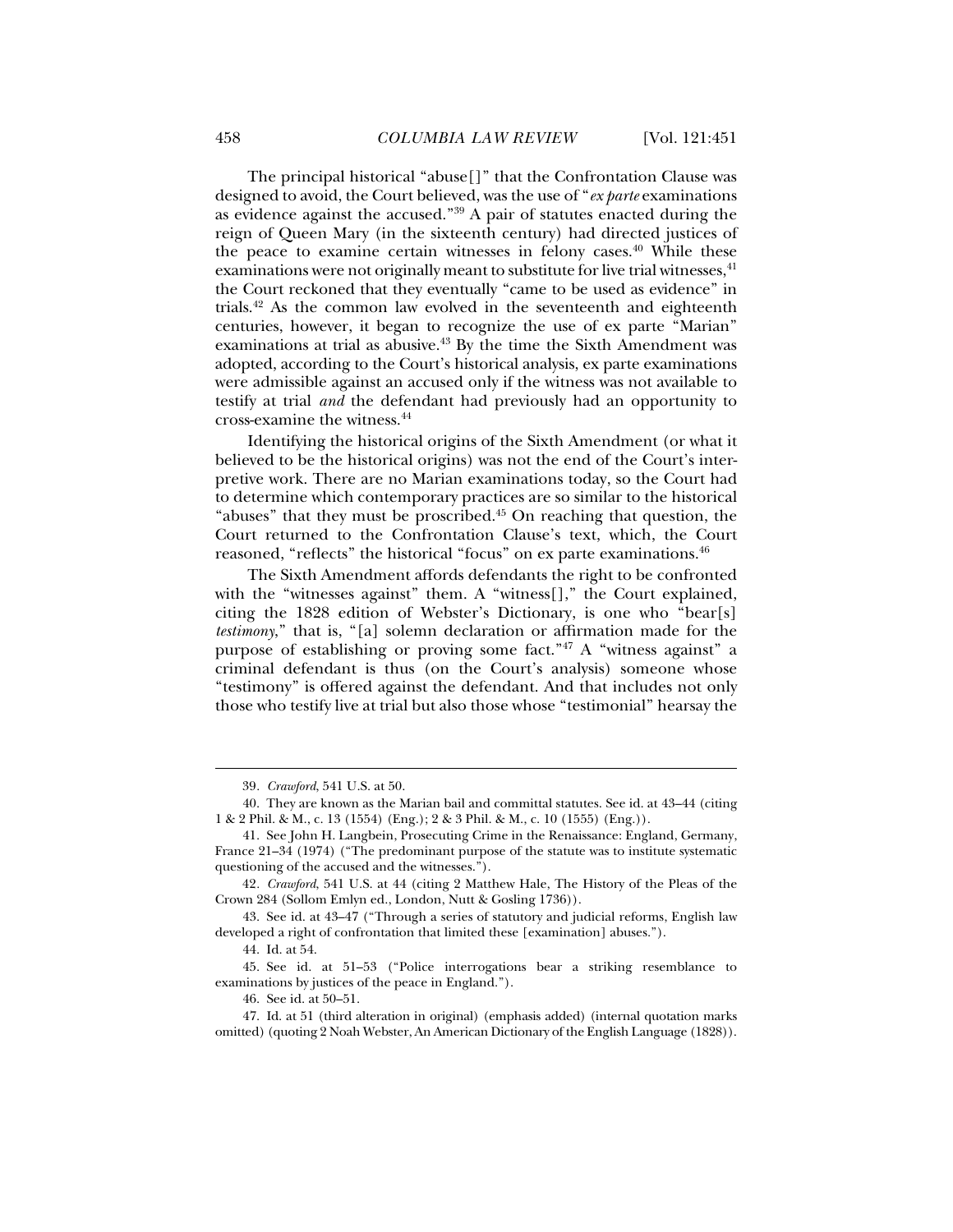government seeks to use.48 Thus, the Court concluded, "testimonial" hearsay cannot be offered against a criminal defendant unless either (1) the declarant testifies at trial or (2) the declarant is unavailable *and* has previously been subject to cross-examination by the defendant.49

This new formulation of the confrontation right raised many questions, but the most confounding was what it means for hearsay to be "testimonial." The Court declined to offer a "comprehensive definition,"50 but, drawing again on the history of Marian examinations, it did make one seemingly clear point: "Statements taken by police officers in the course of interrogations are . . . testimonial under even a narrow standard," because they "bear a striking resemblance to examinations by justices of the peace in England."51

In the years since *Crawford*, the Court has decided nine major cases fleshing out its new Confrontation Clause jurisprudence.<sup>52</sup> Most of them have been about the meaning of "testimonial." Difficult questions have emerged in three interrelated contexts: (1) statements to law enforcement officials during "emergencies," (2) laboratory reports, and (3) statements by very young children. The first two categories spawned (separate) case trilogies but no clear answers. In the emergencies context, the Court first decided that some statements made to 911 operators are testimonial while others are not, with the distinction turning on whether the "primary purpose" was to "enable police assistance to meet an ongoing emergency" (not testimonial) or to gather evidence (testimonial).<sup>53</sup> Later, in a factintensive opinion with lots of interesting discussion and few clear

 50. Id. at 68. The omission drew fire from Chief Justice Rehnquist. See id. at 75 (Rehnquist, C.J., concurring) ("[T]he thousands of federal prosecutors and the tens of thousands of state prosecutors need answers as to what beyond the specific kinds of 'testimony' the Court lists[] . . . is covered by the new rule." (citation omitted)).

51. Id. at 52 (majority opinion).

j

 52. Ohio v. Clark, 576 U.S. 237 (2015); Williams v. Illinois, 567 U.S. 50 (2012) (plurality opinion); Bullcoming v. New Mexico, 564 U.S. 647 (2011); Michigan v. Bryant, 562 U.S. 344 (2011); Melendez-Diaz v. Massachusetts, 557 U.S. 305 (2009); Giles v. California, 554 U.S. 353 (2008); Whorton v. Bockting, 549 U.S. 406 (2007); Davis v. Washington, 547 U.S. 813 (2006). For counting purposes, please note that *Davis* was consolidated with *Hammon v. Indiana*. *Davis*, 547 U.S. at 813 n.\*. Two of the cases resolved discrete legal points about the Confrontation Clause's scope. *Whorton* handled two such points, ruling first that *Crawford* was not a "watershed" decision that would apply retroactively and second that after *Crawford*, "nontestimonial" statements were not subject to any Confrontation Clause scrutiny. 549 U.S. at 420–21. *Giles*, decided the next year, clarified that a defendant forfeits their right to confront a witness when they "engage[] in conduct *designed* to prevent the witness from testifying." 554 U.S. at 359.

53*. Davis*, 547 U.S. at 828.

 <sup>48.</sup> See id. at 52–53 ("In sum, even if the Sixth Amendment is not solely concerned with testimonial hearsay, that is its primary object, and interrogations by law enforcement officers fall squarely within that class.").

 <sup>49.</sup> Id. at 53–54. The Court noted one historical "deviation" from this rule, for dying declarations. Id. at 56 n.6. The Court declined to "decide in this case whether the Sixth Amendment incorporates an exception for testimonial dying declarations" but noted that if the "exception must be accepted on historical grounds, it is *sui generis*." Id.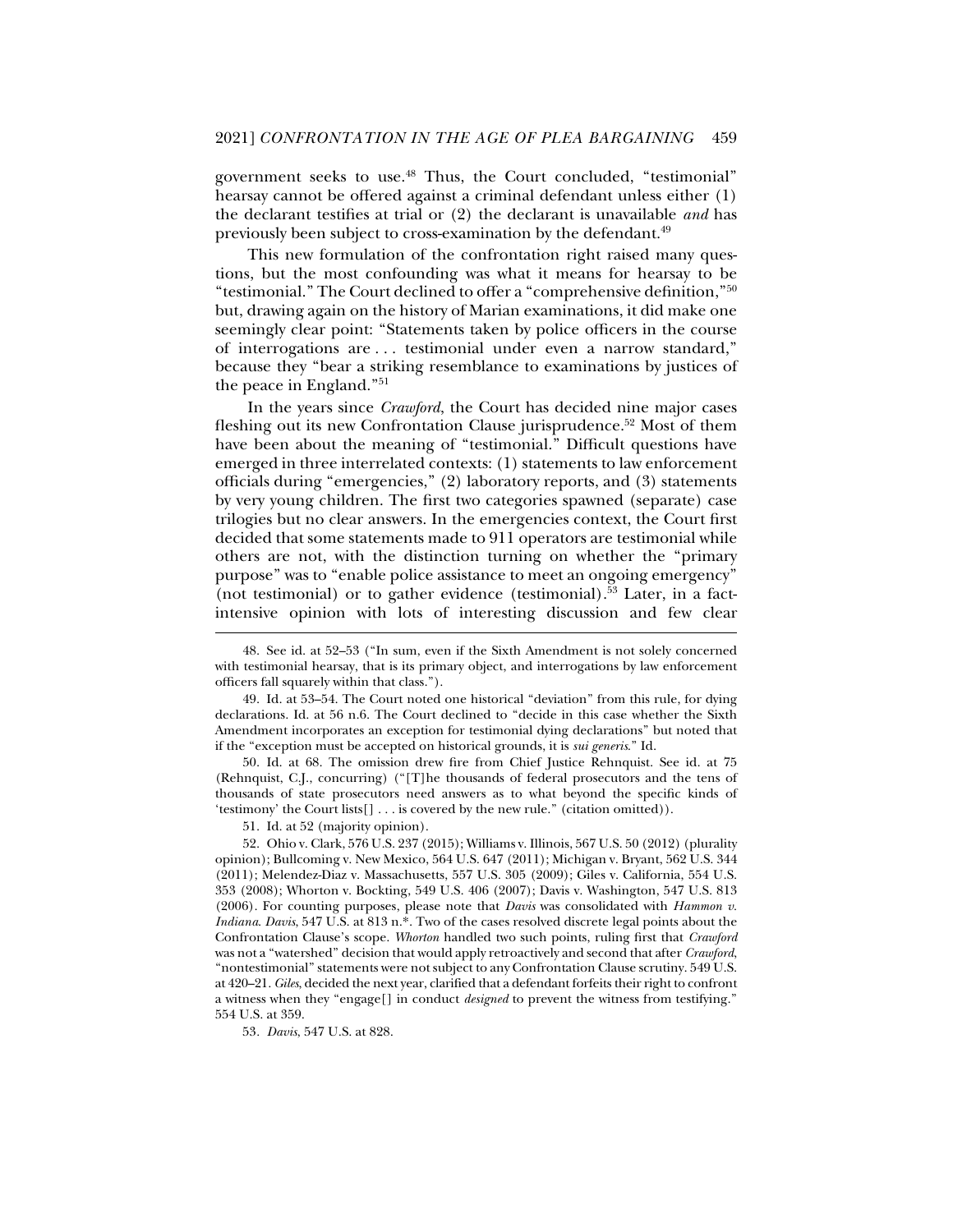guideposts, the Court ruled that a gunshot victim's statements to police officers about who shot him weren't testimonial because they'd been made in the context of an ongoing emergency.<sup>54</sup> In the laboratory test trilogy, the Court held first that a forensic report identifying a substance as drugs was testimonial, and thus inadmissible without testimony from the certifying technician;55 then that the testimony of a different technician (who didn't perform the test) was not an adequate substitute;<sup>56</sup> and finally (in a plurality decision) that a technician could testify about a forensic analysis performed and certified by a nontestifying technician from an altogether different laboratory.57 The Court addressed the final category in its most recent major confrontation case, *Ohio v. Clark*, yielding an unusually clear rule—that the statements of very young children to teachers and other caregivers are typically, and perhaps always, nontestimonial.<sup>58</sup>

To summarize the last seventeen years of Confrontation Clause jurisprudence, we've seen a landmark criminal procedure decision premised on how sixteenth-century statutes evolved in the seventeenth and eighteenth centuries, followed by more than a half-dozen Supreme Court decisions refining, confining, and questioning the resulting legal doctrine. For jurists, law professors, and law students interested in history or doctrinal puzzles, the *Crawford* "revolution" has been tremendous intellectual fun.<sup>59</sup>

But intellectual stimulation aside, has the revitalized Confrontation Clause mattered very much in the real world of criminal cases? Does the ordinary criminal defendant have greater access to adversarial testing of the government's case than they did before *Crawford*? It's unlikely. That's because *Crawford* and the Confrontation Clause doctrine it begot are trialcentric, but we inhabit a post-trial world.

Consider again *Crawford*'s definition of "witnesses" as "those who 'bear testimony.'"60 The Court meant those who bear testimony *at trial*. 61

j

59. See supra note 3 and accompanying text.

 60. Crawford v. Washington, 541 U.S. 36, 51 (2004) (quoting 2 Noah Webster, An American Dictionary of the English Language (1828)).

 61. In this respect *Crawford* was consistent with suggestions (short of holdings) in the Court's earlier cases that the confrontation right applies only at trial. See Barber v. Page, 390 U.S. 719, 725 (1968) (surmising that the "right to confrontation is basically a trial right"); see also Pennsylvania v. Ritchie, 480 U.S. 39, 53 n.9 (1987) (plurality opinion) (Powell, J.) ("[T]he Confrontation Clause only protects a defendant's trial rights, and does

<sup>54</sup>*. Bryant*, 562 U.S. at 377–78.

<sup>55</sup>*. Melendez-Diaz*, 557 U.S. at 310–11.

<sup>56</sup>*. Bullcoming*, 564 U.S. at 663.

<sup>57</sup>*. Williams*, 567 U.S. at 79.

 <sup>58.</sup> Ohio v. Clark, 576 U.S. 237, 247–48 (2015). Adding to the uncertainty, since the decision in *Clark*, both Justice Scalia—*Crawford*'s author and principal defender—and Justice Kennedy—arguably its leading critic from the bench—have departed the Court. For analysis of *Crawford*'s future in a post-Scalia and -Kennedy Court, see generally Pardo, supra note 3.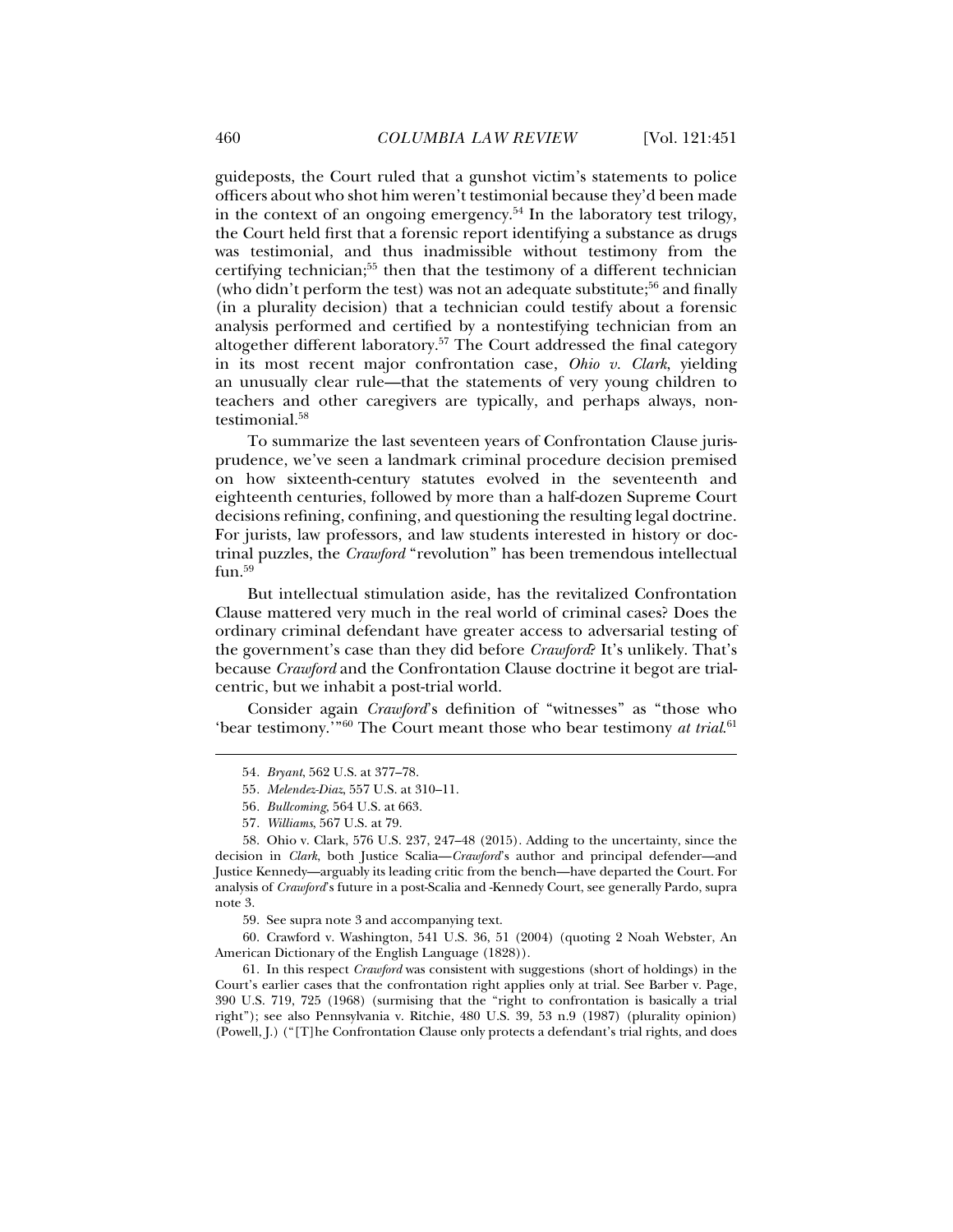Thus, in criticizing the *Roberts* approach to confrontation, the Court observed that "the Constitution prescribes a procedure for determining the reliability of testimony *in criminal trials*, and we, no less than the state courts, lack authority to replace it with one of our own devising."62 The Court made no effort to justify the "at trial" limitation, perhaps because the point appeared self-evident to *Crawford*'s author, Justice Scalia. Part II of the opinion begins by positing a range of definitions of "witness," each of which assumed a trial: "One could plausibly read 'witnesses against' a defendant to mean those who actually testify at trial," Scalia wrote, or "those whose statements are offered at trial," or (as the Court ultimately found) "something in-between."63 In *Crawford*'s wake, moreover, lower courts have (with very few exceptions) understood that when the Court said "witnesses," it meant "witnesses at trial."64

j

62*. Crawford*, 541 U.S. at 67 (emphasis added); see also id. at 50–51 ("[W]e once again reject the view that the Confrontation Clause applies of its own force only to in-court testimony, and that its application to out-of-court statements *introduced at trial* depends upon 'the law of Evidence for the time being.'" (emphasis added) (quoting 3 John Wigmore, A Treatise on Evidence § 1397, at 101 (2d ed. 1923))). Justice Scalia was even more unequivocal about the "at trial" limitation in his pre-*Crawford* dissent in *Maryland v. Craig*, writing that "[t]he phrase ['witness against'] obviously refers to those who give testimony against the defendant at trial." 497 U.S. 836, 865 (1990) (Scalia, J., dissenting).

63*. Crawford*, 541 U.S. at 42–43. Though less important, the *Crawford* doctrine's trialcentrism can also be seen in how it evaluates whether statements are "testimonial." Only out-of-court statements that the declarant would reasonably expect to be used *at trial* count. See id. at 51–52. While this limitation is merely implied in *Crawford*, it is explicit in the Court's post-*Crawford* cases. In *Bryant*, Justice Sotomayor explained for the Court that when the "primary purpose of an interrogation" is "not to create a record for trial," the statement is not testimonial. Michigan v. Bryant, 562 U.S. 344, 358 (2011); see also Melendez-Diaz v. Massachusetts, 557 U.S. 305, 324 (2009) ("Business and public records are generally admissible absent confrontation . . . because—having been created for the administration of an entity's affairs and not for the purpose of establishing or proving some fact at trial they are not testimonial."). This limitation is problematic. Considering that only a tiny fraction of criminal cases go to trial, see infra notes 66–68 and accompanying text, even someone reporting a crime to police in an ordinary, nonemergency interrogation should not *rationally* expect their report to be used at a *trial*. Richard Friedman has formulated the meaning of testimony as "the transmittal of information for use *in prosecution*." Richard D. Friedman, Grappling with the Meaning of Testimonial, 71 Brook. L. Rev. 241, 251 (2005) [hereinafter Friedman, Meaning of Testimonial] (emphasis added).

 64. See, e.g., Vanmeter v. State, 165 S.W.3d 68, 74–75 (Tex. Ct. App. 2005) ("[W]e conclude that *Crawford* did not change prior law that the constitutional right of confrontation is a trial right, not a pretrial right which would transform it into a 'constitutionally compelled rule of [sic] discovery.'" (quoting *Ritchie*, 480 U.S. at 52) (misquotation)); State v. Zamzow, 892 N.W.2d 637, 646 (Wis. 2017) ("We agree with those jurisdictions in concluding that the Confrontation Clause does not apply during suppression hearings."). But see Curry v. State, 228 S.W.3d 292, 297 (Tex. Ct. App. 2007) ("To deny a defendant the

not compel the pretrial production of information that might be useful in preparing for trial."). Importantly (for purposes of the claim Part III develops), Justice Blackmun concurred and wrote separately in *Ritchie*, denying Justice Powell the fifth vote he needed for a majority, because Blackmun did "not accept the plurality's conclusion . . . that the Confrontation Clause protects only a defendant's trial rights and has no relevance to pretrial discovery." Id. at 61 (Blackmun, J., concurring).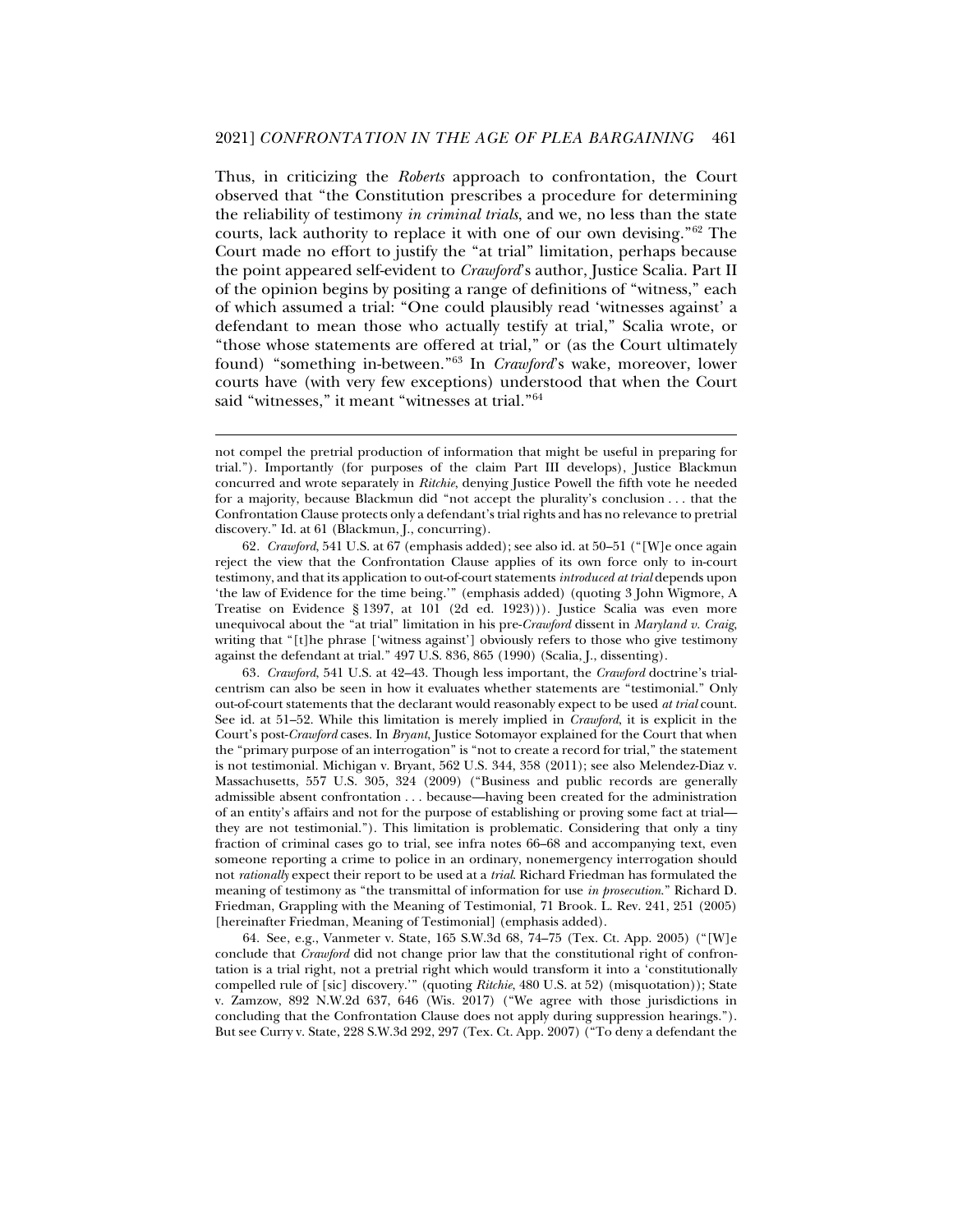*Crawford* thus created a confrontation right that excludes certain evidence that prosecutors might otherwise use against defendants at trials. By definition, that right cannot bear (at least not directly) on criminal cases that are resolved by means other than trial.<sup>65</sup> There are no "witnesses" in such cases, as the Court defines the term, and so nobody for defendants to be confronted with. And the vast majority of criminal cases *are* resolved by means other than trial. According to the commonly cited figures, ninetyseven percent of federal convictions and ninety-four percent of state convictions are secured by guilty pleas, $66$  many of which are entered pursuant to some sort of agreement.<sup>67</sup> As the Supreme Court famously remarked in a case we examine closely in section I.B, plea bargaining "is not some adjunct to the criminal justice system; it *is* the criminal justice system."68

*Crawford*, and the cases implementing and refining it, thus created a robust confrontation right that applies to a tiny fraction of criminal cases. This is likely why *Crawford*'s practical consequences have been more muted than its critics warned.69 In the laboratory test cases, the Justices debated

 65. At least not with respect to the guilt phase of a criminal prosecution. For an argument that the confrontation right should attach to sentencing proceedings, see generally Sanders, supra note 9 (proposing "uniform application at felony sentencing of the Sixth Amendment's structurally identical Counsel, Jury Trial, and Confrontation Clauses").

 66. These figures trace to the Supreme Court's decision in Missouri v. Frye, 566 U.S. 134, 143 (2012) (citing Sean Rosenmerkel, Matthew Durose & Donald Farole, DOJ, Felony Sentences in State Courts, 2006—Statistical Tables 1 (2009), http://bjs.ojp.usdoj.gov/ content/pub/pdf/fssc06st.pdf [https://perma.cc/BH6F-2W7U] (last updated Nov. 22, 2010); Sourcebook of Criminal Justice Statistics Online, Table 5.22.2009, Univ. Albany, http://www.albany.edu/sourcebook/pdf/t5222009.pdf [https://perma.cc/4M6E-ZUTX] (last visited Oct. 14, 2020)).

 67. See Stephanos Bibas, Transparency and Participation in Criminal Procedure, 81 N.Y.U. L. Rev. 911, 912 & n.1 (2006) (indicating that most felony guilty pleas result from plea bargains); Darryl K. Brown, Judicial Power to Regulate Plea Bargaining, 57 Wm. & Mary L. Rev. 1225, 1228 (2016) ("Plea bargaining, or some comparable form of abbreviated, consent-based adjudication process, is widely and routinely relied upon in criminal justice systems worldwide as an alternative to trials.").

68*. Frye*, 566 U.S. at 144 (internal quotation marks omitted) (quoting Robert E. Scott & William J. Stuntz, Plea Bargaining as Contract, 101 Yale L.J. 1909, 1912 (1992)).

 69. See Catherine Bonventre, The Implementation of Judicial Policy by Crime Laboratories: An Examination of the Impact of *Melendez-Diaz v. Massachusetts* 71 (2015) (Ph.D. dissertation, University at Albany, State University of New York) (ProQuest) (on file with the *Columbia Law Review*) (describing the effects of *Melendez-Diaz* as "muted"); see also Erin Murphy, The Mismatch Between Twenty-First-Century Forensic Evidence and Our Antiquated Criminal Justice System, 87 S. Cal. L. Rev. 633, 661 (2014) ("Even the most robust discovery and confrontation regimes will have little impact on the overwhelming

protections afforded by the Confrontation Clause at [a suppression hearing] essentially denies him his only opportunity to ensure that the evidence presented against him is reliable."); *Zamzow*, 892 N.W.2d at 652 (Abrahamson, J., dissenting) ("The text of the Sixth Amendment does not use the word 'trial' in stating the accused's confrontation right."). Many of the lower court cases are collected and analyzed in an excellent student note. See Christine Holst, Note*,* The Confrontation Clause and Pretrial Hearings: A Due Process Solution, 2010 U. Ill. L. Rev. 1599, 1613–18.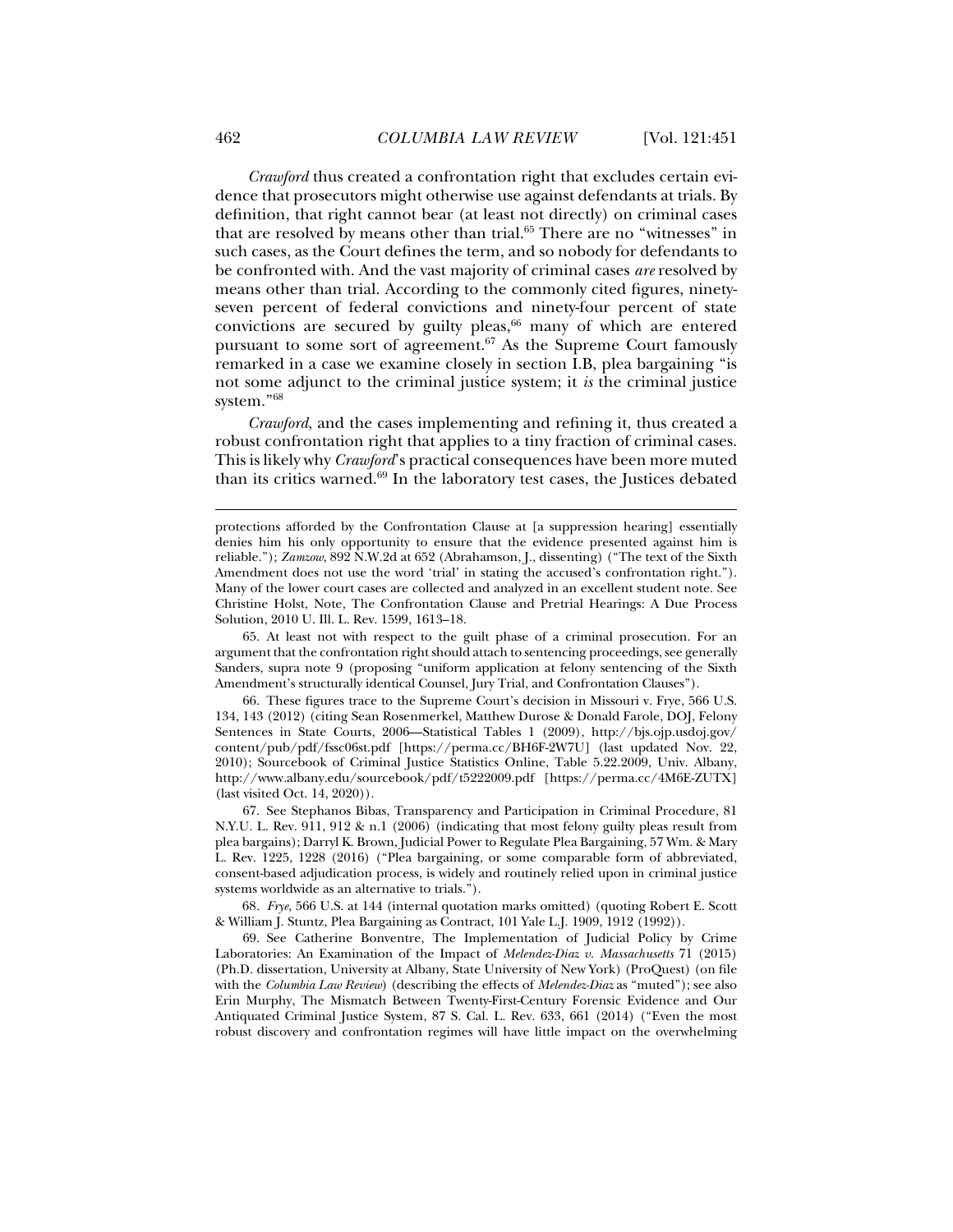whether requiring testimony from technicians would be a significant burden on states. Writing for the Court in *Bullcoming v. New Mexico*, Justice Ginsburg explained that because few criminal cases make it to trial, the burden would be minimal.70 In dissent, Justice Kennedy predicted that "rigorous empirical studies . . . detailing the unfortunate effects of [requiring technician testimony] are sure to be forthcoming."<sup>71</sup> Who was right? In a 2015 dissertation, Catherine Bonventre reported the results of a survey of forensic laboratory personnel about the consequences of the Court's decisions.72 "In general," she found, "the impact of [the case law] that emerged from the survey was not the catastrophe predicted by the dissenting Justices," explaining that the "majority of the respondents reported minimal increases in personal appearances at trial, defense subpoenas, and in-court testimony in specific forensic disciplines."73 As Bonventre recognized, an important factor contributing to her findings was "the role of guilty plea dispositions in minimizing the impact of requiring live testimony on the administration of justice."74

It may be, however, that while the confrontation right does not bear directly on a large share of criminal cases, it nonetheless influences the prices that prosecutors and defendants negotiate for guilty pleas.75 If so, it might be *indirectly* affecting a broad swath of criminal cases. Though possible, this is unlikely, because of how plea bargaining works in the American criminal legal system. A defendant's trial rights come bundled he must take them all, by going to trial, or leave them all, by pleading guilty.76 But the choice is often more theoretical than real. That's because

- 70. Bullcoming v. New Mexico, 564 U.S. 647, 667 (2011).
- 71. Id. at 683 (Kennedy, J., dissenting).
- 72. Bonventre, supra note 69, at 57–69.
- 73. Id. at 71.

j

 74. Id. at 110; see also Richard D. Friedman, The Sky Is Still Not Falling, 20 J.L. & Pol'y 427, 438–39 (2012) [hereinafter Friedman, The Sky] (positing that the assertion of a confrontation right could, in some circumstances, be seen as "game-playing" and hamper the defendant's ability to reach a favorable plea bargain).

 75. See generally Robert H. Mnookin & Lewis Kornhauser, Bargaining in the Shadow of the Law: The Case of Divorce, 88 Yale L.J. 950, 951 (1979) (developing a framework "to consider how the rules and procedures used in court for adjudicating disputes affect the bargaining process" in divorce courts). Justice Breyer raised this possibility at the oral argument in *Melendez-Diaz*, speculating about how the Court's ruling might affect bargaining leverage. See Transcript of Oral Argument at 21, Melendez-Diaz v. Massachusetts, 557 U.S. 305 (2009) (No. 07-591).

 76. For intriguing claims that criminal trial rights are or could be "unbundled," see generally Gregory M. Gilchrist, Trial Bargaining, 101 Iowa L. Rev. 609, 614 (2016) ("Trial bargaining occurs where the defendant waives only limited trial rights, thus preserving a trial that is shorter, cheaper, less uncertain, or some combination thereof, in exchange for limited leniency."); John Rappaport, Unbundling Criminal Trial Rights, 82 U. Chi. L. Rev. 181, 181 (2015) ("Criminal defendants can, and sometimes do, 'unbundle' their jury trial rights and trade them piecemeal, consenting to streamlined trial procedures to reduce their sentencing exposure.").

majority of cases so long as those entitlements do not materialize until a case is set for trial.").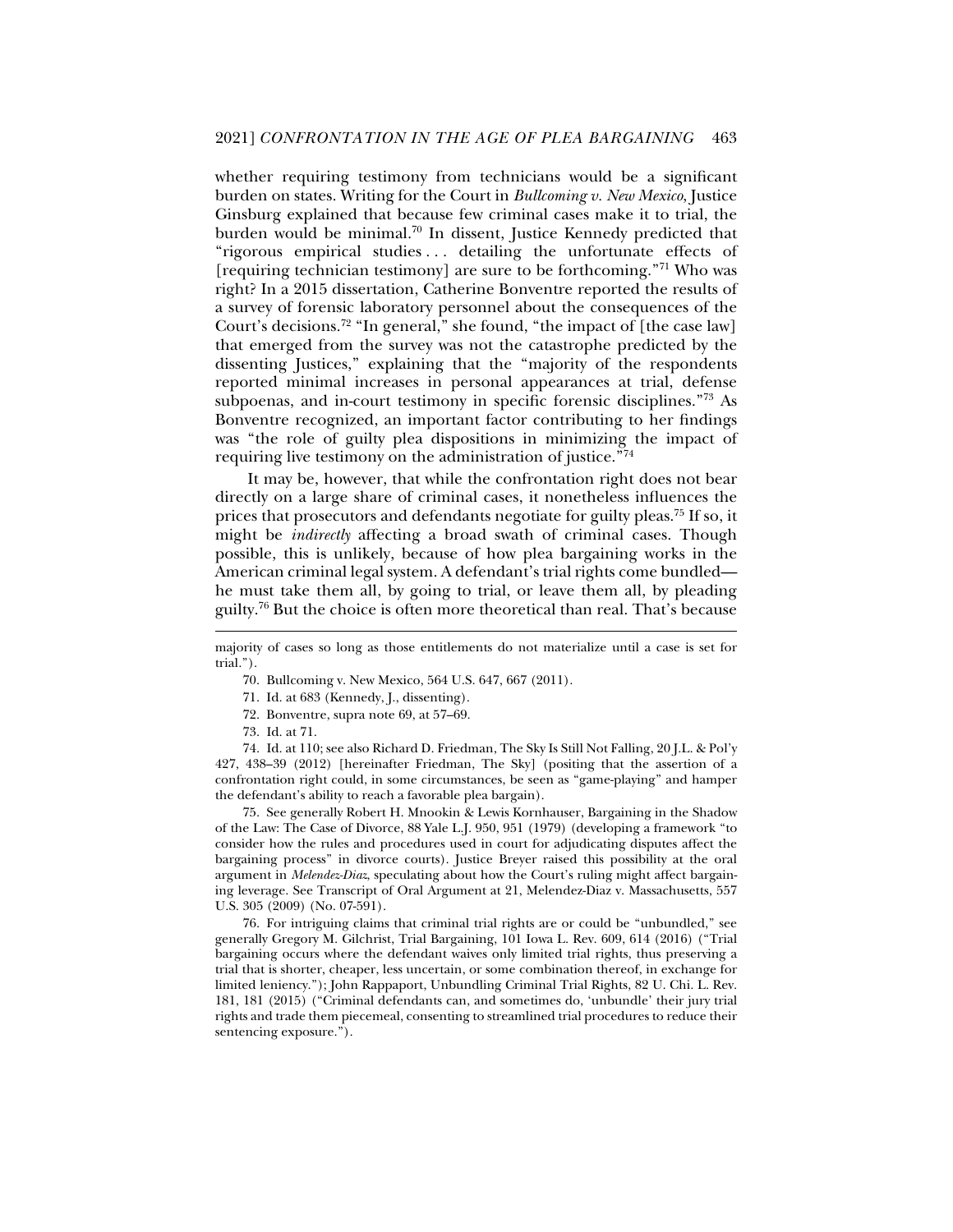prosecutors usually enter plea negotiations with all or nearly all of the leverage. They can credibly threaten that if the defendant goes to trial and is convicted, his punishment will be *far* worse than if he pleads guilty.<sup>77</sup> By doing so, they can price the bundle of trial rights out of reach for most defendants.

An example will illustrate. Imagine that you are indicted for marijuana distribution and possession of a firearm. The prosecutor offers you a deal—fifteen years. But, she tells you, if you insist on a trial and lose, she will seek—and she expects the judge will impose—a sentence of fiftyfive years.78 Now imagine that the government's case turns on a confidential informant who says that you sold him marijuana while wielding a gun. If the jurors believe the informant, you're done. If they don't, you'll probably be acquitted. You know that there's a chance that if your lawyer cross-examines the informant, he'll poke holes in the informant's story and expose him for the liar you know him to be. But witnesses are unpredictable. Is the chance worth forty years of your life? Probably not. And because she *knows* that it's not, the prosecutor can safely ignore your lawyer when he insists that the informant is lying.

Confrontation at trial is an element in a bundle of rights that few defendants can credibly threaten to exercise. Accordingly, confrontation's value as a negotiating chip in plea bargaining is usually slight.79 In our system of pleas, coercive trial penalties relegate confrontation to the margins of criminal justice.

 <sup>77.</sup> See William Ortman, Second-Best Criminal Justice, 96 Wash. U. L. Rev. 1061, 1071– 73 (2019) [hereinafter Ortman, Second-Best] (summarizing the literature on trial penalties).

 <sup>78.</sup> The plea–trial sentencing differential in the example replicates the trial penalty in a real case. Weldon Angelos was sentenced to fifty-five years in federal prison for marijuana distribution and firearm possession after turning down the prosecutor's offer of fifteen years. See Jamie Fellner, An Offer You Can't Refuse: How U.S. Federal Prosecutors Force Drug Defendants to Plead Guilty, 26 Fed. Sent'g Rep. 276, 276 (2014). Aside from the sentencing differential and the charges, however, the example is hypothetical.

 <sup>79.</sup> There is a possible exception—domestic violence cases. Immediately after *Crawford* was decided, many observers expressed concern about the case's implications for domestic violence prosecutions. See Tom Lininger, Prosecuting Batterers After *Crawford*, 91 Va. L. Rev. 747, 749 (2005); see also Carol A. Chase, Is *Crawford* a "Get Out of Jail Free" Card for Batterers and Abusers? An Argument for a Narrow Definition of "Testimonial", 84 Or. L. Rev. 1093, 1093–95 (2005); Myrna Raeder, Remember the Ladies and the Children Too: *Crawford*'s Impact on Domestic Violence and Child Abuse Cases, 71 Brook. L. Rev. 311, 311 (2005). Domestic violence cases frequently turn on the testimony of a single witness—the victim—and victims often recant or refuse to testify at trial. Lininger, supra, at 768. Prior to *Crawford*, prosecutors relied on victims' hearsay statements—often in 911 calls or to police officers—rather than live trial testimony. Id. at 773, 776–77. *Crawford* obviously made it more difficult to rely on that kind of hearsay. Yet it is unclear whether *Crawford* actually had a long-term impact on domestic violence prosecutions. No retrospective empirical study that I have found examines the question. While it is possible that *Crawford* affected the mix of domestic violence cases selected for prosecution, it is also possible that even in this context, a trial-centric confrontation right doesn't matter very much in world of pervasive plea bargaining.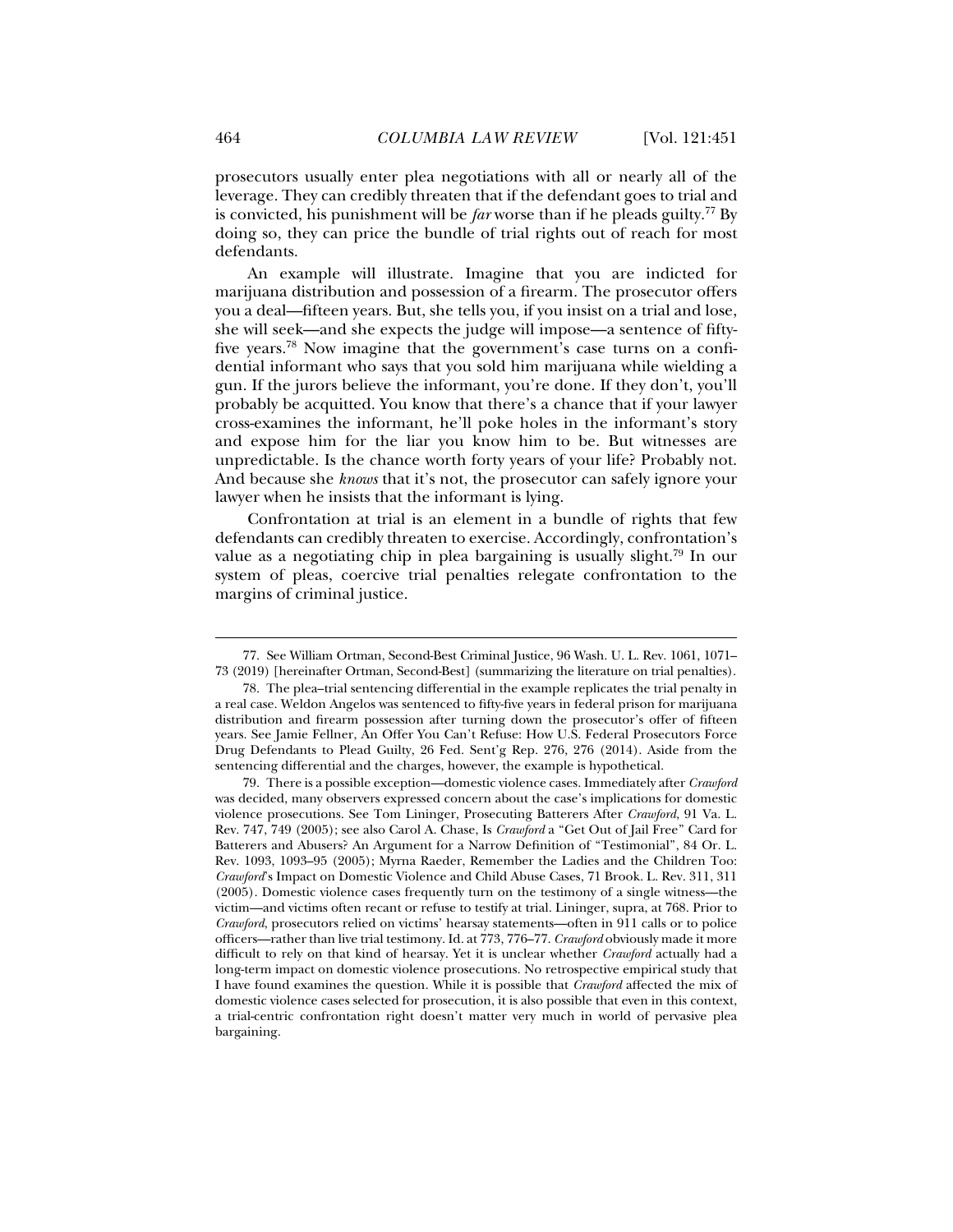#### B. *Confrontation's Neighbor*

In the previous section, we saw that *Crawford*'s trial-centrism leaves the Confrontation Clause with an ephemeral relationship to the real world of criminal cases.80 This section juxtaposes the Court's recent treatment of the Confrontation Clause with its handling of the Sixth Amendment's Counsel Clause.<sup>81</sup> The comparison is useful because the two clauses separated by only ten words—share the same introductory text, which specifies the bearer of both rights (the "accused") and their scope ("all criminal prosecutions").<sup>82</sup> But the comparison is relevant for a deeper reason as well: It demonstrates that Sixth Amendment rights *can* be modernized for the real world of criminal justice. The Court's recent Counsel Clause cases are thus evidence that the Confrontation Clause need not be obsolete.

The Court's key moves came in a pair of cases decided in 2012—*Lafler v. Cooper* and *Missouri v. Frye*. 83 In *Lafler* and *Frye*, criminal defendants sought postconviction relief on the grounds that their lawyers had rendered ineffective assistance (thus depriving them of the "assistance of counsel" guaranteed by the Counsel Clause) during plea negotiations.<sup>84</sup> Anthony Cooper (the defendant in *Lafler*) had been charged with an array of crimes in Michigan, including assault with intent to murder, after an incident in which he fired a gun at a person.<sup>85</sup> Though he'd been inclined to accept the prosecutor's plea offer to a sentence of fifty-one to eighty-five months, he rejected it based on his lawyer's novel and nonsensical belief that Cooper could not be convicted of attempted murder because he'd shot the victim "below the waist."86 (Note for first-year law students and bar-takers: This is *not* a legal defense to attempted murder.) Cooper proceeded to trial and was convicted, whereupon he received the mandatory minimum sentence of 185 to 360 months.<sup>87</sup> Galin Frye, meanwhile, had been charged in Missouri with operating a vehicle while his license was revoked, an offense carrying up to four years.<sup>88</sup> The prosecutor sent Frye's lawyer a letter offering to resolve the case in one of two ways—either Frye could plead to a misdemeanor and serve a ninetyday sentence, or he could plead to a felony and immediately serve ten days in jail.89 The letter gave Frye a deadline (about a month and a half later)

 <sup>80.</sup> See supra section I.A.

 <sup>81.</sup> U.S. Const. amend. VI ("In all criminal prosecutions, the accused shall enjoy the right . . . to have the [a]ssistance of [c]ounsel for his defence.").

 <sup>82.</sup> Id.

 <sup>83.</sup> Lafler v. Cooper, 566 U.S. 156 (2012); Missouri v. Frye, 566 U.S. 134 (2012).

 <sup>84.</sup> See *Lafler*, 566 U.S. at 160; *Frye*, 566 U.S. at 138.

<sup>85</sup>*. Lafler*, 566 U.S. at 160–61.

 <sup>86.</sup> Id. at 161.

 <sup>87.</sup> Id.

<sup>88</sup>*. Frye*, 566 U.S. at 138.

 <sup>89.</sup> Id. at 138–39.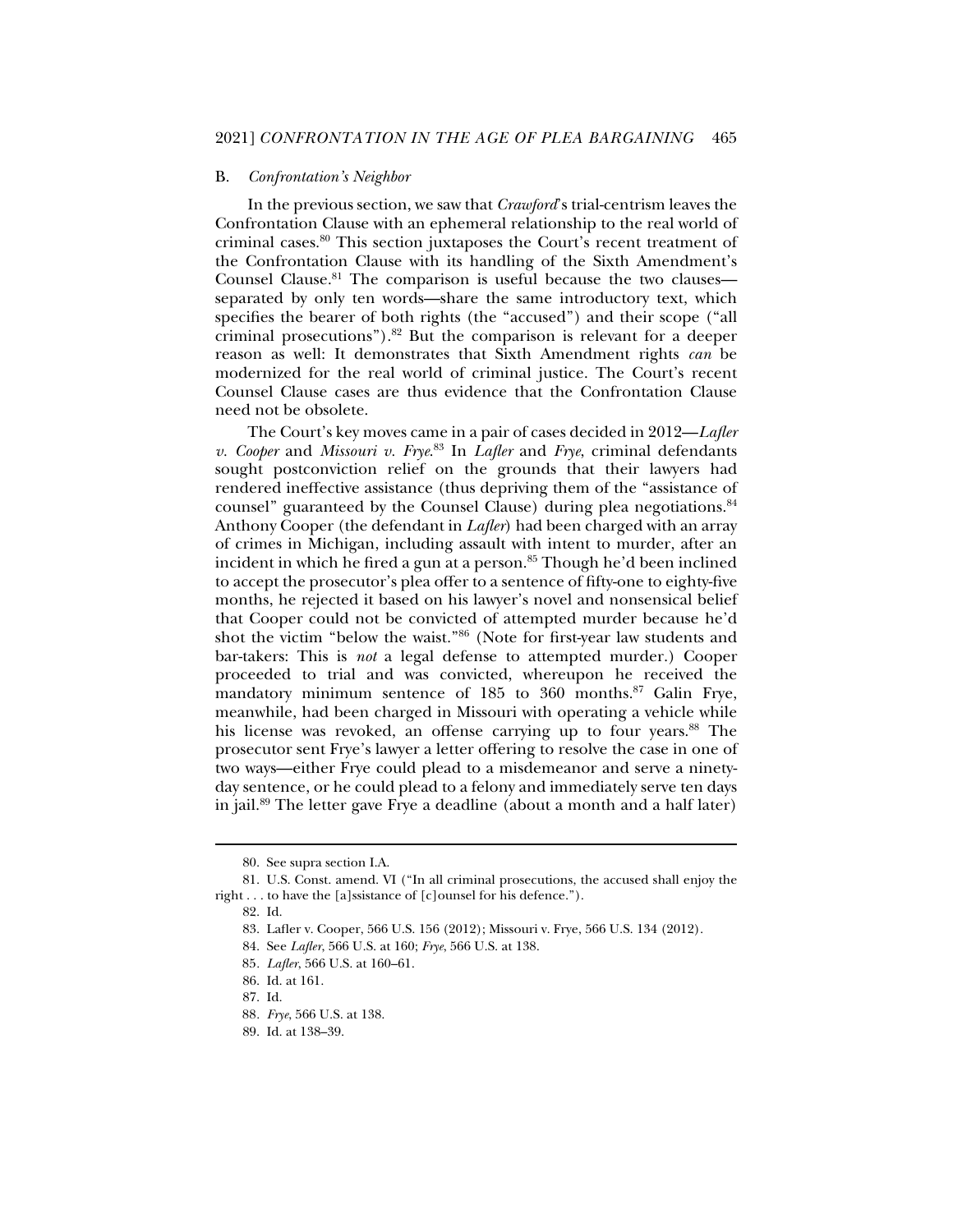to make his choice.90 But Frye's lawyer never told Frye about the prosecutor's letter, and the offers expired.<sup>91</sup> Frye subsequently entered an "open" guilty plea—i.e., he pled guilty without an agreement with the prosecutor—and was sentenced to three years in prison.92

In both cases, a lawyer's incompetence led a defendant to lose a favorable plea offer. By the time the cases reached the Supreme Court, prosecutors made no attempt to justify the defense lawyers' performances. Instead, they argued "prejudice."<sup>93</sup> To win relief on an ineffective assistance of counsel claim under the famous (or infamous) *Strickland* test, a defendant must show not only that his lawyer performed inadequately, but also that the lawyer's incompetence prejudiced him.<sup>94</sup> In the Supreme Court, the state prosecutors (and the United States as amicus) contended that neither defendant was prejudiced by the lawyers' failings because they received full and fair process after the missed plea offers—for Cooper a trial and for Frye a valid guilty plea.<sup>95</sup>

In 5-4 decisions, the Court, per Justice Kennedy, rebuffed the prosecutors' arguments.96 The Court noted first that the Sixth Amendment right to counsel "extends to the plea-bargaining process," such that defendants are "entitled to the effective assistance of competent counsel" during plea negotiations.<sup>97</sup> It then explained that "in the context of pleas," *Strickland*'s prejudice element means that a defendant "must show the outcome of the plea process would have been different with competent advice."98 In Cooper's case, where his lawyer's incompetent advice had led him to reject a favorable offer, that meant that he would have to show a "reasonable probability" that, but for the advice, he would have accepted the offer and the trial court would have signed off.<sup>99</sup> As to Frye, whose lawyer didn't even communicate the prosecutor's offer, it meant that he would need to "demonstrate a reasonable probability [that he] would have accepted the earlier plea offer" had he known about it, and that the plea would have not have been cancelled by the prosecutor or rejected by the trial court.100 The Court ruled that Cooper had made his showing and

 <sup>90.</sup> Id.

 <sup>91.</sup> Id. at 139.

 <sup>92.</sup> Id.

<sup>93</sup>*.* Lafler v. Cooper, 566 U.S. 156, 174 (2012); Brief for the Petitioner at 18–19, *Frye*, 566 U.S. 134 (No. 10-444), 2011 WL 1593613.

 <sup>94.</sup> See Strickland v. Washington, 466 U.S. 668, 694–95 (1984); see also Hill v. Lockhart, 474 U.S. 52, 57–60 (1985) (applying *Strickland* to a case involving a negotiated guilty plea).

 <sup>95.</sup> See *Lafler*, 566 U.S. at 164–65; *Frye*, 566 U.S. at 141–42.

<sup>96</sup>*. Lafler*, 566 U.S. at 160, 164–65, 175, 187; *Frye*, 566 U.S. at 138, 141–45, 151.

<sup>97</sup>*. Lafler*, 566 U.S. at 162 (internal quotation marks omitted) (quoting McMann v. Richardson, 397 U.S. 759, 771 (1970)).

 <sup>98.</sup> Id. at 163.

 <sup>99.</sup> Id. at 164.

<sup>100</sup>*. Frye*, 566 U.S. at 147.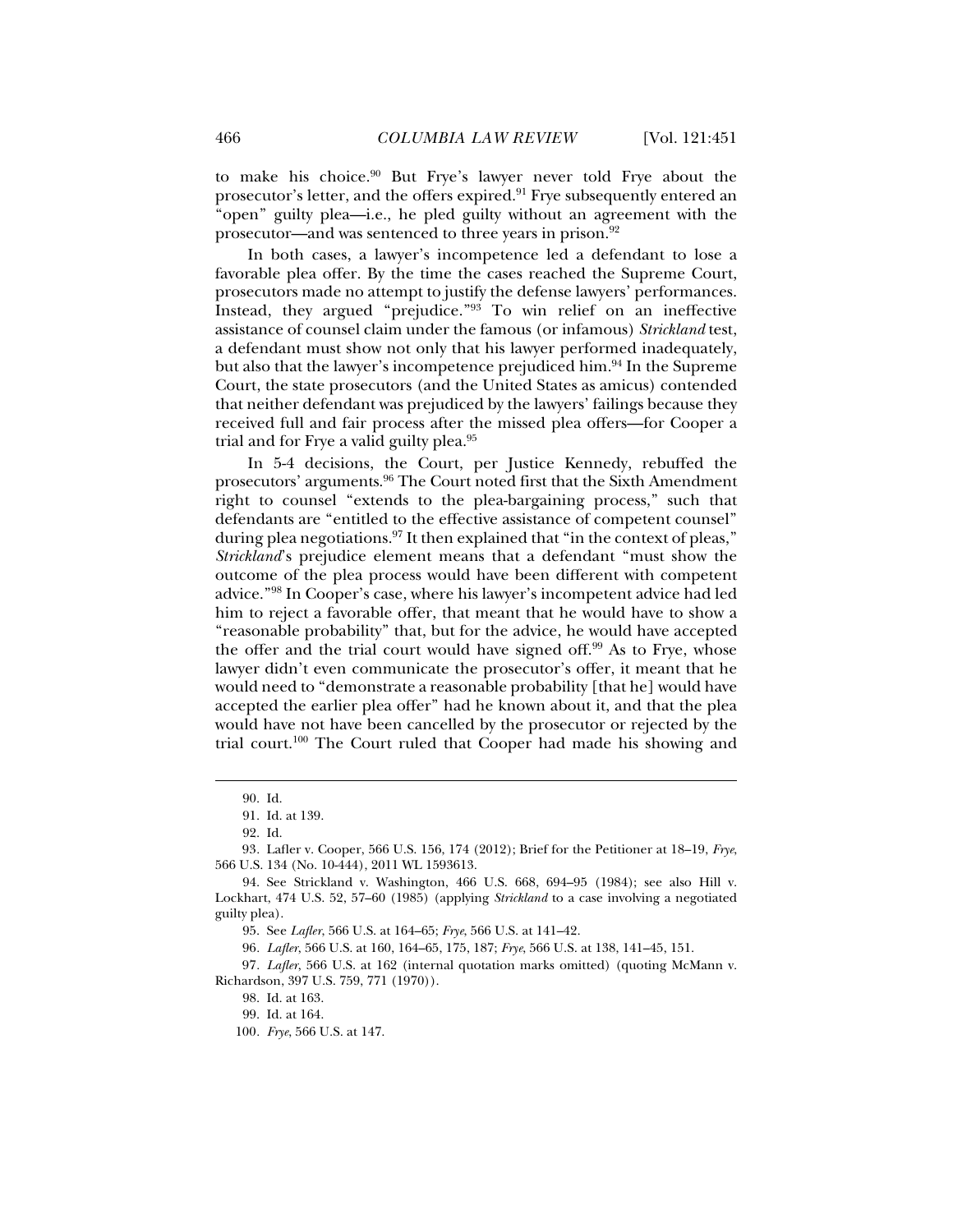remanded the case to the lower courts to work out the remedy.101 It remanded Frye's case for a determination of whether he too had satisfied *Strickland*'s prejudice element.<sup>102</sup>

On one level, these outcomes seem obvious. Cooper and Frye were sentenced to spend additional years in prison because they had incompetent lawyers. If the right to counsel in the Sixth Amendment means anything, it must surely condemn that.103 The obviousness of *Lafler* and *Frye*, however, obscures the subtle jurisprudential move that the Court made in these cases. As Justice Scalia explained in dissent, the prosecutors *had* support in the Court's cases.104 That's because the Court's pre-*Lafler* and *Frye* jurisprudence was consistent with a trial-centric theory of the Counsel Clause.

"Until today," Justice Scalia declared, exaggerating only slightly, it had been "entirely clear" that "the right to effective assistance has as its purpose the assurance of a fair trial."105 Scalia pointed out that in the Court's earlier cases dealing with ineffective assistance in plea bargaining, *Padilla v. Kentucky* and *Hill v. Lockhart*, lawyers' incompetence had caused defendants to take *bad* plea deals, not to miss good ones.106 If the Sixth Amendment's exclusive purpose is to *assure a fair trial*, as Scalia claimed, that procedural distinction makes all the difference. When a defendant relies on incompetent advice to plead *guilty*, he has been wrongly deprived of his right to a fair trial. When he relies on incompetent advice to plead *not guilty*, on the other hand, he still gets a trial. He hasn't given up anything of constitutional significance and, in Scalia's view, he has suffered no prejudice. Justice Scalia insisted that the Sixth Amendment demands effective counsel for the "*acceptance* of a plea offer," but not the rejection of one.107

The majority spurned Justice Scalia's trial-centric view of the Counsel Clause. Rejecting his claim that the Sixth Amendment's "protections are . . . designed simply to protect the trial," the Court instead embraced a fair *prosecution* model of the Counsel Clause.108 And the Court made clear why it was doing so. "[T]he right to adequate assistance of counsel cannot be defined or enforced," the Court observed in *Lafler*, "without taking

104*. Lafler*, 566 U.S. at 177–81 (Scalia, J., dissenting).

j

 106. Id. at 177; Padilla v. Kentucky, 559 U.S. 356 (2010); Hill v. Lockhart, 474 U.S. 52 (1985).

<sup>101</sup>*. Lafle*r, 566 U.S. at 174–75.

<sup>102</sup>*. Frye*, 566 U.S. at 151.

 <sup>103.</sup> See Gerard E. Lynch, *Frye* and *Lafler*: No Big Deal, 122 Yale L.J. Online 39, 39–40 (2012) ("The only surprise about the Supreme Court's recent decisions . . . is that there were four dissents."); see also Albert W. Alschuler, *Lafler* and *Frye*: Two Small Band-Aids for a Festering Wound, 51 Duq. L. Rev. 673, 674–75 (2013) [hereinafter Alschuler, Two Small Band-Aids].

 <sup>105.</sup> Id. at 178.

<sup>107</sup>*. Lafler*, 566 U.S. at 177 (Scalia, J., dissenting).

 <sup>108.</sup> See id. at 165 (majority opinion).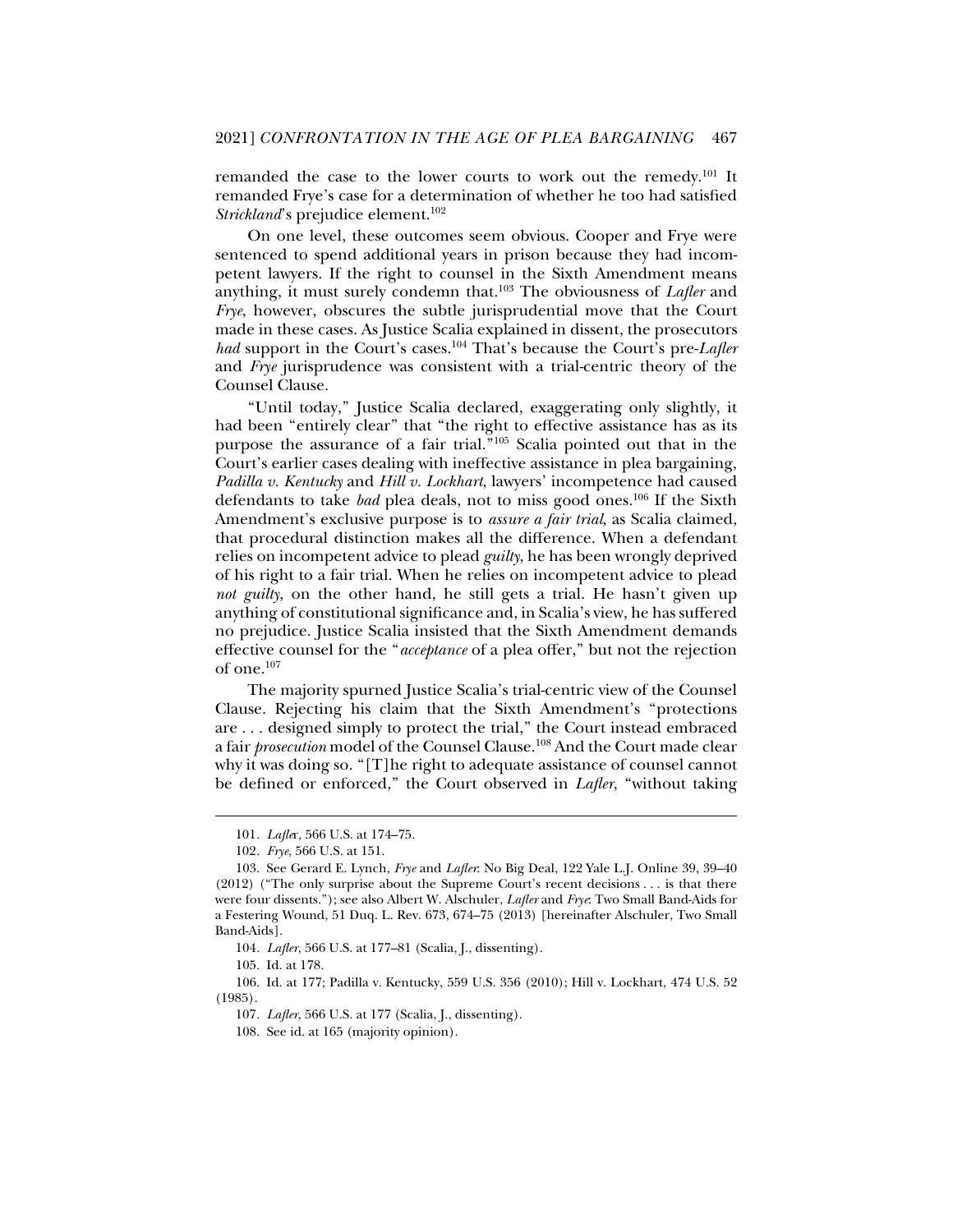account of the central role plea bargaining plays in . . . determining sentences."109 Noting statistics showing that the vast majority of criminal convictions are based on guilty pleas, the Court in *Frye* explained that "ours 'is for the most part a system of pleas, not a system of trials,'" and "the negotiation of a plea bargain, rather than the unfolding of a trial, is almost always the critical point for a defendant."110 Given that ground truth, the Court reasoned, the Sixth Amendment's right to counsel must assign defense lawyers "responsibilities in the plea bargain process."111 "Anything less," the Court observed, "might deny a defendant effective representation by counsel at the only stage when legal aid and advice would help him."112

The Court thus fashioned a Sixth Amendment right to counsel for the *actual* criminal legal system, a system in which a plea bargain is, as Josh Bowers puts it, "the expected mode of disposition."113 For Justice Scalia, this was madness, as the Constitution envisions *trials* as the ordinary vehicle for criminal prosecutions.114 The disagreement between the Court and Scalia in these cases implicated a deep question—whether constitutional rules should be written for the world as it exists, with all its messy compromises and complexities, or for the normative world in which constitutional first principles hold.115 The majority ruled for reality.

The Court's opinions in *Lafler* and *Frye* can be understood as examples of a mode of constitutional interpretation that Lawrence Lessig dubs "translation."116 "Context matters" in reading legal texts, Lessig observes, but it changes over time, exposing gaps between the "context of

j

 115. To be clear, this is not an easy question. Imagine that you think that plea bargaining fundamentally perverts the criminal legal system. A constitutional rule that regulates plea bargaining might well lead to a more sensible plea-bargaining regime. But it may also further normalize the practice, making a world without plea bargaining even less likely. On the other hand, a constitutional rule that prioritizes the constitutional first principle of trials would leave the unregulated "Wild West" of plea bargaining in place, leading to discrete injustices in cases like *Lafler* and *Frye*, but at least it wouldn't put another nail in the coffin of trials. I explore this dynamic in Ortman, Second-Best, supra note 77.

 116. Lawrence Lessig, Fidelity in Translation, 71 Tex. L. Rev. 1165, 1189–211 (1993) [hereinafter Lessig, Fidelity in Translation]; see also Lawrence Lessig, Fidelity & Constraint: How the Supreme Court Has Read the American Constitution 49–64 (2019) [hereinafter Lessig, Fidelity & Constraint]. For a review of Lessig's theory of translation, see Cass R. Sunstein & Adrian Vermeule, Interpretation and Institutions, 101 Mich. L. Rev. 885, 941– 42 (2003).

 <sup>109.</sup> Id. at 170.

 <sup>110.</sup> Missouri v. Frye, 566 U.S. 134, 143–44 (2012) (quoting *Lafler*, 566 U.S. at 170).

 <sup>111.</sup> Id. at 143.

 <sup>112.</sup> Id. at 144 (internal quotation marks omitted) (quoting Massiah v. United States, 377 U.S. 201, 204 (1964)).

 <sup>113.</sup> Josh Bowers, Plea Bargaining's Baselines, 57 Wm. & Mary L. Rev. 1083, 1087 (2016) (emphasis omitted).

 <sup>114.</sup> See *Lafler*, 566 U.S. at 185 (Scalia, J., dissenting) ("In the United States, we have plea bargaining aplenty, but until today it has been regarded as a necessary evil.").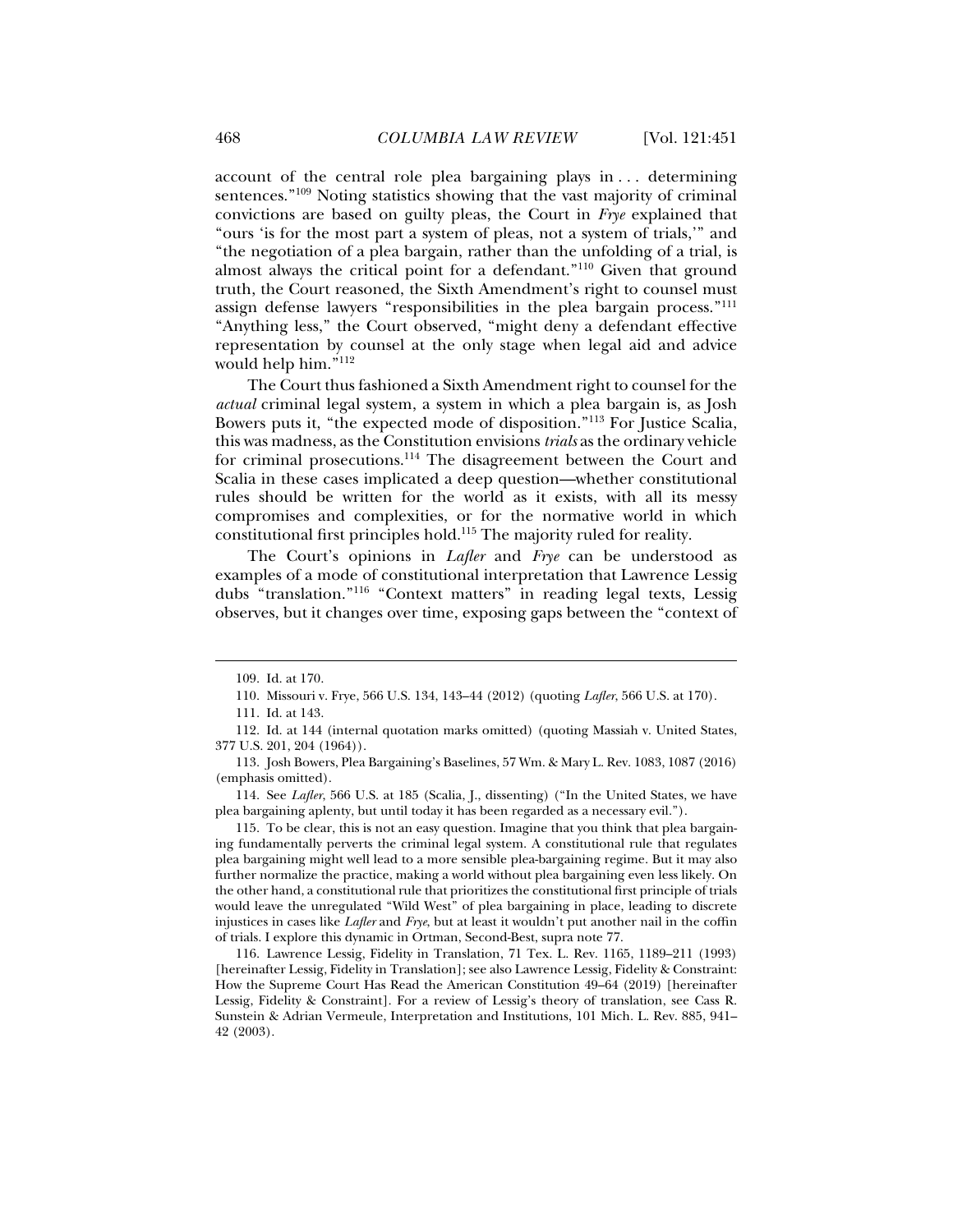the writing" and the "context of the reading."117 A legal interpreter committed to remaining "faithful" to legal texts thus "needs a way to *neutralize*  or *accommodate* the effect that changing context may have on meaning."118 Enter "translation," a "device for rendering a reading of a text in the target context (usually a judicial opinion) that preserves the meaning of the source text."119 Translation, Lessig explains, "aims to achieve the same meaning in the target context that a faithful reading of the source context would have produced."120

This was the Court's approach in *Lafler* and *Frye*. No one could plausibly claim that there was a Sixth Amendment right to counsel *for plea bargaining* when the Sixth Amendment was adopted. Because plea bargaining didn't exist (in any meaningful sense) in the Founding Era, such a claim would be incoherent.<sup>121</sup> But defendants had the right to have a lawyer assist them with the critical part of their criminal cases. It just so happened that, in the Founding Era, the critical part of a criminal case was a trial. That's why the Counsel Clause meant a right to counsel *for trial* in its "source context." But between 1791 and 2012, the context changed, with plea bargaining replacing trial as the critical part of most criminal cases. The Court's core holding in *Lafler* and *Frye*—that today there is a right to counsel *for plea bargaining*—translated the Counsel Clause to preserve its meaning in a new context.<sup>122</sup>

The Supreme Court decisions analyzed closely in this Part—*Crawford*, *Lafler*, and *Frye*—understand twenty-first century American criminal justice very differently. *Lafler* and *Frye* are built for the world of plea bargaining; *Crawford* is decidedly not. The result is a Sixth Amendment at odds with itself. Its Counsel Clause stands ready (more or less) to deliver the right to counsel to defendants in the age of plea bargaining.123 Its Confrontation Clause, meanwhile, serves up the "crucible of cross-examination" mostly on paper.

 <sup>117.</sup> Lessig, Fidelity in Translation, supra note 116, at 1175; see also Lessig, Fidelity & Constraint, supra note 116, at 56.

 <sup>118.</sup> Lessig, Fidelity in Translation, supra note 116, at 1177.

 <sup>119.</sup> Lessig, Fidelity & Constraint, supra note 116, at 56.

 <sup>120.</sup> Id.

 <sup>121.</sup> On the lack of plea bargaining at the Founding, see Albert W. Alschuler, Plea Bargaining and Its History, 79 Colum. L. Rev. 1, 7–16 (1979).

 <sup>122.</sup> My point is not to endorse "translation" as a general model of constitutional interpretation. It is (more modestly) to suggest that Lessig's theory aptly describes what the Court did in *Lafler* and *Frye*.

 <sup>123. &</sup>quot;More or less" because while *Lafler* and *Frye* broke jurisprudential ground, they are a far cry from thoroughgoing plea-bargaining reform. For critical perspectives on the decisions, see Cynthia Alkon, Plea Bargain Negotiations: Defining Competence Beyond *Lafler* and *Frye*, 53 Am. Crim. L. Rev. 377, 407 (2016); Alschuler, Two Small Band-Aids, supra note 103, at 674–77. The point is comparative. At least the Court paid attention to plea bargaining and *tried* to make the right to counsel relevant. See Alkon, supra, at 407 ("Through its decisions in *Lafler* and *Frye*, the Supreme Court is finally showing a willingness to more critically examine plea bargaining to better protect defendants' rights.").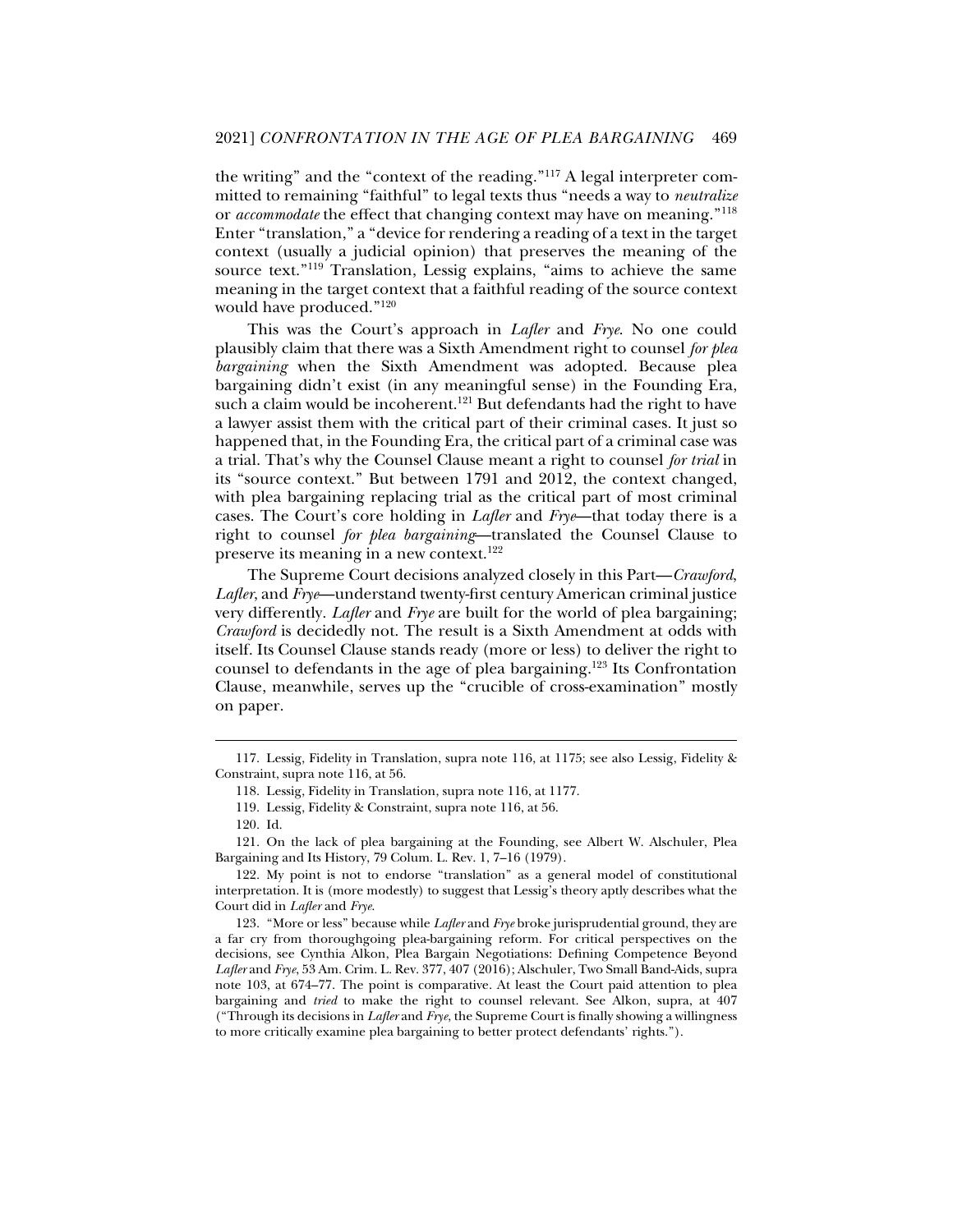#### II. UPDATING CONFRONTATION

This Part explores the doctrinal roots of the problem Part I identifies. One source of trouble, section II.A explains, is that the Court has long treated the Confrontation Clause as if it directly governs when hearsay can be used by prosecutors in criminal trials. I argue that this approach is mistaken. Although the Confrontation Clause has *implications* for the admissibility of hearsay evidence, it announces a substantive right, not an evidentiary rule. The rest of this Part concerns the most critical phrase in the Confrontation Clause—"witnesses against." Section II.B briefly fills out details of the Court's current approach to defining who is a "witness against" an accused. Section II.C does the Essay's doctrinal heavy lifting. It takes aim at the Court's position that "testimony" (whether live or hearsay) must be used *at trial* to turn its maker into a "witness" for purposes of the Confrontation Clause. This limitation is both textually unnecessary and purpose defeating. The Court should instead deem a person a Confrontation Clause "witness" if their "testimony" is used against a defendant in a "critical adjudication," a class of procedures that in today's criminal legal system would include both trials and plea bargains.

#### A. *Confrontation as a Substantive Right*

As we see later in this Part, updating the Confrontation Clause for a post-trial world means taking it beyond the courtroom.124 Before we get there, we need to do some doctrinal brush clearing. The Supreme Court has long treated the Confrontation Clause (as it pertains to information from people not testifying live in court) as a rule governing the admissibility of evidence.125 It construes the Confrontation Clause, that is, as giving defendants the right to have certain hearsay excluded under certain circumstances.126 John Douglass calls this the Court's "exclusionary thinking" about confrontation.<sup>127</sup> It is an obstacle in our path. If the Confrontation Clause is merely a rule of admissibility, it plainly has nothing to say about what goes on outside of courtrooms. This section clears the way forward by showing that the Confrontation Clause is properly understood as creating a substantive right, not an evidentiary one.<sup>128</sup>

 <sup>124.</sup> See infra section II.C.

 <sup>125.</sup> The Clause includes other rights with respect to in-court witnesses. See supra note 28 and accompanying text.

 <sup>126.</sup> See supra note 31 and accompanying text.

 <sup>127.</sup> Douglass, Beyond Admissibility, supra note 30, at 194; see also Eileen A. Scallen, Constitutional Dimensions of Hearsay Reform: Toward a Three-Dimensional Confrontation Clause, 76 Minn. L. Rev. 623, 628 (1992) ("When the Supreme Court focuses only on the evidentiary dimension of confrontation, however, the other dimensions of the Confrontation Clause fade into the background . . . .").

 <sup>128.</sup> In that it is a rule of constitutional criminal *procedure*, it might be more fully described as a "substantive rule of criminal procedure." That more elaborate phrasing is unwieldy (and unnecessary).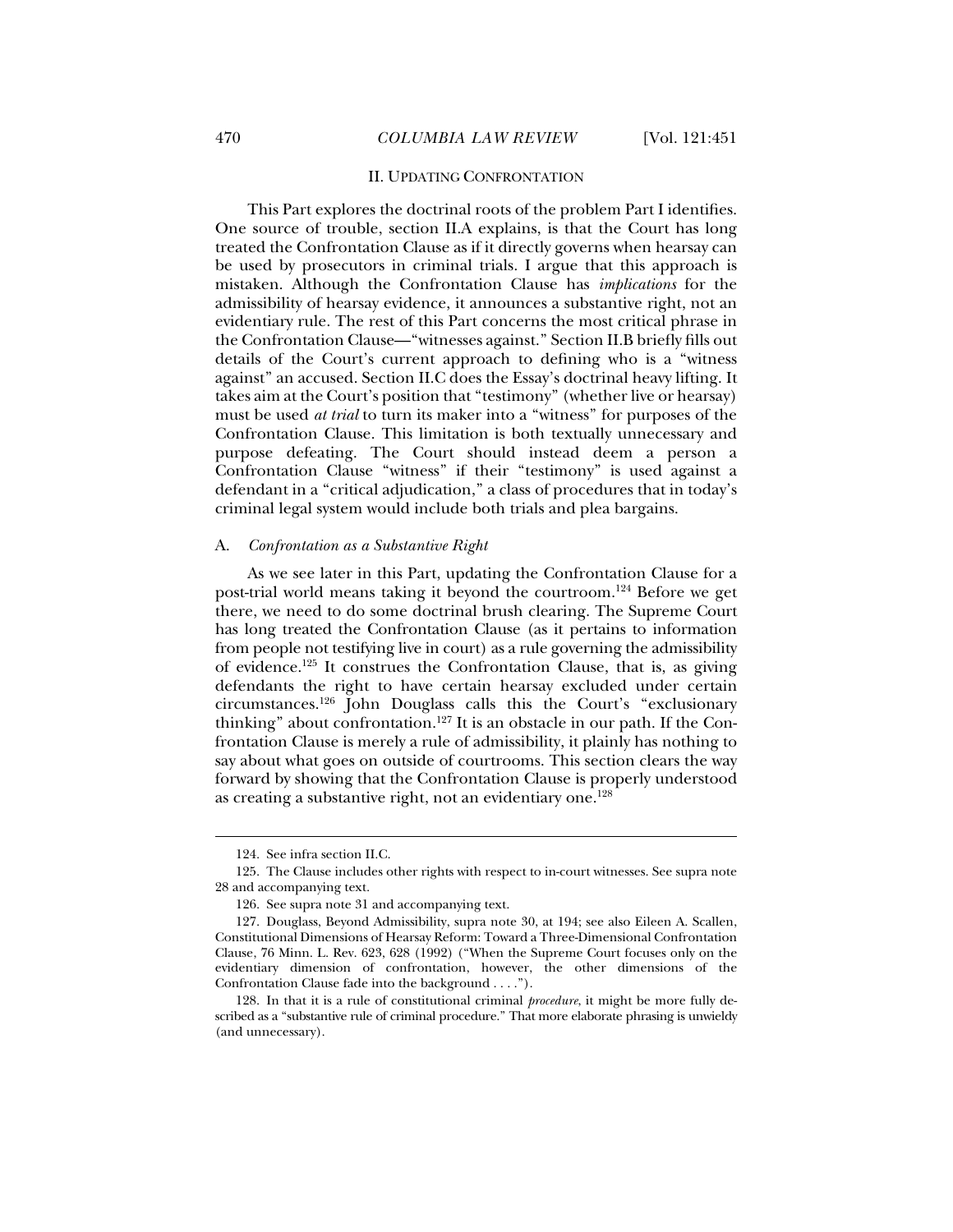In an article published shortly before *Crawford*, Douglass explained that the Court's exclusionary thinking about confrontation dominated both before and during the era of *Ohio v. Roberts*. 129 What he couldn't know at the time was whether the approach would survive the demise of *Roberts*. But survive it did.130 The Court thus wrote in *Crawford* that the Framers of the Sixth Amendment "would not have allowed *admission* of testimonial statements of a witness who did not appear at trial."131 And the leading evidence treatise explains that *Crawford* "established a new mode of analyzing how the Confrontation Clause regulates *admission* of hearsay."132

What is wrong with the admissibility approach to confrontation? Begin with the Sixth Amendment's text. The Confrontation Clause, recall, provides: "In all criminal prosecutions, the accused shall enjoy the right ... to be confronted with the witnesses against him."<sup>133</sup> Nowhere does it mention the admissibility of evidence,134 but it easily could have. The clause might have provided that "no witness may testify against a defendant without confrontation," which would have sounded in admissibility. Instead, it bestows a specific right on a criminal defendant—the right to "be confronted with" a person—that applies to anyone who qualifies as a "witness against" him.<sup>135</sup>

The text is describing a substantive right, not an evidentiary one. Evidentiary rules exclude evidence because *the evidence* isn't relevant or reliable. The Confrontation Clause works differently. As Richard Friedman observes, the Confrontation Clause "does not prescribe that a piece of evidence is inadmissible because there is some defect in the evidence itself."136 Instead, it demands a process—cross-examination.137 As the Court itself explained in *Crawford*, the Confrontation Clause "commands, not that evidence be reliable, but that reliability be assessed in a particular manner: by testing in the crucible of cross-examination."<sup>138</sup> And the Confrontation Clause's demand for cross-examination contributes directly to the Sixth Amendment's broader purpose—ensuring an adversarial

 <sup>129.</sup> Douglass, Beyond Admissibility, supra note 30, at 197–219. For a discussion of the *Roberts* approach to confrontation, see supra notes 32–35 and accompanying text.

 <sup>130.</sup> See Brooks Holland, *Crawford* & Beyond: How Far Have We Traveled from *Roberts* After All?, 20 J.L. & Pol'y 517, 537 (2012) ("*Crawford* hitched confrontation's wagon to an exclusionary rule without clearly defining the right itself.").

 <sup>131.</sup> Crawford v. Washington, 541 U.S. 36, 53–54 (2004) (emphasis added).

 <sup>132.</sup> Kenneth S. Broun, George E. Dix, Edward J. Imwinkelried, David H. Kaye & Eleanor Swift, McCormick on Evidence § 252(A) (Robert P. Mosteller ed., 8th ed. 2020) (emphasis added).

 <sup>133.</sup> U.S. Const. amend. VI.

 <sup>134.</sup> Douglass, Beyond Admissibility, supra note 30, at 224 ("The text says nothing of excluding a witness's testimony.").

 <sup>135.</sup> See Friedman, The Mold, supra note 29, at 440–41.

 <sup>136.</sup> Id. at 441.

 <sup>137.</sup> See id. at 440 ("[The Sixth Amendment] seems to say quite clearly that the accused has a right to insist that those who testify against him be brought in his presence . . . .").

 <sup>138.</sup> Crawford v. Washington, 541 U.S. 36, 61 (2004).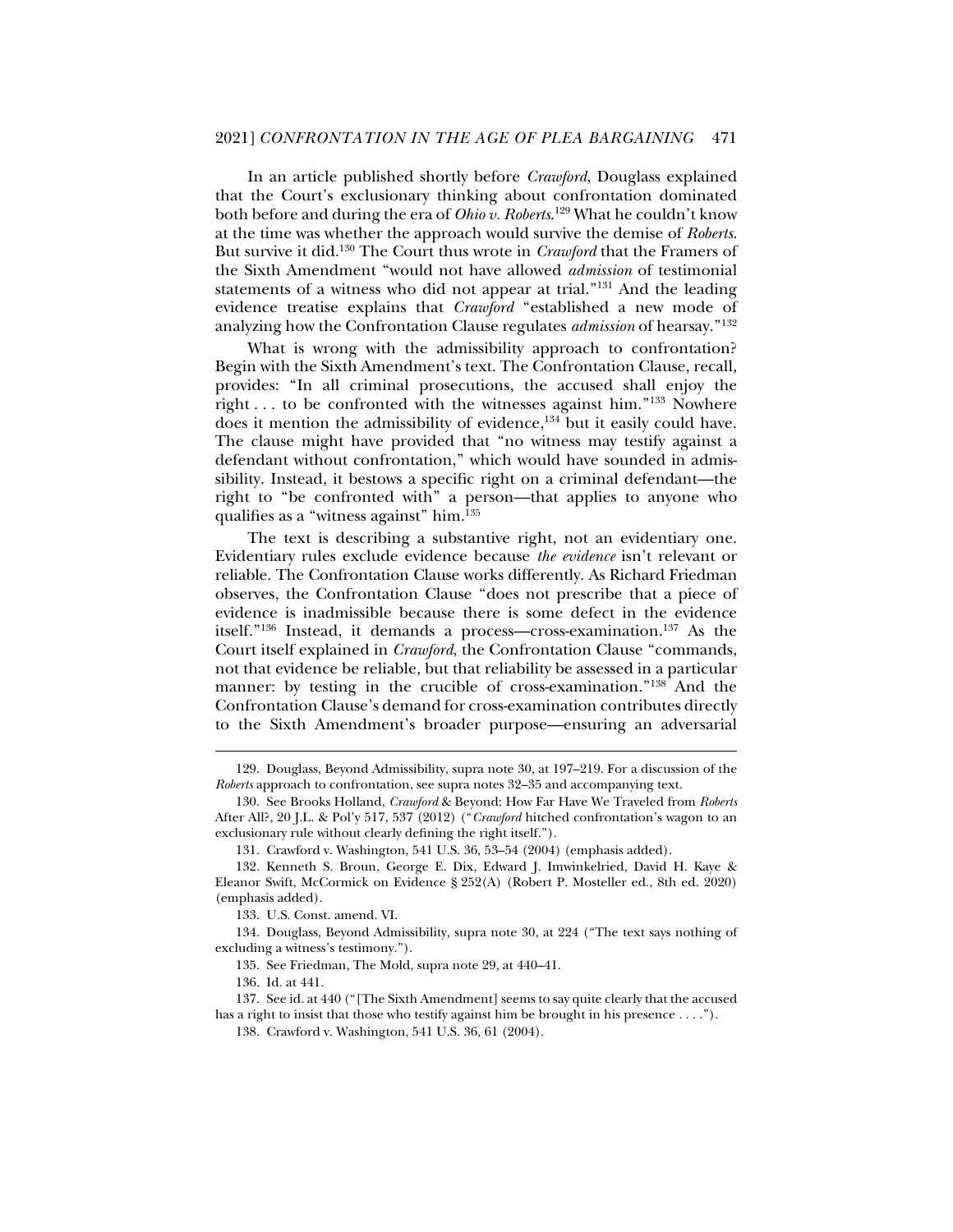criminal process in which an accused has the "tools," as Randolph Jonakait puts it, "to challenge the evidence against him."139

Still, it should probably not be a surprise that the Court hewed to an admissibility approach during the *Roberts* era. Part I explains that *Roberts* tied confrontation to the subconstitutional rules governing hearsay,<sup>140</sup> and those are quintessential rules of admissibility. It is more puzzling that the Court persisted in its exclusionary thinking about confrontation in *Crawford*, which detached the confrontation right from the hearsay rules.<sup>141</sup> But while *Crawford* separated confrontation from the specific *details* of hearsay law, and especially from the hearsay exceptions, it retained hearsay law's focus on evidentiary admissibility.

The text and purposes of the Sixth Amendment may not support an admissibility approach to the Confrontation Clause, but *Crawford* directs us to focus on history, especially early modern English history.142 Can we account for the persistence of "exclusionary thinking" using the historical methodology that *Crawford* prescribed? We can, but only superficially.

*Crawford*'s key historical "finding" was that by the time the Sixth Amendment was adopted, English common law courts excluded out-ofcourt witness statements unless the defendant had a prior opportunity to cross-examine the declarant.143 The Court based that conclusion principally on four cases—a misdemeanor case, *Rex v. Paine*, decided in 1696,<sup>144</sup> and three felony cases decided between  $1787$  and  $1791$ .<sup>145</sup> In the misdemeanor and one of the felonies, judges excluded out-of-court examinations because the defendants had not been afforded the opportunity to crossexamine the accusers.<sup>146</sup> In another of the felonies, the court permitted the jury to hear the accusation because the defendant *had* been present for her accuser's deposition.<sup>147</sup> And in the remaining felony, the court

- 141. See supra note 35 and accompanying text.
- 142. See supra notes 36–44 and accompanying text.
- 143*. Crawford*, 541 U.S. at 45–47.
- 144. R v. Paine (1696) 87 Eng. Rep. 584, 5 Mod. 163, 165.

 145. R v. Dingler (1791) 168 Eng. Rep. 383, 384, 2 Leach 561, 563; R v. Woodcock (1789) 168 Eng. Rep. 352, 354, 1 Leach 500, 503–04; R v. Radbourne (1787) 168 Eng. Rep. 330, 331–32, 1 Leach 457, 457–61.

 146. See *Dingler*, 168 Eng. Rep. at 384, 2 Leach at 562 (excluding evidence because "in the course which has been perused by [the magistrate], as the prisoner was not present, no judicial examination has been taken, as he could not have the benefit of crossexamination"); *Paine*, 87 Eng. Rep. at 585, 5 Mod. at 165 ("[T]he Chief Justice declared, that it was the opinion of both Courts that these depositions should not be given in evidence, the defendant not being present when they were taken before the mayor, and so had lost the benefit of a cross-examination.").

147*. Radbourne*, 168 Eng. Rep. at 332, 1 Leach at 461 (noting the prosecution's argument that the victim's deposition "was admissible as an information taken by a regular

 <sup>139.</sup> Randolph N. Jonakait, The Origins of the Confrontation Clause: An Alternative History, 27 Rutgers L.J. 77, 114 (1995); see also Holland, supra note 130, at 537; Sklansky, supra note 32, at 64–67.

 <sup>140.</sup> See supra notes 32–35 and accompanying text.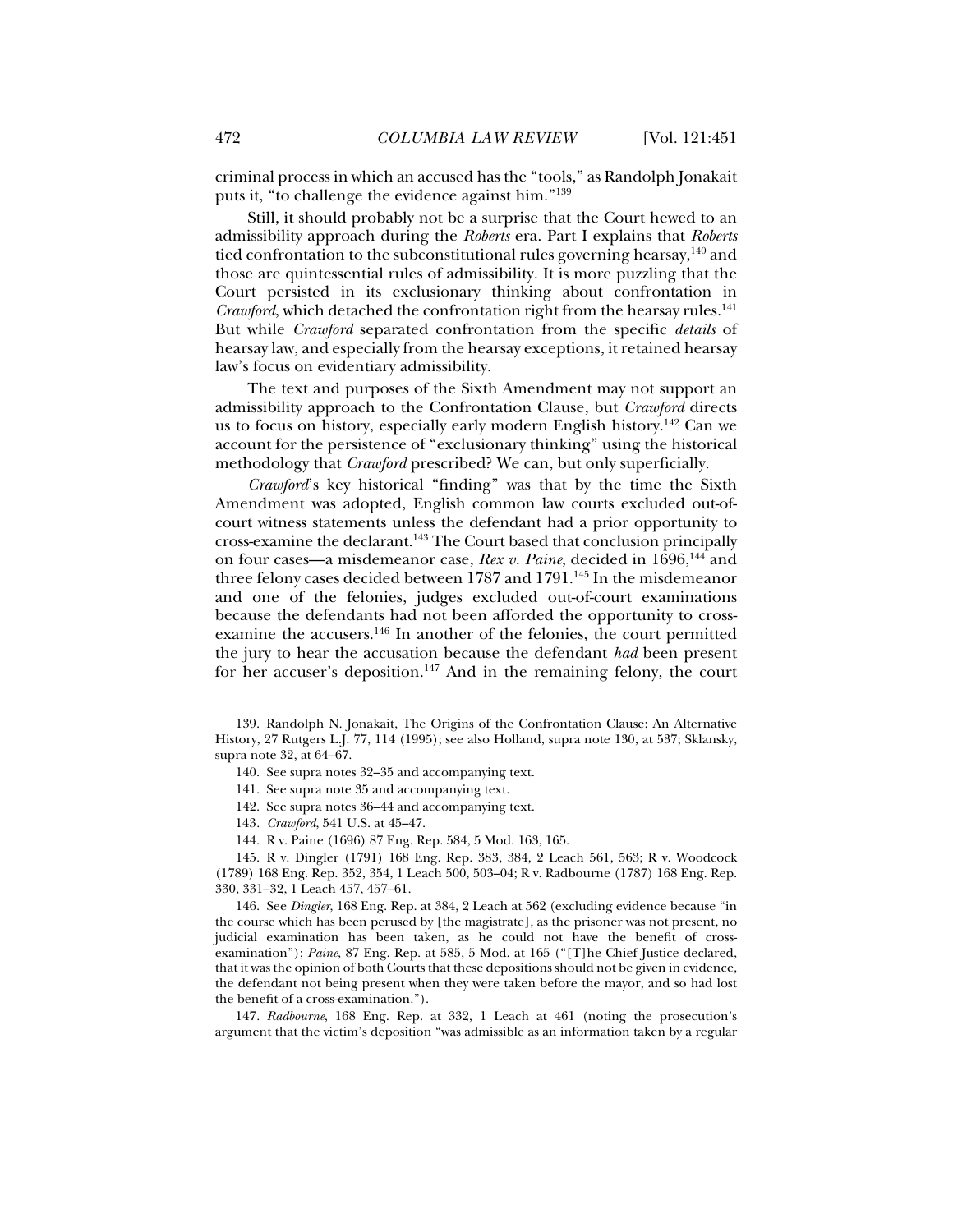admitted the accusation as a dying declaration, but indicated (in dicta) that it would otherwise have to be excluded.148

All four of *Crawford*'s principal historical cases thus *were* about the admissibility of hearsay evidence at trial. But the cases share another distinctive feature. In each, the hearsay declarant was dead by the time of trial.149 When an accuser dies without being cross-examined, confrontation is (obviously) impossible. Thereafter the only way to avoid denying the accused their confrontation right at trial is to exclude the out-of-court accusation.150 That's exactly what happened in *Rex v. Paine*, the misdemeanor, and in *Rex v. Dingler*, the most on-point of the felony cases.151 The exclusion of hearsay evidence in those cases was not a function of the confrontation right alone, but the *combination* of the confrontation right and a dead declarant.

A broader look at early modern English cases reveals that confrontation and evidentiary admissibility are independent concepts.152 The confrontation right that took shape in the eighteenth century developed in part as a reaction to the political "state trials" of the sixteenth and seventeenth centuries, where defendants were often denied the opportunity to confront their accusers "face-to-face."153 As the nineteenthcentury historian James Fitzjames Stephens explained, the "proof" in these cases was "usually given by reading depositions, confessions of accomplices, [and] letters," a practice that "occasioned frequent demands by the prisoner to have his 'accusers,' i.e., the witnesses against him, brought before him face to face."154 Note that the defendants were *not*  asking the judges or juries to disregard the depositions, confessions, and

magistrate, under the statutes of Philip & Mary; for it had been given in the presence and hearing of the prisoner").

<sup>148</sup>*. Woodcock*, 168 Eng. Rep. at 353, 1 Leach at 502 (explaining that examination "was not taken, as the statute directs, in a case where the prisoner was brought before him in custody; the prisoner therefore had no opportunity of contradicting the facts it contains").

 <sup>149.</sup> The felonies were all homicide cases in which the declarant was the victim. *Dingler*, 168 Eng. Rep. at 383, 2 Leach at 561; *Woodcock*, 168 Eng. Rep. at 352, 1 Leach at 500–01; *Radbourne*, 168 Eng. Rep. at 331–32, 1 Leach at 459–60. In *Paine*, the declarant was the witness to whom the defendant's allegedly libelous writing was delivered. 87 Eng. Rep. at 584, 5 Mod. at 163–64.

 <sup>150.</sup> The dying declaration exception to confrontation may come into play, though, as it did in *Woodcock*. See 168 Eng. Rep. at 352–54, 1 Leach at 501–04.

 <sup>151.</sup> See supra note 146 and accompanying text.

 <sup>152.</sup> In *Crawford*, the Court recounted aspects of the broader history but then looked elsewhere when formulating its admissibility-focused holding. See Crawford v. Washington, 541 U.S. 36, 43–45 (2004).

 <sup>153.</sup> See Friedman, Confrontation, supra note 28, at 1024; see also 30 Charles Wright, Kenneth W. Graham, Jr. & Daniel D. Blinka, Federal Practice and Procedure § 6321 (2d ed. 2020).

 <sup>154. 1</sup> James Fitzjames Stephens, A History of the Criminal Law of England 326 (1883); see also *Crawford*, 541 U.S. at 43 (quoting Stephens, supra).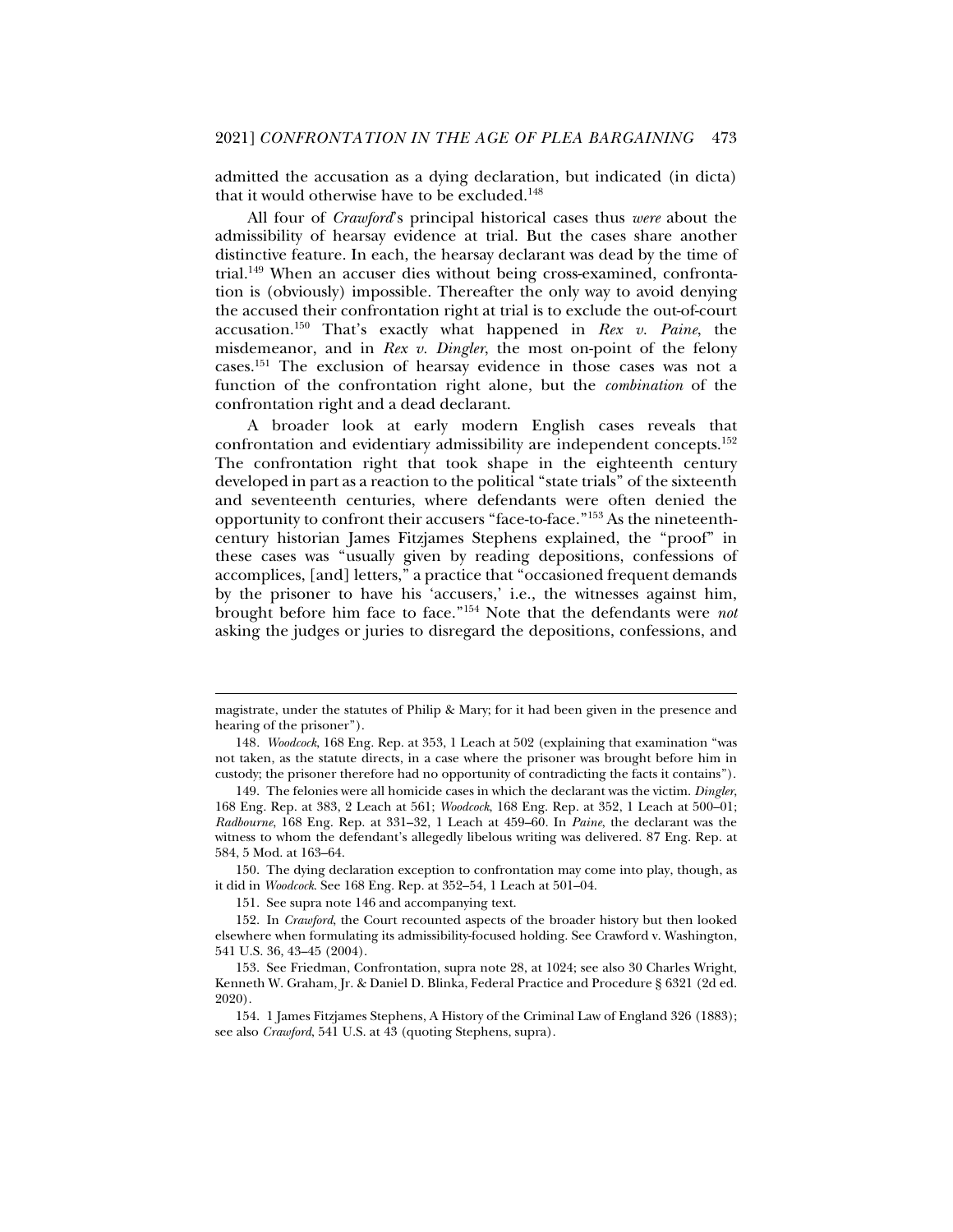letters. They wanted something else—to confront the people who made or spoke them.155

The most prominent example of this phenomenon was the treason trial of Sir Walter Raleigh.156 At Raleigh's trial, the Attorney General (Edward Coke himself) read ex parte confessions by Henry Brooke (usually referred to by his title, Lord Cobham), implicating Raleigh in a plot against King James I.157 Raleigh demanded that Lord Cobham testify. "[L]et my accuser come face to face and be deposed," Raleigh insisted, observing the irony that "[w]ere the case but for a small copyhold, you would have witnesses or good proof to lead the jury to a verdict; and I am here for my life!"<sup>158</sup> As John Douglass explains, Raleigh's demand was "for confrontation, not for the exclusion of evidence."159 And Raleigh's example is only the most prominent. In an earlier treason trial, during the reign of King Edward VI, the Duke of Somerset "objected . . . many things against the Witnesses, and desired they might be brought face to face."<sup>160</sup> Defendants' demands for confrontation were, to be sure, often rebuffed.<sup>161</sup> But the denials were among the historical "abuses" that, as the Supreme Court explained in *Crawford*, hastened the confrontation right of the late eighteenth century.162

The state trials support the claim that the Confrontation Clause should not be understood as a rule that exclusively governs the

157. See Jardine, supra note 156, at 410–11.

 <sup>155.</sup> See Douglass, Beyond Admissibility, supra note 30, at 237 (explaining that the "Star Chamber battles focused on confrontation, not on exclusion of hearsay").

 <sup>156.</sup> Raleigh's trial is described in David Jardine, Trial of Sir Walter Raleigh, *in* 1 Criminal Trials 400 (1832). For accounts of the Raleigh trial's significance on the development of the confrontation right, see Allen D. Boyer, The Trial of Sir Walter Ralegh: The Law of Treason, the Trial of Treason and the Origins of the Confrontation Clause, 74 Miss. L.J. 869, 869 (2005); Charles R. Nesson & Yochai Benkler, Constitutional Hearsay: Requiring Foundational Testing and Corroboration Under the Confrontation Clause, 81 Va. L. Rev. 149, 150 (1995). For a fascinating look at Raleigh's life and trial, see Anna Beer, Patriot or Traitor: The Life and Death of Sir Walter Ralegh (2018).

 <sup>158.</sup> Id. at 427.

 <sup>159.</sup> Douglass, Beyond Admissibility, supra note 30, at 237.

 <sup>160.</sup> See Proceedings Against Edward Duke of Somerset, for High Treason and Felony, at Westminster: 5 Edward VI AD 1551., *in* 1 A Complete Collection of State Trials and Proceedings for High Treason and Other Crimes and Misdemeanors from the Earliest Period to the Year 1783, at 515, 520 (T.B. Howell ed., 1816).

 <sup>161.</sup> Sir Raleigh's request, for instance, was denied because (as the Chief Justice explained) Lord Cobham "having first confessed against himself voluntarily, and so charged another person, if we shall now hear him again in person, he may for favour or fear retract what formerly he hath said, and the jury may, by that means, be inveigled." Jardine, supra note 156, at 427.

 <sup>162.</sup> Crawford v. Washington*,* 541 U.S. 36, 44 (2004); see also Friedman, Confrontation, supra note 28, at 1024 ("[B]eginning even before the middle of the sixteenth century, we find repeated demands by treason defendants that their accusers be brought 'face-to-face,' and also repeated statutory support for this position. By the middle of the seventeenth century, this position, and the accused's right to examine the witness, had prevailed." (footnotes omitted)).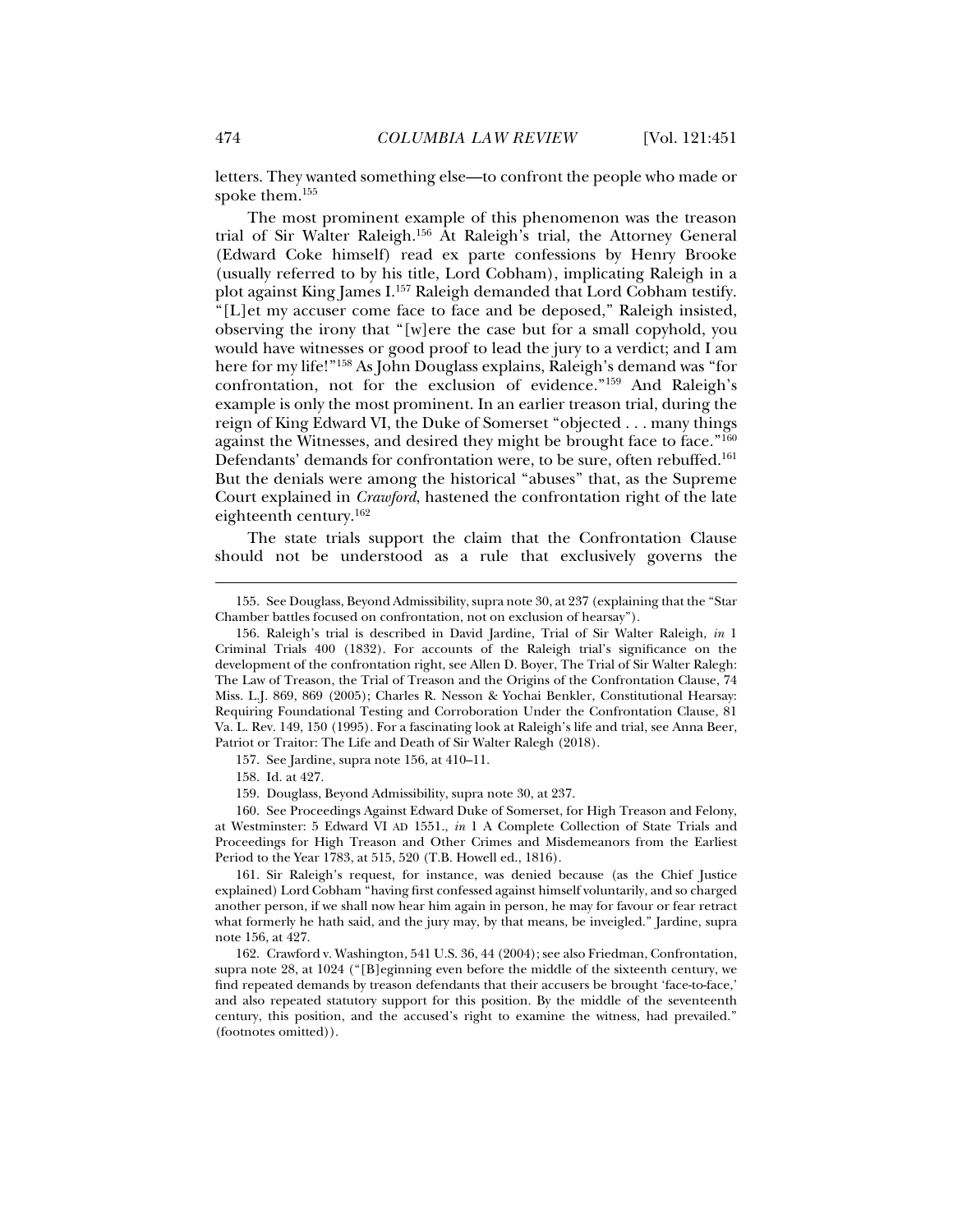admissibility of evidence. It is instead a substantive right of a criminal defendant to "confront" (or "be confronted with") the government's "witnesses" via cross-examination. That right has critical *implications* for the admissibility of hearsay evidence, but treating it as a rule that directly governs admissibility—as the Supreme Court has long done—skips several steps.

Here is how the Court in *Crawford should* have explained the connection between the Confrontation Clause and the admissibility of testimonial hearsay. As a substantive right, the Confrontation Clause doesn't directly prohibit the government from using any evidence, hearsay or otherwise. Rather, it dictates what happens *after* the government uses a witness's testimony (including an out-of-court witness's "testimonial hearsay") against a defendant.<sup>163</sup> Namely, it tells us that the defendant must "be confronted with" that witness.  $164$  But imagine that the government uses "testimonial hearsay" against a defendant, and—for whatever reason does not confront the defendant with the witness. Perhaps the declarant is dead, making confrontation impossible, or perhaps the government just prefers the declarant's hearsay to what they'd say in court. Unless an exception to the Confrontation Clause applies, the government's failure to confront the defendant with the witness violates the Sixth Amendment.165 This is where the Confrontation Clause's *indirect* effect on the admissibility of evidence comes into play. When the government uses testimonial hearsay against a defendant in circumstances where confrontation will not be forthcoming, a Sixth Amendment violation becomes inevitable.166 In order to avoid inevitable (or even just probable) Sixth Amendment violations, courts exclude uncrossed testimonial hearsay at trial. But the exclusion of evidence is, strictly speaking, prophylactic. It's the failure of confrontation *following* the introduction of

 <sup>163.</sup> See supra note 48 and accompanying text.

 <sup>164.</sup> This assumes, of course, that the defendant has not previously cross-examined the declarant. If the defendant *has* cross-examined the declarant, however, and if the declarant has since become unavailable, *Crawford* provides that further confrontation isn't constitutionally required. See *Crawford*, 541 U.S. at 59.

 <sup>165.</sup> Thus, if the defendant is convicted, the conviction will have to be set aside, unless perhaps the error could be deemed harmless. On harmless error analysis of Confrontation Clause violations, see Daniel Epps, Harmless Errors and Substantial Rights, 131 Harv. L. Rev. 2117, 2167–68 (2018); John M. Greabe, Criminal Procedure Rights and Harmless Error: A Response to Professor Epps, 118 Colum. L. Rev. Online 118, 123–27 (2018). See generally David H. Kwasniewski, Note, Confrontation Clause Violations as Structural Defects, 96 Cornell L. Rev. 397 (2011) (discussing the Confrontation Clause and harmless error review jurisprudence).

 <sup>166.</sup> The inevitability of a violation is most obvious, of course, where the declarant is dead or otherwise unavailable.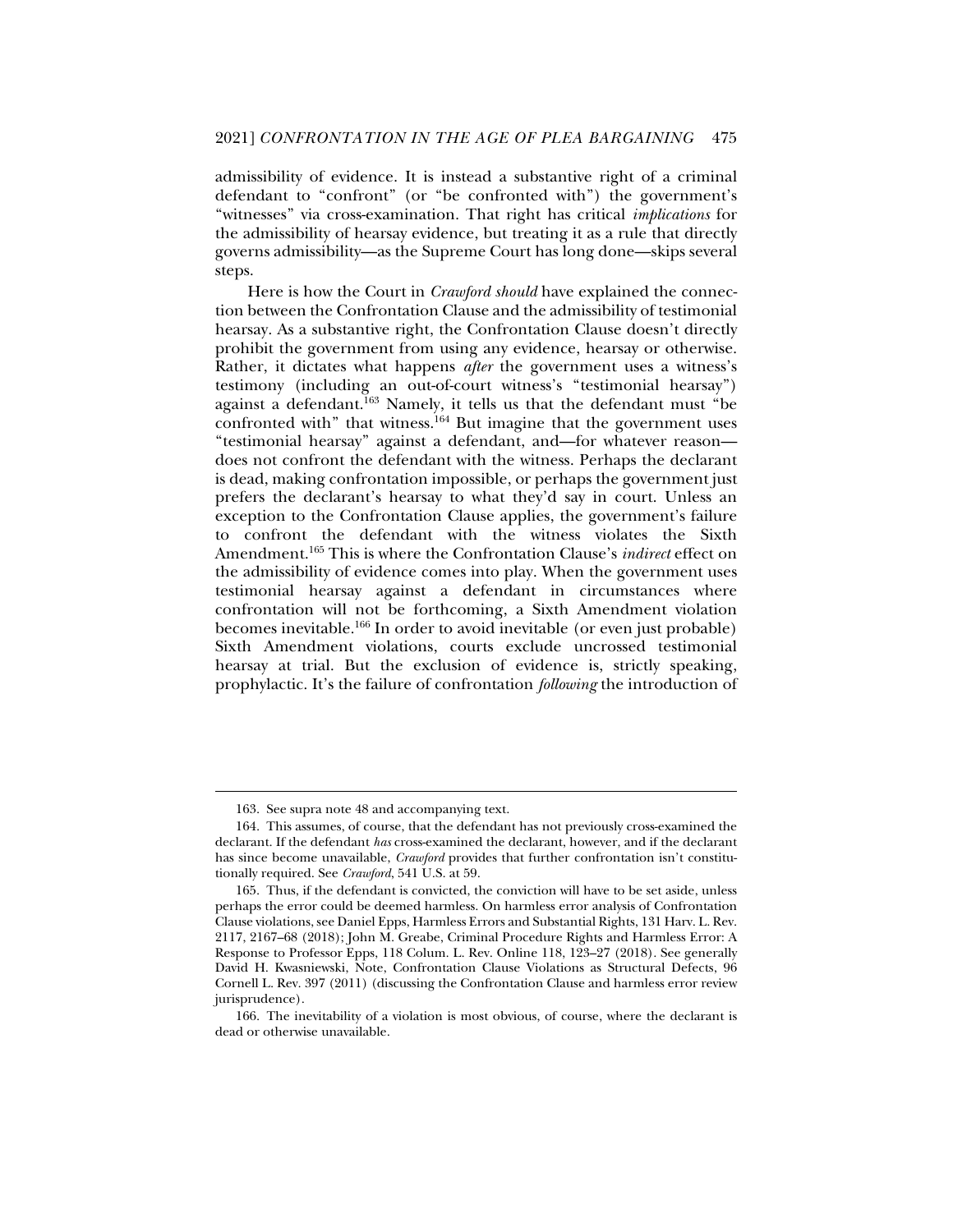testimonial hearsay—not the testimonial hearsay itself—that would actually violate the Sixth Amendment.167

Thus the Confrontation Clause regulates the admissibility of testimonial hearsay indirectly. Courts want to avoid Sixth Amendment violations, and for good reason. Accordingly, they do not permit prosecutors to offer evidence that would likely or inevitably lead to a Confrontation Clause violation. But the Confrontation Clause's evidentiary implications are just that—implications. The main show is the *substantive* right of defendants to confront the witnesses against them. And as we will see, that right can be invoked in settings that have nothing to do with the admissibility or inadmissibility of hearsay at trial.

#### B. *Witnesses Against: The Conventional Account*

We have seen that the Confrontation Clause is best understood as creating a substantive right, rather than an evidentiary rule governing the admissibility of hearsay evidence.168 Because we are working with a substantive right, we need to consider the two questions that together delineate any substantive right: (1) When does it apply (or "attach," in criminal procedure lingo), and (2) what does it entitle its holder to have or do?169 The remainder of this Part explores the "attachment" question. I take up the second question in Part III.

Determining when the confrontation right "attaches" is deceptively simple, because the text of the Confrontation Clause appears to provide an easy answer. The right to "be confronted," the Sixth Amendment tells us, attaches to a "witness[] against" an "accused" in a "criminal prosecution[]."170 This formulation, of course, just shifts the inquiry. What does it *mean* for a person to be a "witness against" a criminal defendant? This section examines the Supreme Court's current answer to that question, which comes mostly from *Crawford*. Because we've already encountered aspects of the Court's key moves in defining a "witness against" in *Crawford*, the discussion here can be brief.<sup>171</sup>

 <sup>167.</sup> For a somewhat similar argument, see Friedman, The Mold, supra note 29, at 441 ("[T]he procedural requirement of the Confrontation Clause is necessarily enforced by means of an evidentiary rule of exclusion.").

 <sup>168.</sup> See supra section II.A.

 <sup>169.</sup> This framework for understanding individual rights is most familiar from the procedural due process context. See Mathews v. Eldridge, 424 U.S. 319, 334–35 (1976) (canonical case on what procedural due process requires); Goldberg v. Kelly, 397 U.S. 254, 261–63 (1970) (canonical case on whether procedural due process applies); see also Note, Specifying the Procedures Required by Due Process: Toward Limits on the Use of Interest Balancing, 88 Harv. L. Rev. 1510, 1510 (1975) ("Due process adjudication typically involves two analytically distinct issues: whether the right to due process is applicable; and, if so, what procedures must be provided.").

 <sup>170.</sup> U.S. Const. amend. VI.

 <sup>171.</sup> See supra notes 60–64 and accompanying text.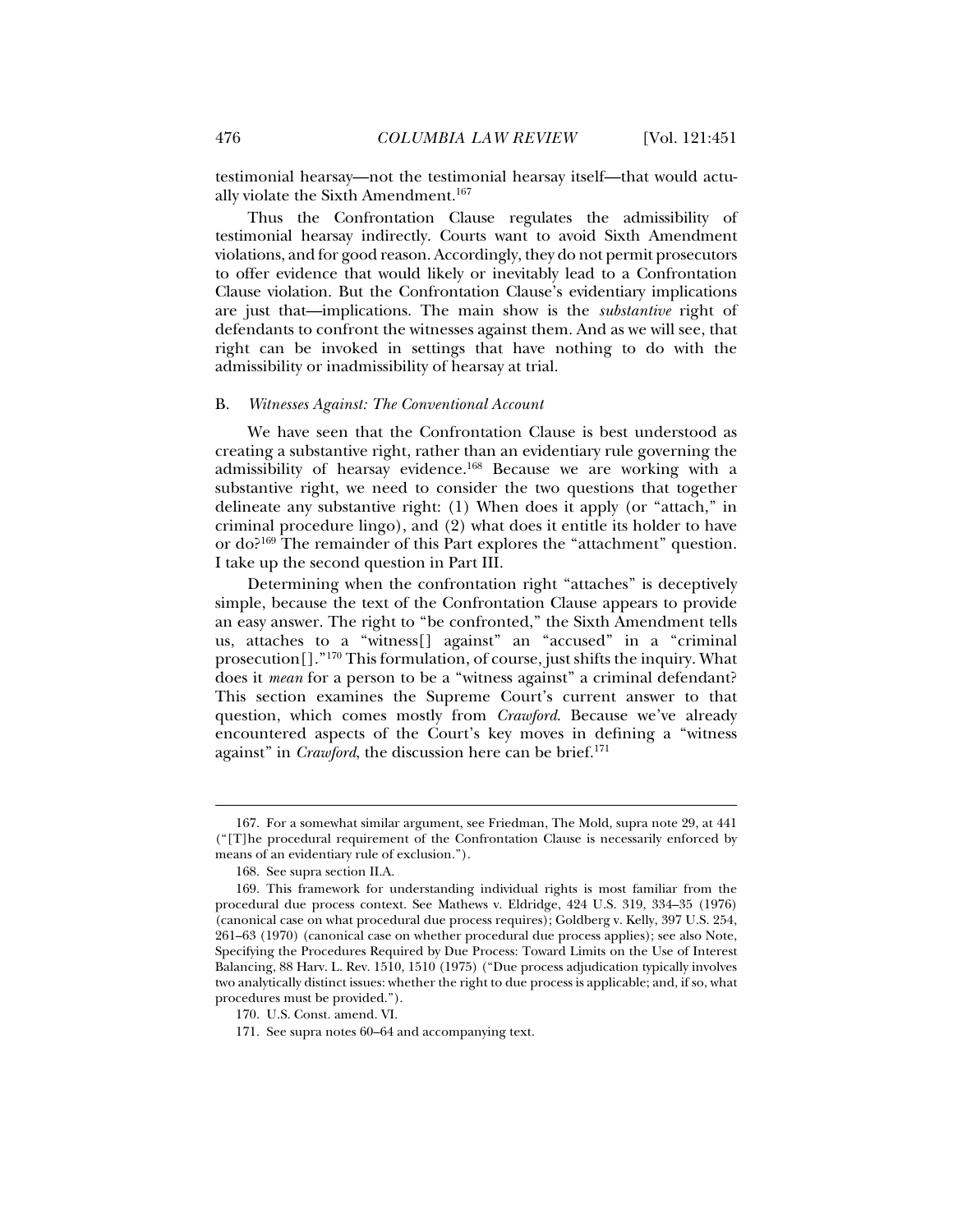Under the Court's current approach, a person becomes a witness against an accused when two elements are present: (1) The person makes an out-of-court "testimonial statement," $172$ <sup>2</sup> and (2) the statement is used by the government at the accused's criminal trial.173 This section considers each element in turn.

A large share of the post-*Crawford* writing about the Confrontation Clause, both in the United States Reports and in the pages of law reviews, has been about the distinction between testimonial and nontestimonial statements.174 As Part I explains, *Crawford* declared that a witness is one who "bear[s] testimony," and testimony is "typically 'a solemn declaration or affirmation made for the purpose of establishing or proving some fact.'"175 Only statements that do *that*, the Court decided in *Crawford*, can trigger the Confrontation Clause*.* <sup>176</sup> The testimonial/nontestimonial distinction has its supporters and detractors in the academy, $177$  and on the Court.178 And then there is the difficult matter of figuring out what testimonial means in a variety of litigated contexts, a project that has frequently

j

 174. See supra notes 52–62 and accompanying text; see also Sabine Gless, AI in the Courtroom: A Comparative Analysis of Machine Evidence in Criminal Trials, 51 Geo. J. Int'l L. 195, 232 (2020) ("The meaning of the word 'testimonial,' or rather, the type of witness that will trigger the Confrontation Clause, has been the subject of vigorous debates.").

175*. Crawford*, 541 U.S. at 51 (internal quotation marks omitted) (quoting 2 Noah Webster, An American Dictionary of the English Language (1828)); see also supra notes 47– 49 and accompanying text.

176. See *Crawford*, 541 U.S. at 51.

 177. Compare, e.g., Friedman, The Sky, supra note 74, at 428 ("But it appeared to me that the basic principle of *Crawford* was so obviously correct, so fundamental to our system, . . . and so far superior to what had prevailed before, that prosecutors and judges as well as those on the defense side would quickly come to accept it. Silly me."), with George Fisher, The *Crawford* Debacle, 113 Mich. L. Rev. First Impressions 17, 17 (2014) ("[T]here's no denying [the] doctrine's a muddle, if not as conceived, then as realized.").

 178. Compare Ohio v. Clark, 576 U.S. 237, 252 (2015) (Scalia, J., concurring) ("*Crawford* sought to bring our application of the Confrontation Clause back to its original meaning, which was to exclude unconfronted statements made by witnesses—i.e., statements that were testimonial." (emphasis omitted)), with Bullcoming v. New Mexico, 564 U.S. 647, 678 (2011) (Kennedy, J., dissenting) ("[P]rinciples have weaved in and out of the *Crawford* jurisprudence. Solemnity has sometimes been dispositive, and sometimes not. So, too, with the elusive distinction between utterances aimed at proving past events, and those calculated to help police keep the peace." (citations omitted)).

 <sup>172.</sup> Crawford v. Washington, 541 U.S. 36, 53–54 (2004).

 <sup>173.</sup> See id. at 50–51 ("[T]he principal evil at which the Confrontation Clause was directed was the ... use of *ex parte* examinations as evidence against the accused."). Arguably, the second element should be further limited to instances in which the statement is used to prove the truth of the matter which it asserts, the traditional definition of hearsay. In *Crawford*, the Court reaffirmed its holding in Tennessee v. Street, 471 U.S. 409 (1985), that out-of-court statements offered for propositions other than the truth of what they assert raise no Confrontation Clause problems. *Crawford*, 541 U.S. at 60 n.9. The *Crawford* Court did not specifically say that the *reason* nonhearsay statements are constitutionally unproblematic is that their declarants are not "witnesses against" the accused, but that was the explanation in *Street*. 471 U.S. at 414. That explanation makes sense. With a nonhearsay statement—for instance a verbal act—the declarant's veracity does not matter.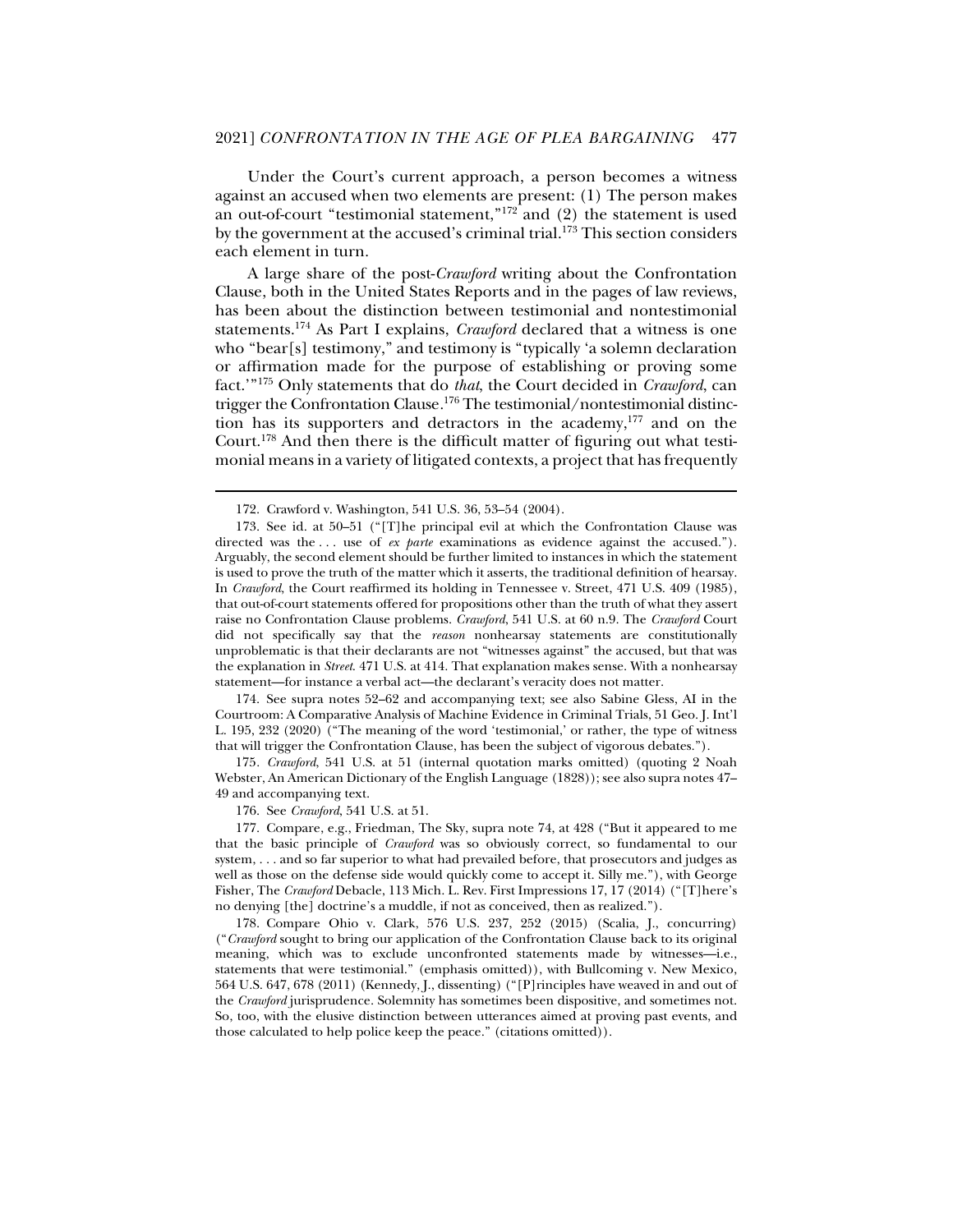divided the Court in cases decided over the last seventeen years.179 These debates are interesting, but they are for another day. All we need to say is that under *Crawford*, a defendant's confrontation right attaches only when a person makes a testimonial statement—whatever that means. Of course, the Court might someday replace the testimonial/nontestimonial distinction in favor of some other limitation on what kinds of out-of-court statements can trigger the confrontation right.<sup>180</sup> For our purposes understanding the structure of the confrontation right—any such new approach would simply slide into the position that "testimonial" occupies currently.

Uttering a "testimonial" statement does not, by itself, make a person a "witness against" an accused. Rather, the speaker is a "witness" under *Crawford* only if their statement is used against a defendant at trial.<sup>181</sup> There are two pieces to this requirement—that the testimony be *used* by the government, and that it be used at *trial*. 182 We've already assessed the Court's trial-centric gloss on the Confrontation Clause,<sup>183</sup> but we need to focus briefly on the other part of this requirement, that the government actually *use* the evidence.

American courtrooms operate on the principle of party control of the evidence.184 This principle means that a nonparty cannot (typically) become a "witness" *unilaterally*; rather, they have to be called by a party.<sup>185</sup> The same logic applies to people made "witnesses" by dint of their out-ofcourt "testimony." A person who has made a testimonial statement is *eligible* to become a witness against a defendant, but until their statement is actually used by a prosecutor, they are not one. The point may sound needlessly formalistic, but it isn't. During the course of an investigation, many people might provide tips to the police, and, under virtually any definition, those tips will qualify as "testimonial" statements. But police receive lots of unhelpful tips of no value to them or to prosecutors. These

 <sup>179.</sup> See supra notes 53–58 and accompanying text.

 <sup>180.</sup> Some scholars, for instance, have suggested that the question should be whether a statement is "accusatory." See Jennifer L. Mnookin, Expert Evidence and the Confrontation Clause After *Crawford v. Washington*, 15 J.L. & Pol'y 791, 847–49 (2007) ("Limiting the Confrontation Clause's operation to accusations . . . would not be inconsistent with the principles that underlie *Crawford*."); Robert P. Mosteller, *Crawford v. Washington*: Encouraging and Ensuring the Confrontation of Witnesses, 39 U. Rich. L. Rev. 511, 544 (2005) [hereinafter Mosteller, Confrontation of Witnesses] ("When a statement is accusatory and intended to be conveyed beyond those who would be expected to keep it confidential . . . it should be considered testimonial.").

 <sup>181.</sup> See supra notes 172–174 and accompanying text.

 <sup>182.</sup> See supra notes 172–174 and accompanying text.

 <sup>183.</sup> See supra notes 60–64 and accompanying text.

 <sup>184.</sup> See, e.g., Mirjan R. Damaska, Evidence Law Adrift 74–75 (1997) (describing how the adversarial system reserves to litigants the power to decide what evidence will be gathered, introduced, and presented in court for proof).

 <sup>185.</sup> Or, at least in some jurisdictions, they can be called to testify by the judge. See Fed. R. Evid. 614(a) ("The court may call a witness on its own or at a party's request.").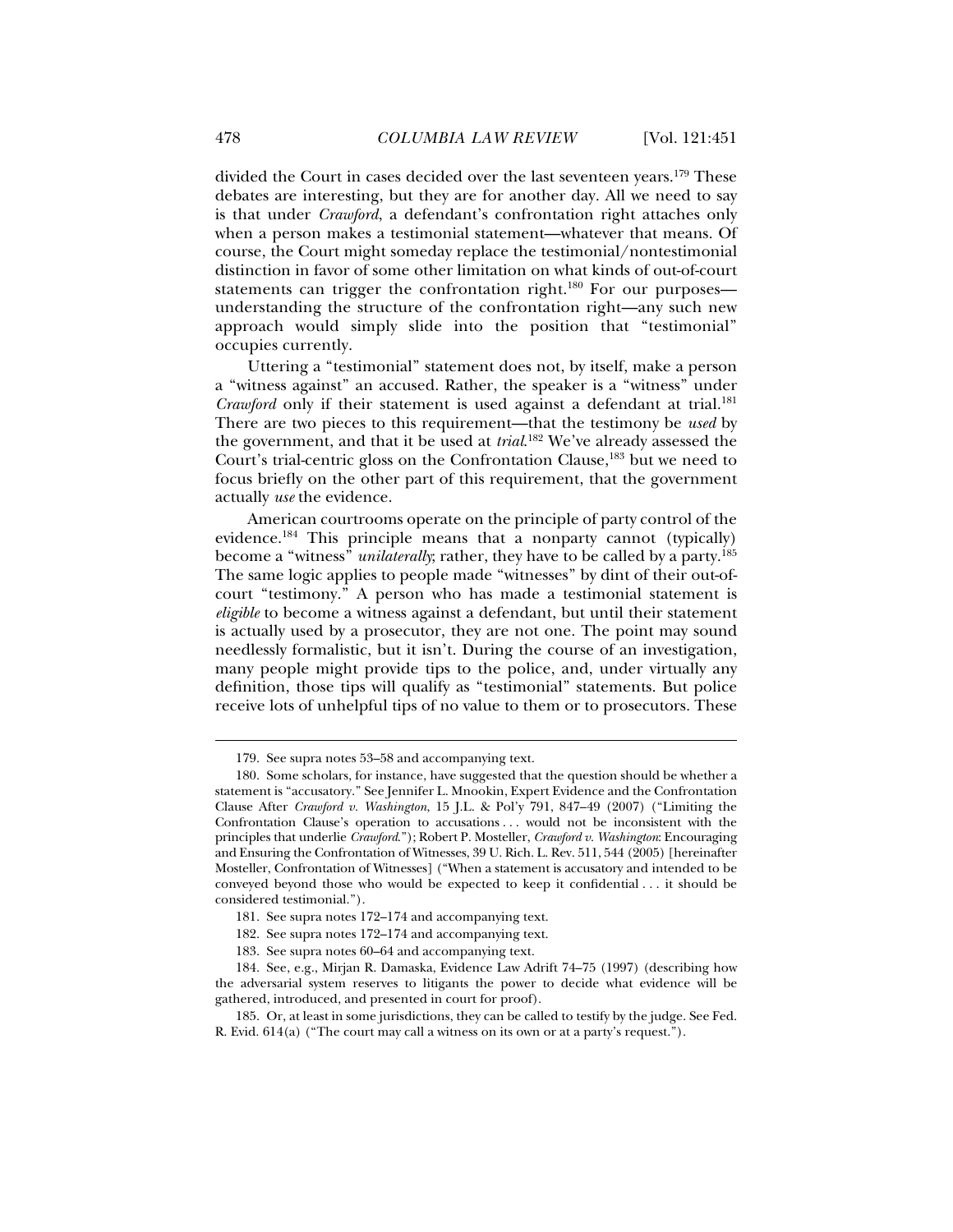"unused" tips, despite being testimonial, obviously trigger no confrontation rights.186

#### C. *Witnesses Against: Updated Account*

A quick recap for those just joining us—under current law, criminal defendants have the right to be confronted with anyone whose "testimonial" hearsay is used against them *at trial*. 187 This section makes the case for revisiting the last two words of this test. My argument mirrors the Court's in *Lafler* and *Frye*. To put it simply—denying a defendant confrontation during plea bargaining makes no more sense than denying him an effective lawyer during plea bargaining. But I need to back up.

As a preliminary matter, the Court's "at trial" limiting principle has no anchor in the text of the Sixth Amendment. The amendment's opening phrase makes clear that the Confrontation Clause applies to "criminal prosecutions," not just to trials.<sup>188</sup> That same phrase, moreover, applies to the Counsel Clause, and we see in section I.B that the Sixth Amendment right to counsel applies to at least one stage of a "criminal prosecution" (plea bargaining) that is entirely independent of trial.<sup>189</sup> It's not *impossible* that the single phrase "criminal prosecution" in the Sixth Amendment means different things for different clauses, but that reading is awkward.190

 <sup>186.</sup> The Court confirmed that testimonial statements must be *used* to trigger the Confrontation Clause by approving "notice-and-demand" statutes for laboratory analyst testimony in Melendez-Diaz v. Massachusetts, 557 U.S. 305, 326–27 (2009). These statutes, the Court explained, "require the prosecution to provide notice to the defendant of its intent to use an analyst's report as evidence at trial," at which point the defendant has the opportunity (and obligation) to object under the Confrontation Clause. Id. The statutes make sense only if the defendant's confrontation right is triggered by the government's *use*  of testimonial statements, and not their mere existence.

 <sup>187.</sup> See supra section II.B.

 <sup>188.</sup> U.S. Const. amend VI; see also Friedman, Meaning of Testimonial, supra note 63, at 250 ("Indeed, it seems the confrontation right should be independent of a right to trial."). Friedman goes on to note that "[e]ven if there were no proceeding recognizable as a trial—even if all testimony were recorded and delivered piecemeal behind closed doors to a fact-finder—the accused should have a right to confront the witness." Friedman, Meaning of Testimonial, supra note 63, at 250–51. In a very rough sense, this foreshadows what this Essay proposes in Part III.

 <sup>189.</sup> See supra notes 108–115 and accompanying text.

 <sup>190.</sup> See John G. Douglass, Confronting Death: Sixth Amendment Rights at Capital Sentencing, 105 Colum. L. Rev. 1967, 2009 (2005) ("The text suggests that, whenever the rights of notice, confrontation, compulsory process, and counsel apply, they apply together. All of those rights are in the same sentence, which, as a matter of simple grammar, lists them collectively as the rights an accused 'shall enjoy' 'in all criminal prosecutions.'" (quoting U.S. Const. amend. VI)).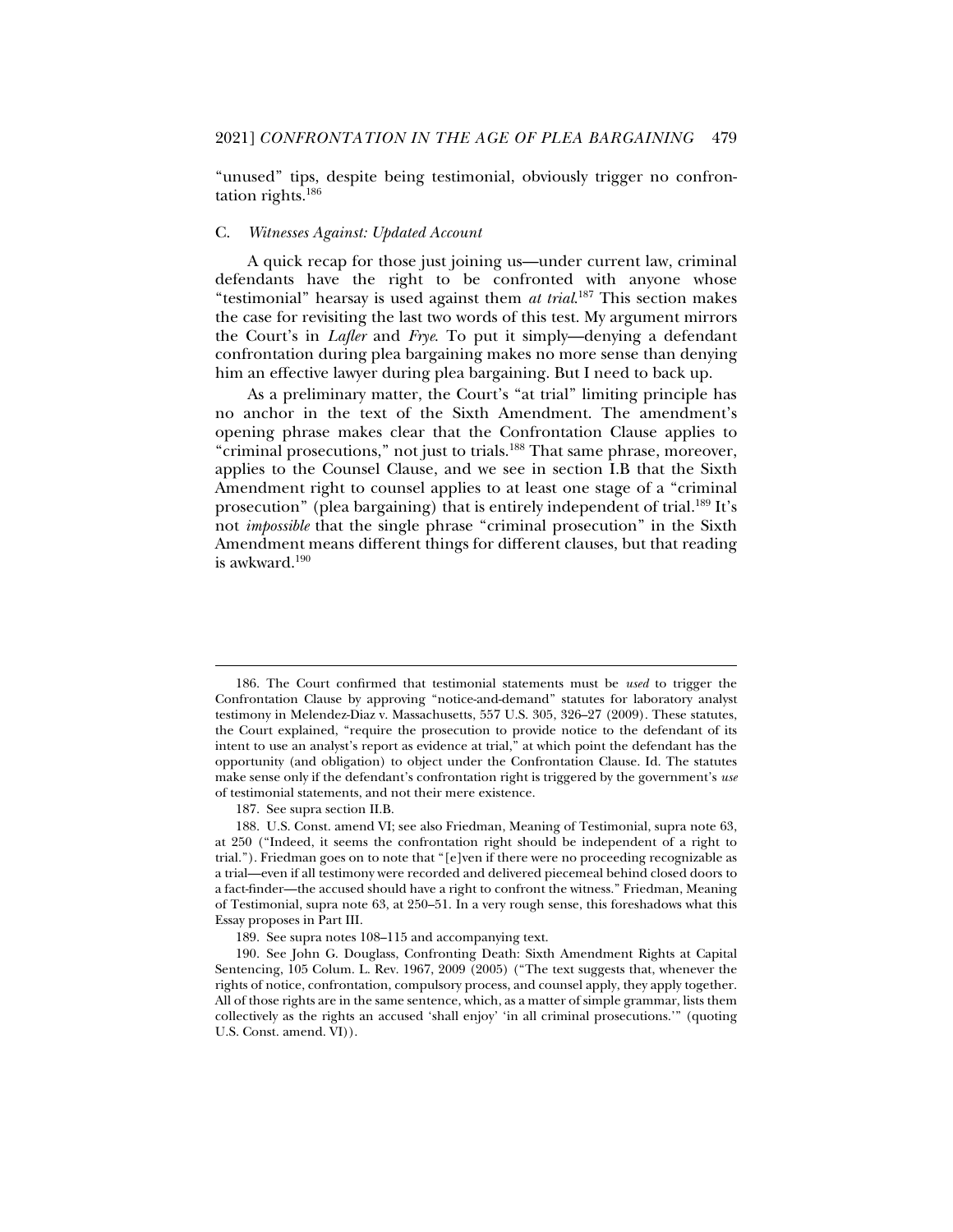That said, the text by itself is hardly dispositive.<sup>191</sup> The bigger reason for revisiting the "at trial" limitation is that, in our post-trial world, it drains the confrontation right of meaning. To develop this part of the argument, I'll need to explain what would replace "at trial." It takes a doctrine to beat a doctrine.192

In lieu of the "at trial" limitation in the current definition of a Confrontation Clause "witness," I propose substituting "critical adjudication." On this approach, confrontation would attach whenever the government uses a person's (1) testimonial hearsay at (2) a critical adjudication.<sup>193</sup> The limitation is borrowed from the Court's Counsel Clause jurisprudence, so we need to take a quick detour back to that corner of the Sixth Amendment.

The Court has long held that the Sixth Amendment right to counsel applies only in "critical stages" of criminal prosecutions.194 It has articulated the distinction between critical and noncritical stages in various ways over the years.195 One of the most useful formulations was from

 193. In principle, it would be possible to eliminate the "at trial" limitation and not replace it with anything. On that reading, a defendant's confrontation right would attach whenever the government uses a person's testimonial statement against him at any point in a criminal prosecution. We needn't go that far to make the Confrontation Clause relevant in today's criminal legal system. The Supreme Court has insinuated that the Confrontation Clause does not apply at preliminary hearings, see Barber v. Page, 390 U.S. 719, 725 (1968), and the state and lower courts have, for the most part, taken the Court's hint, see supra note 64. Updating the Confrontation Clause does not require calling the holdings of those cases into question. It does require questioning their dicta. See supra note 61.

 194. E.g., Lafler v. Cooper, 566 U.S. 156, 165 (2012). For noncritical stages, defendants can (constitutionally) be left to fare for themselves. Examples of noncritical stages include photo identifications, see United States v. Ash, 413 U.S. 300, 317–18 (1973), and handwriting exemplars, see Gilbert v. California, 388 U.S. 263, 267 (1967).

 195. See Van v. Jones, 475 F.3d 292, 297–316 (6th Cir. 2007) (reviewing Supreme Court and Sixth Circuit cases). Drawing from the Court's cases, the leading criminal procedure treatise sets forth the following complex, multipart test for determining whether a stage is critical:

In determining whether a judicial proceeding meets the "critical stage" standard, a court must ask: (1) whether the proceeding either (i) had a consequence adverse to the defendant as to the ultimate disposition of the charge which could have been avoided or mitigated if defendant had been represented by counsel at that proceeding, or (ii) offered a potential opportunity for benefitting the defendant as to the ultimate disposition of the charge through rights that could have been exercised by counsel, and (2) whether that adverse consequence could have been avoided, or

 <sup>191.</sup> It rarely is on questions involving the Confrontation Clause. See Crawford v. Washington, 541 U.S. 36, 42 (2004) ("The Constitution's text does not alone resolve this case.").

 <sup>192.</sup> This is a variant of the well-known (among law professors anyway) expression that "[i]t takes a theory to beat a theory." See, e.g., Tamara R. Piety, In Praise of Legal Scholarship, 25 Wm. & Mary Bill Rts. J. 801, 815 (2017) (alteration in original) (internal quotation marks omitted) (quoting Lawrence Solum, Legal Theory Lexicon: It Takes a Theory to Beat a Theory, Legal Theory Blog, https://lsolum.typepad.com/ legaltheory/2018/07/legal-theory-lexicon-it-takes-a-theory-to-beat-a-theory.html [https:// perma.cc/GQ6Z-H8UL] (last modified July 8, 2018)).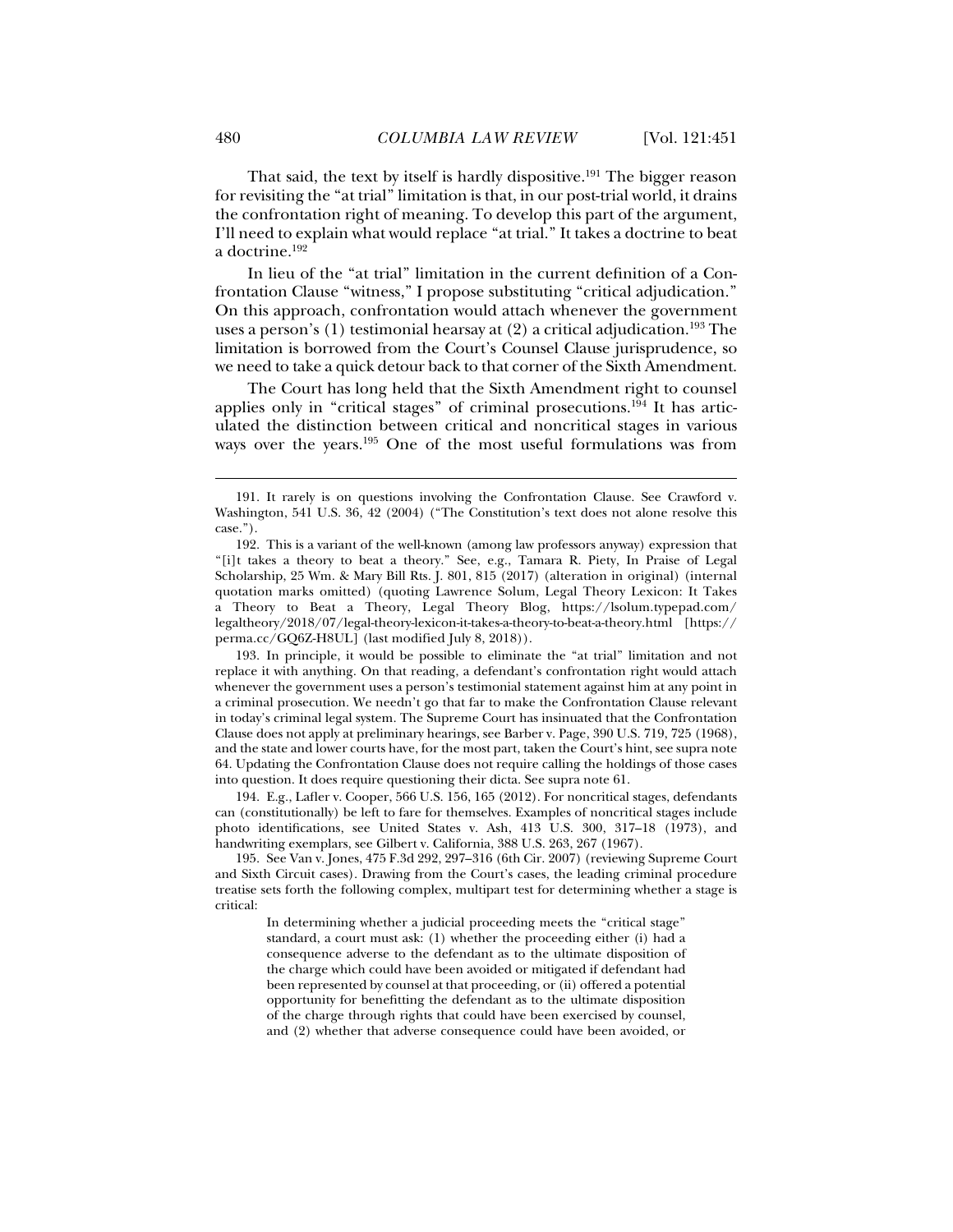*Coleman v. Alabama*: "The determination . . . depends . . . upon an analysis 'whether potential substantial prejudice to defendant's rights inheres in the . . . confrontation and the ability of counsel to help avoid that prejudice.'"196 The Court shed additional light on the meaning of a critical stage in *United States v. Wade*, observing that the Sixth Amendment right to counsel reaches "pretrial proceedings where the results might well settle the accused's fate and reduce the trial itself to a mere formality."197 Combining *Coleman* and *Wade*, a "critical stage" is a proceeding where the outcome of a defendant's case may be prejudiced by not having a lawyer at his side.198 By guaranteeing a defendant the assistance of counsel at those proceedings, the Sixth Amendment (in *Wade*'s words) "assure[s] that the accused's interests will be protected consistently with our adversary theory of criminal prosecution."199

The same "adversary theory of criminal prosecution" animates the Confrontation Clause.200 As the Court noted in *Maryland v. Craig*, the Confrontation Clause's purpose is "ensuring that evidence admitted against an accused is reliable and subject to the rigorous adversarial testing that is the norm of Anglo-American criminal proceedings."201 That said, the benefits of adversarial process can be realized more easily in the confrontation context than in the right to counsel arena. Whereas defendants need counsel for every proceeding in which their rights are at stake, they don't need to *repeatedly* confront the government's witnesses in order to ascertain the strength (or lack thereof) of the government's

196. 399 U.S. 1, 9 (1970) (quoting United States v. Wade, 388 U.S. 218, 227 (1967)).

197. 388 U.S. at 224.

 198. See *Van*, 475 F.3d at 313 ("In order to assess if a given portion of a criminal proceeding is a critical stage, we must ask how likely it is that significant consequences might have resulted from the absence of counsel at the stage of the criminal proceeding.").

199. 388 U.S. at 227.

201. 497 U.S. 836, 846 (1990).

the lost opportunity regained, by action that subsequently provided counsel could have taken. Answering these inquiries will require a court to examine various features of the procedural rules of the particular jurisdiction.

<sup>3</sup> Wayne R. LaFave, Jerold H. Israel, Nancy J. King & Orin S. Kerr, Criminal Procedure § 11.2(b) (4th ed. 2019).

 <sup>200.</sup> See Crawford v. Washington, 541 U.S. 36, 43 (2004) ("The common-law tradition is one of live testimony in court subject to adversarial testing, while the civil law condones examination in private by judicial officers."); Randolph N. Jonakait, Restoring the Confrontation Clause to the Sixth Amendment, 35 UCLA L. Rev. 557, 585–86 (1988) ("[W]hile confrontation, in its service to the adversary system, may concomitantly advance the truth-determining process, confrontation's mission, like the mission of other sixth amendment rights, is to help guarantee the adversary system."); see also Mosteller, Confrontation of Witnesses, supra note 180, at 514 (explaining that "the positive procedural goal of the confrontation right" is "encouraging and ensuring that evidence is presented in the courtroom in the presence of the accused and subject to adversarial testing").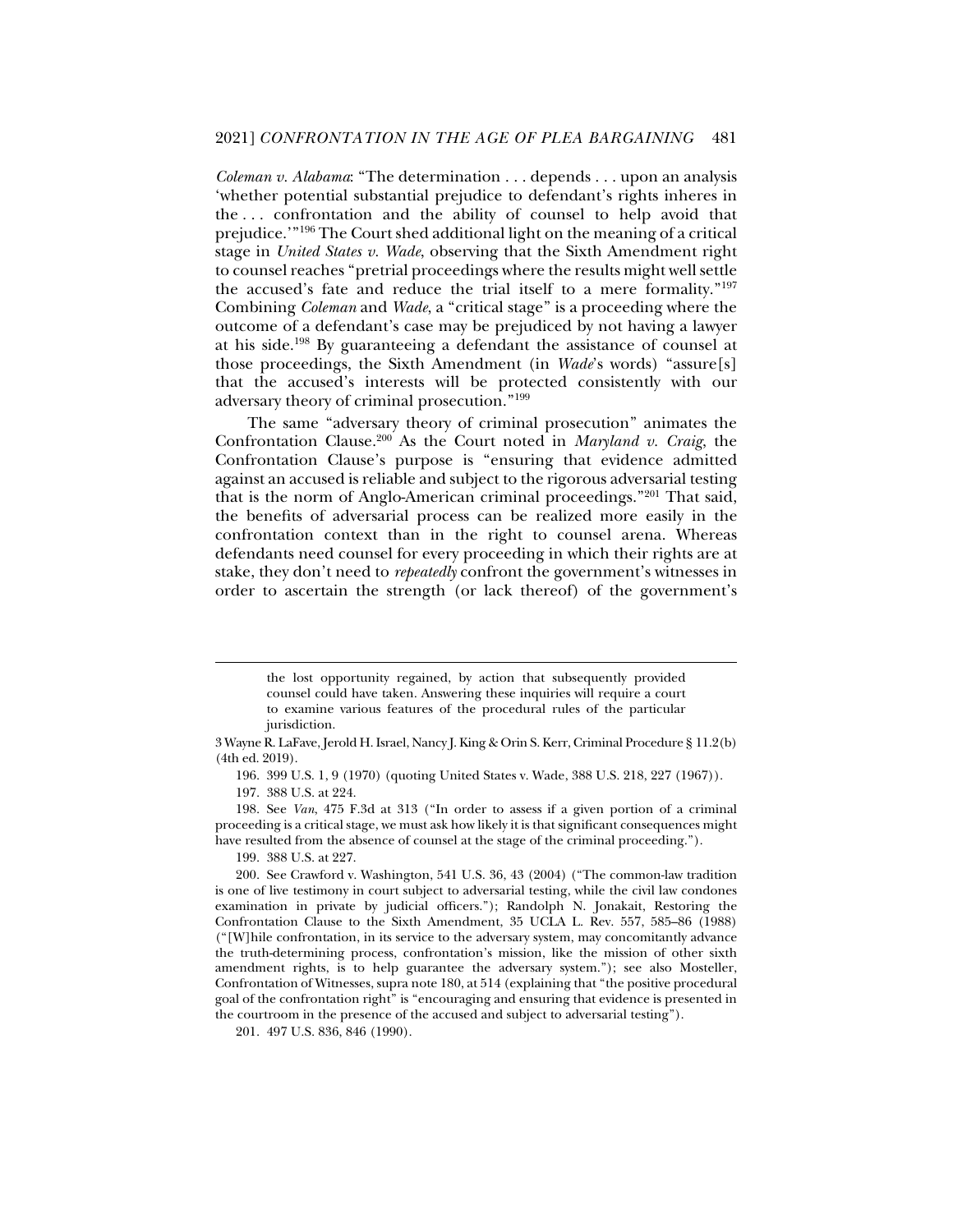case.202 In the context of confrontation, the "adversary theory of criminal prosecution" means that a defendant must have the opportunity to test the government's witnesses at some point before or during the adjudication that actually resolves his case. Hence a "critical adjudication" standard. Just as the Sixth Amendment guarantees criminal defendants a lawyer at each critical stage, it should be understood to guarantee the confrontation of the witnesses against them in adjudications that "might well settle [their] fate."203

So which parts of modern criminal procedure count as "critical adjudications"? Trials count, of course. They may not happen very often, but when they do, they certainly "settle the accused's fate," subject to appeal. Preliminary hearings don't count. As the Supreme Court observed in *Barber v. Page*, a "preliminary hearing is ordinarily a much less searching exploration into the merits of a case than a trial, simply because its function is the more limited one of determining whether probable cause exists to hold the accused for trial."204 A similar logic would probably apply as to other pretrial hearings (e.g., suppression hearings) that do not implicate the ultimate merits of a case. $205$ 

Then there is plea bargaining. Even a glance at the contemporary criminal legal system should leave no doubt about *its* status. The Supreme Court has already told us that plea bargaining is the adjudication that matters for almost every defendant. In a passage of *Frye* that we encounter in Part I, the Court was forthright about that fact, observing that "ours 'is for the most part a system of pleas, not a system of trials,'" such that "the negotiation of a plea bargain, rather than the unfolding of a trial, is almost always the critical point for a defendant."206 And within the plea bargaining system, the key adjudicators are prosecutors. As Gerard Lynch (now a Second Circuit Senior Judge) wrote in an influential article, an "alien anthropologist" sent from Mars to study our criminal legal system would recognize that the "substantive evaluation of the evidence and assessment of the defendant's responsibility . . . in the office of the prosecutor" is the "actual adjudication process for criminal cases."207 If you are persuaded that the confrontation right should apply to critical

 <sup>202.</sup> This is why, under *Crawford*, testimonial hearsay may be used at trial against a defendant who has previously had the opportunity to cross-examine the declarant. See supra note 49 and accompanying text.

 <sup>203.</sup> See *Wade*, 388 U.S. at 224–27.

 <sup>204. 390</sup> U.S. 719, 725 (1968).

 <sup>205.</sup> See supra note 64.

 <sup>206.</sup> Missouri v. Frye, 566 U.S. 134, 143–44 (2012) (quoting Lafler v. Cooper, 566 U.S. 156, 170 (2012)).

 <sup>207.</sup> Lynch, Our Administrative System, supra note 26, at 2123; see also Rachel E. Barkow, Institutional Design and the Policing of Prosecutors: Lessons from Administrative Law, 61 Stan. L. Rev. 869, 876–77 (2009); Máximo Langer, Rethinking Plea Bargaining: The Practice and Reform of Prosecutorial Adjudication in American Criminal Procedure, 33 Am. J. Crim. L. 223, 248 (2006).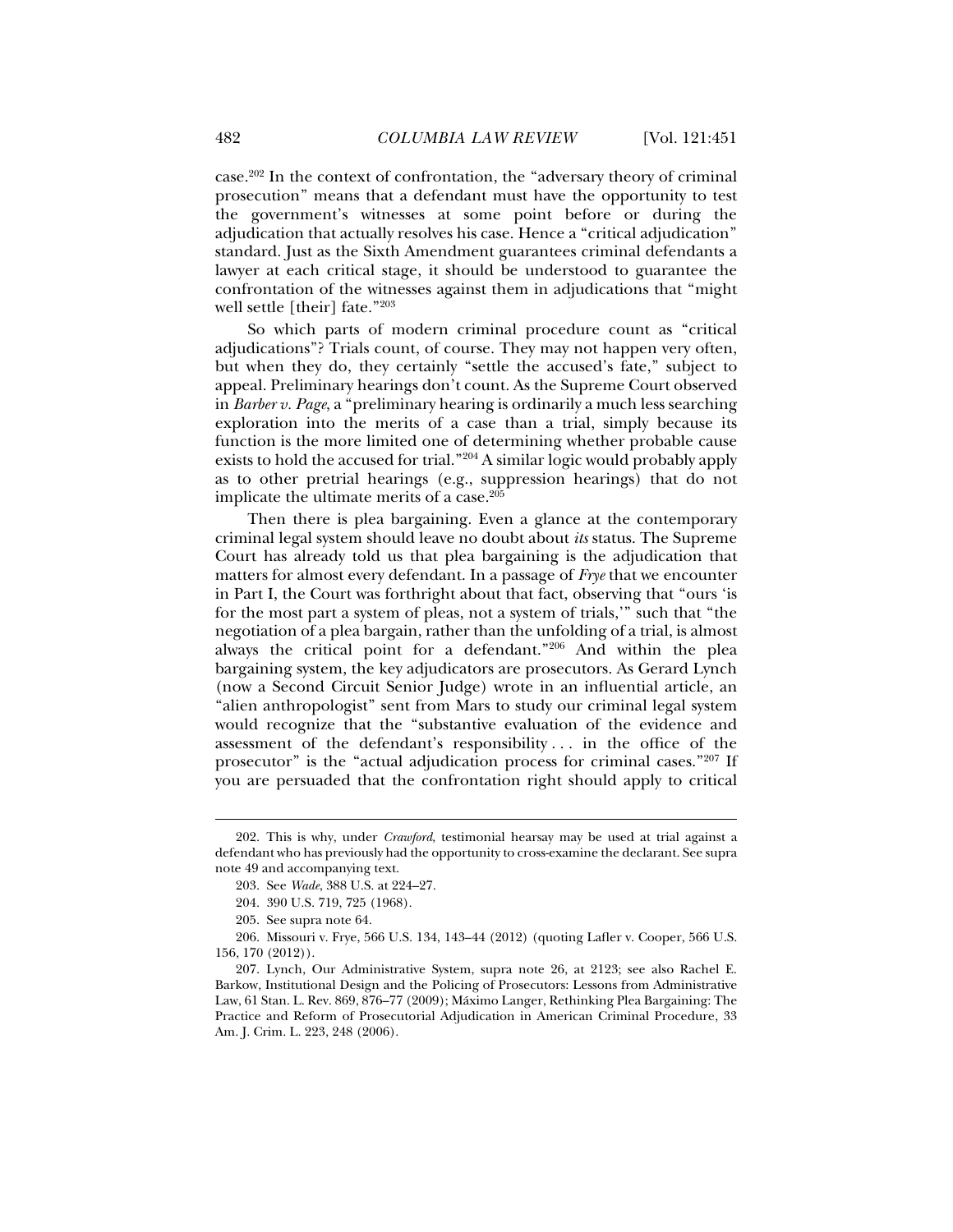adjudications other than trial, extending it to plea bargaining should not be a further stretch.

To be sure, there are practical difficulties in recognizing plea bargaining as a "critical adjudication." That's because plea bargaining is an informal process and the information on which participants rely can shift quickly,208 making it tricky to determine whose statements the government has "used." But there is a fixed point in the process: the criminal charge. In the age of plea bargaining, a charge functions as the starting gun for plea negotiations (except when they've begun already) and is a prerequisite (or at least a corequisite) for any plea.209 My proposal thus looks to the charge as the crucial moment for fixing Confrontation Clause witnesses. In the age of plea bargaining, the confrontation right should attach as to any person whose "testimony" the government relies on to *charge* a defendant. For ease of discussion, I call these people the government's "charging witnesses."

The argument for this approach to the Confrontation Clause does not depend on the notion that anyone in 1791, on either side of the Atlantic, thought confrontation rights should apply to charging witnesses. The argument is not originalist in that sense.<sup>210</sup> That said, the approach is

 <sup>208.</sup> See Stephen Lee, De Facto Immigration Courts, 101 Calif. L. Rev. 553, 568 & n.77 (2013) ("Plea bargaining can be a dynamic process, and the parties can manipulate the parts comprising the record of conviction all the way up to the moment that the disposition is submitted to the court for approval."); see also Donald A. Dripps, Overcriminalization, Discretion, Waiver: A Survey of Possible Exit Strategies, 109 Penn St. L. Rev. 1155, 1159 (2005).

 <sup>209.</sup> See Brian M. Murray, Prosecutorial Responsibility and Collateral Consequences, 12 Stan. J. C.R. & C.L. 213, 221 (2016) ("[P]rosecutors decide the charges from the start, thereby setting the terms of the negotiation . . . ."). The parenthetical caveats in the text are because plea negotiations sometimes begin before prosecutors file formal charges, even during the pendency of an investigation. This is especially common in white-collar criminal matters. See Daniel S. McConkie, Judges as Framers of Plea Bargaining, 26 Stan. L. & Pol'y Rev. 61, 70 (2015).

 <sup>210.</sup> There are plausible historical antecedents for a *pretrial* right to confrontation. In the sixteenth century, Parliament enacted a statute providing that in treason cases, the accusers, "at the tyme of the arraynement[,] . . . yf they be then livinge, shalbe brought in pson before the partie soe accused." 5 & 6 Edw. 6 c. 11, § 9 (1552) (Eng.). Similar provisions appear at 1 & 2 Phil. & M. c. 10, § 11 (1554) (Eng.), and 13 Car. II, c. 1, § 5 (1661) (Eng.). It is unclear, however, whether defendants were permitted to ask questions of the arraignment witnesses. A single (rather ambiguous) sentence from Matthew Hale suggests that they were. 1 Matthew Hale, The History of the Pleas of the Crown 306 (Sollom Emlyn ed., London, Nutt & Gosling 1736) ("[T]he statute requires, that [the witnesses] be produced upon the arraignment in the presence of the prisoner to the end that he may cross examine them."). But this would be surprising in light of the (apparent) fact that cross-examination by the defendant was uncommon even at trial in the Tudor era. See John Bellamy, The Tudor Law of Treason: An Introduction 160 (1979). Another plausible antecedent for a right to pretrial confrontation looks to the examinations conducted under the Marian bail and committal statutes at the end of the eighteenth and beginning of the nineteenth century. Robert Kry examined the records of more than two dozen such examinations used in London trials in 1789. Robert Kry, Confrontation Under the Marian Statutes—A Response to Professor Davies, 72 Brook. L. Rev. 493, 513–16 (2007). Based on that review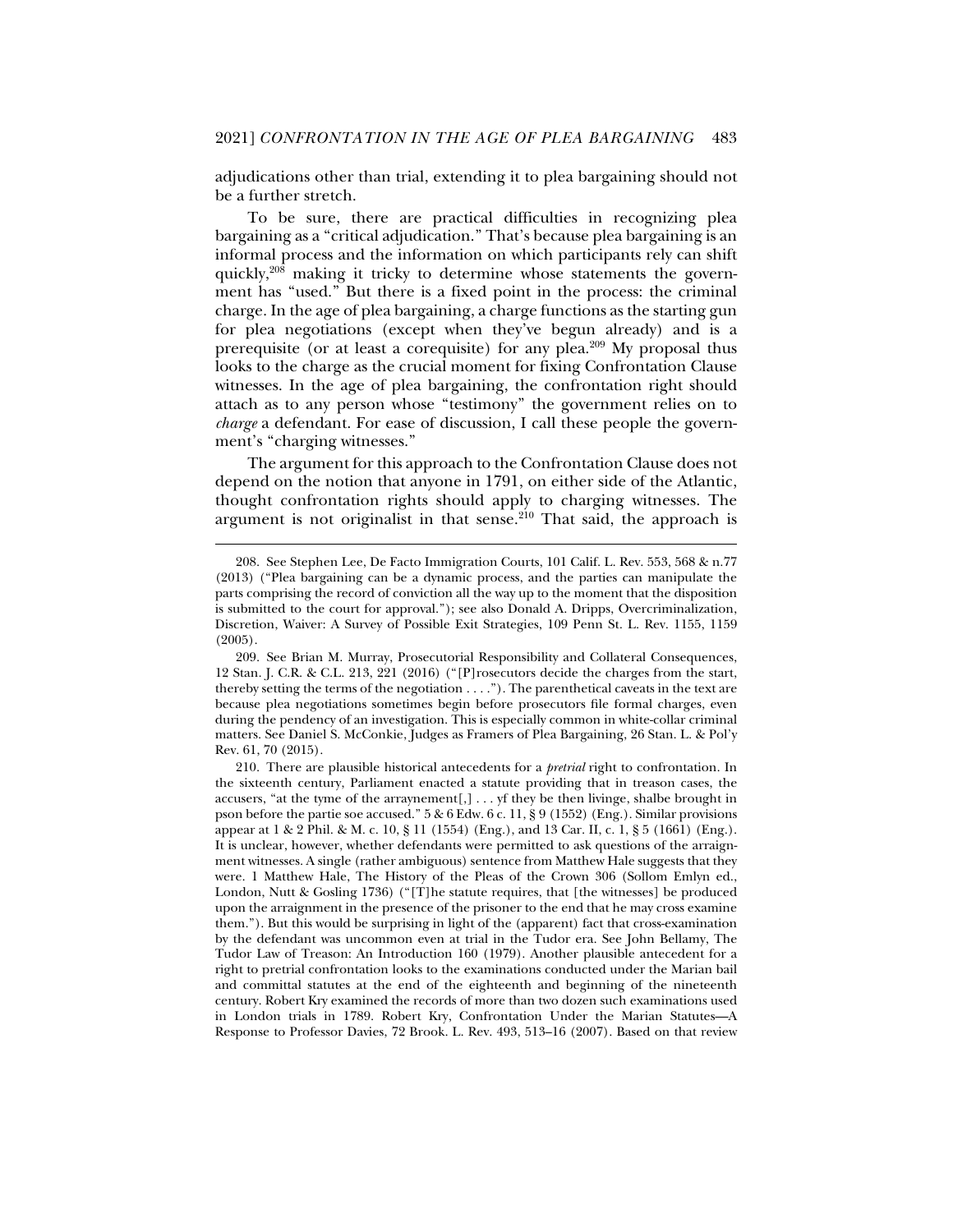consistent with the historical practice of confrontation in precisely the same way that the Court's approach in *Lafler* and *Frye* was consistent with the historical practices surrounding the right to counsel.211 Part I explains that the Supreme Court "translated" the Sixth Amendment Counsel Clause (in the Lessig sense of translation), such that the meaning of the clause in its original context—ensuring that defendants had the assistance of counsel for the important part of their criminal cases—continues to govern in an era where plea bargaining is the important part of criminal cases.212 My approach to confrontation works just the same way.213

It makes sense that the Confrontation Clause, like the Counsel Clause, began life as "basically a trial right."214 In the criminal legal system of the Founding, trial was the only kind of critical adjudication that the system knew.215 Confrontation *at trial* thus fully satisfied the desire for adversarial testing of the government's witnesses. But meaning depends on context,  $2^{16}$ and the relevant context has changed dramatically. For better or worse,

211. See supra section I.B.

<sup>(</sup>and other legal materials of the era), Kry concluded that "Marian depositions were routinely conducted in the prisoner's presence" and that "[a]t some point before the framing, that practice hardened into a procedural right." Id. at 527; see also Thomas Y. Davies, Revisiting the Fictional Originalism in *Crawford*'s "Cross-Examination Rule": A Reply to Mr. Kry, 72 Brook. L. Rev. 557, 569 (2007) (criticizing Kry's analysis, sometimes harshly, but acknowledging that Kry's "description of the evolution of English Marian practice . . . [is] plausible"). As with the earlier treason statutes, the availability of cross-examination is less clear. Kry concludes that "at the time of the framing, the right to cross-examine at a committal hearing was not firmly established." Kry, supra, at 541. But, he continues, the "post-framing" evidence for a right to cross-examination is clearer, as "[e]very reported American decision to address the issue conditioned the admissibility of a committal examination on presence, and in most cases expressly on opportunity to cross-examine." Id. at 551. Even so, it is difficult to say whether, in the early decades of the nineteenth century, defendants had an affirmative right to cross-examination in Marian examinations or merely a right not to have evidence from uncrossed examinations used against them at trial. Both views can be found in Kry's sources. Compare State v. Webb, 2 N.C. (1 Hayw.) 103, 104 (Super. Cts. L. & Eq. 1794) ("[O]ur act of Assembly . . . clearly implies the depositions to be read, must be taken in [the defendant's] presence"), with People v. Restell, 3 Hill 289, 300 (N.Y. Sup. Ct. 1842) ("The legislature has thus carefully provided that the defendant shall have the opportunity to cross-examine, and if that right is not enjoyed, the deposition cannot be read in evidence against him on the trial."). The Tudor/Stuart treason statutes and the Marian examination procedure of the eighteenth and nineteenth century each provided some kind of pretrial confrontation, but given the uncertainties surrounding crossexamination, I do not rely on either in making the case for updating the modern confrontation right to account for plea bargaining.

 <sup>212.</sup> See supra notes 116–122 and accompanying text.

 <sup>213.</sup> As noted above, my point is not to defend translation as a general approach to constitutional interpretation. See supra note 122. I lack both the space and the inclination to weigh in on that question. My claim is only that if translation is appropriate for the Sixth Amendment right to counsel, it's appropriate for the Sixth Amendment confrontation right as well.

 <sup>214.</sup> Barber v. Page, 390 U.S. 719, 725 (1968).

 <sup>215.</sup> See supra note 121 and accompanying text.

 <sup>216.</sup> See supra note 117 and accompanying text.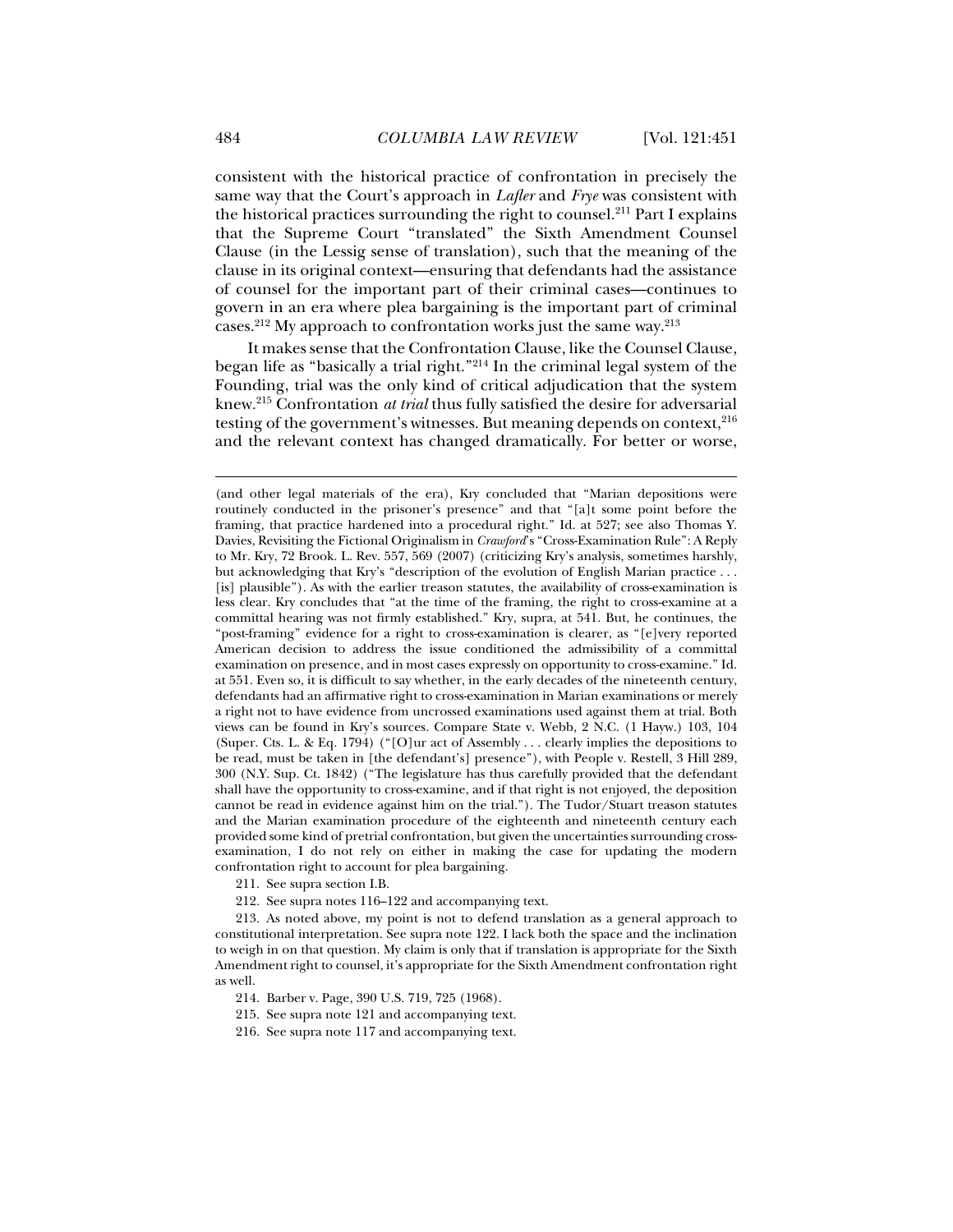our criminal legal system uses two kinds of critical adjudications—trials, in a few cases, and plea bargains, in the rest. A criminal defendant's access to confrontation needn't and shouldn't hinge on which adjudicatory path their case takes.

#### III. SIXTH AMENDMENT DEPOSITIONS

This Part introduces and seeks to justify "Sixth Amendment depositions" as the mechanism for putting the updated Confrontation Clause into practice. Section III.A makes the affirmative case for depositions. After walking through how depositions would work, it argues that they would lead to better-informed plea prices, making plea bargaining fairer and more reliable. It also reflects briefly on the irony that a constitutional provision meant to end the practice of "trial by deposition" could, through the twists and turns of history, come to actually *require* depositions in criminal cases. Section III.B considers how a defendant's right to conduct Sixth Amendment depositions could be enforced. It suggests that an exclusionary rule—under which prosecutors would be barred from calling Sixth Amendment witnesses not made available for deposition—could be an effective tool. Section III.C evaluates potential objections. Would depositions cost too much?<sup>217</sup> Would they unduly burden witnesses?<sup>218</sup> While these are serious objections, they do not justify maintaining the status quo, which denies the confrontation right to the vast majority of criminal defendants. Section III.C also considers whether depositions would become just one more thing for prosecutors and defendants to negotiate about.219 Would prosecutors demand that defendants waive depositions in exchange for a plea? In some cases, of course, they would, or they would try. But we know empirically that defendants do regularly exercise their *pretrial* rights, for instance when they move to suppress unconstitutional searches. The same would likely be true of depositions. Defendants would take depositions in cases where depositions would be valuable and trade them in cases where they would not.

#### A. *Confrontation by Deposition*

We have seen that the Sixth Amendment confrontation right should attach as to any "witness" whose testimonial hearsay the government relies on to charge a criminal defendant (i.e., the government's "charging witnesses"). $^{220}$  The question remains: What does the updated confrontation right entitle defendants to do? The answer, of course, is crossexamination.<sup>221</sup> But when? At what point in a criminal proceeding should

 <sup>217.</sup> See infra section III.C.1.

 <sup>218.</sup> See infra section III.C.2.

 <sup>219.</sup> See infra section III.C.3.

 <sup>220.</sup> See supra Part II.

 <sup>221.</sup> See Crawford v. Washington, 541 U.S. 36, 61 (2004) ("[The Confrontation Clause] commands, not that evidence be reliable, but that reliability be assessed in a particular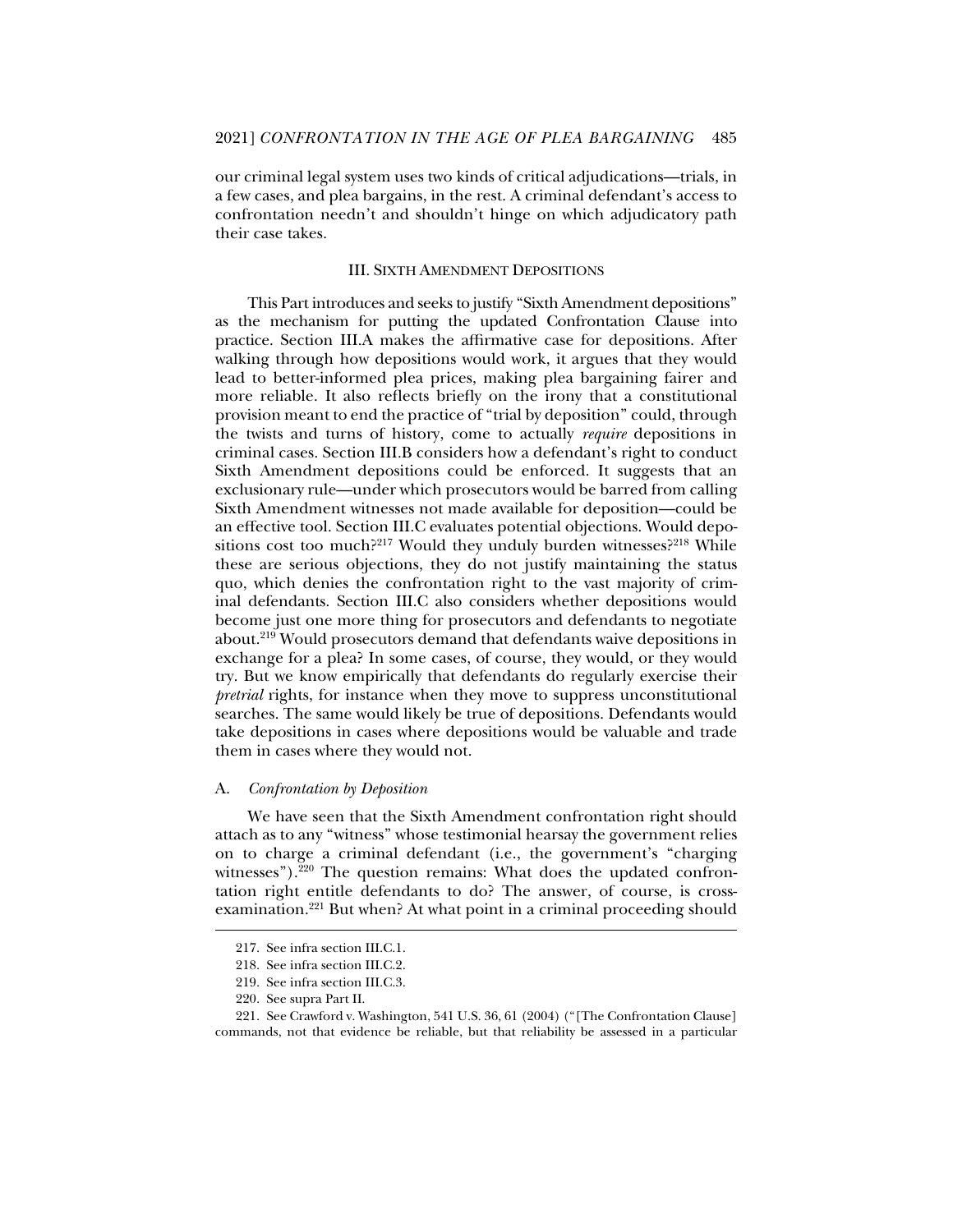defendants be entitled to cross-examine the government's charging witnesses?

We can dispense with an implausible option—that cross-examination of the government's charging witnesses *at trial* is sufficient. As a practical matter, that option renders the Confrontation Clause once again ineffectual, given the tiny percentage of criminal cases that go to trial. $222$ As the Court noted in *Frye*, "[I]t is insufficient simply to point to the guarantee of a fair trial as a backstop that inoculates any errors in the pretrial process."223 To be sure, for cases that actually make it to trial, in-court cross-examination of the government's witnesses *would* satisfy the adversarial testing purpose of the Confrontation Clause. But there is no good reason to design a rule that accomplishes its mission in a small fraction of the cases and leaves the others untouched.

A pretrial right of confrontation demands a pretrial procedural vehicle. The natural candidate is a deposition.<sup>224</sup> At a deposition, lawyers

222. See supra notes 66–68 and accompanying text.

 224. Another option would be to harness an existing procedural mechanism—the preliminary hearing—for the purpose. The way in which preliminary hearings are currently structured, however, poses difficulties. For one, preliminary hearings are constitutionally required only for charges filed by information, not by grand jury indictment. See 4 LaFave et al., supra note 195, § 14.2(d). A bigger problem is prosecutors are not obligated to call every witness at a preliminary hearing whose testimonial statements they used to charge, but only enough to satisfy a minimal evidentiary threshold. See Abraham S. Goldstein, The State and the Accused: Balance of Advantage in Criminal Procedure, 69 Yale L.J. 1149, 1183 (1960). The purpose of a preliminary hearing, moreover, is not to probe the strengths and weaknesses of the prosecution's case. See Barber v. Page, 390 U.S. 719, 725 (1968). To be sure, it would be possible to reengineer the preliminary hearing so that it would provide pretrial confrontation. Indeed, something like this has been done in Great Britain in the modern era. See William J. Knudsen, Jr., Pretrial Disclosure of Federal Grand Jury Testimony, 48 Wash. L. Rev. 423, 429 (1973). Such a reengineered preliminary hearing would look a lot like the depositions proposed in this section, but likely with two differences. One is that there would be a judge or magistrate present, which would tend to increase the cost of pretrial confrontation. The other is that preliminary hearings, unlike depositions, are open to the public. This has both costs and benefits. On the one hand, as we will see below, there is reason to think that private depositions are less taxing on vulnerable crime victims than testifying in open court. See infra note 315 and accompanying text. On the other hand, those emphasizing the dignitary interests of the Confrontation Clause may see an advantage to face-to-face confrontation between accuser and defendant happening in a public forum. On the Confrontation Clause as serving dignitary interests, see Sherman J. Clark*,* An Accuser-Obligation Approach to the Confrontation Clause, 81 Neb. L. Rev. 1258, 1270–71 (2003); Toni M. Massaro, The Dignity Value of Face-to-Face Confrontations, 40 Fla. L. Rev. 863, 897–917 (1988).

manner: by testing in the crucible of cross-examination."); Akhil Reed Amar, Sixth Amendment First Principles, 84 Geo. L.J. 641, 706 (1996) (characterizing cross-examination as a right "at the heart of the Confrontation and Compulsory Process Clauses"); Richard D. Friedman, Anchors and Flotsam: Is Evidence Law "Adrift"?, 107 Yale L.J. 1921, 1939 (1998) (describing cross-examination as a right "underlying the Confrontation Clause"). That's not to say, of course, that cross-examination is the Confrontation Clause's sole concern. See Friedman, Meaning of Testimonial, supra note 63, at 257.

 <sup>223.</sup> Missouri v. Frye, 566 U.S. 134, 143–44 (2012).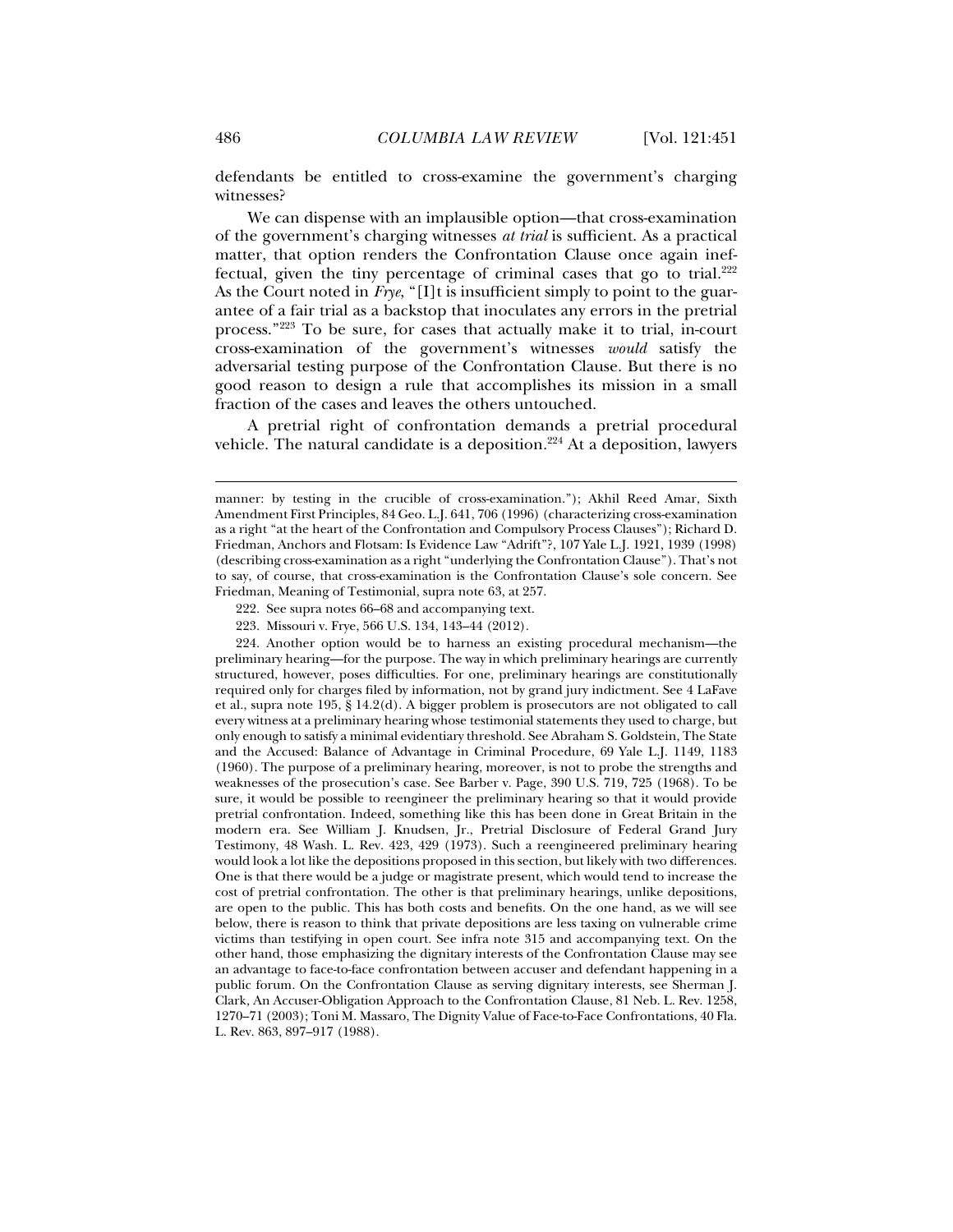examine a witness under oath in the presence of a court reporter. Depositions are an essential element of pretrial civil discovery, but they are rarely used or even available in criminal cases.<sup>225</sup> This Essay's approach to the Confrontation Clause would change that. In an era where plea bargaining is the dominant mode of adjudication, the Sixth Amendment should guarantee criminal defendants the opportunity to depose the government's charging witnesses.

How might these "Sixth Amendment depositions" work as a practical matter? The first step would be for the prosecutor to identify the "witnesses" whose testimonial statements she relied on to charge the defendant.<sup>226</sup> Some jurisdictions already require prosecutors to do something like this. In Iowa, for instance, when returning a formal charge, the prosecutor must attach a "minutes of evidence" containing "the name and occupation of the witness upon whose testimony" the "indictment is found" or the "information is based."227 Jurisdictions without such a mechanism would need to develop a procedural vehicle for prosecutors to disclose their charging witnesses.<sup>228</sup>

After the government named its charging witnesses—and after any motions practice about whether those witnesses' statements qualify as testimonial—the defendant would be entitled to take depositions. In civil litigation, depositions are of two basic types—perpetuation and discovery.229 Perpetuation depositions are conducted to "perpetuate" testimony when a witness is expected to be unavailable at trial.<sup>230</sup> Discovery depositions, as their name suggests, are tools for discovering new information from or about the deponent.<sup>231</sup> Functionally, Sixth Amendment depositions would work much like discovery depositions. That is, defense lawyers would probe the government's charging witnesses to test their testimony. Prosecutors could attend as well to interpose objections and ask

 <sup>225. 5</sup> LaFave et al., supra note 195, § 20.2(e).

 <sup>226.</sup> The details of Sixth Amendment deposition procedure would need to be worked out over time. This Essay's goal is simply to provide a procedural sketch sufficient to show that Sixth Amendment depositions are practically feasible.

 <sup>227.</sup> Iowa R. Crim. P. 2.4, 2.5(3). Iowa is one of a handful of states that currently permit discovery depositions in criminal cases. These state practices are discussed below. See infra note 284 and accompanying text.

 <sup>228.</sup> Further discussion of the government's obligation to disclose witnesses, and how to enforce it, appears in section III.B.

 <sup>229.</sup> See Jean Montoya, A Theory of Compulsory Process Clause Discovery Rights, 70 Ind. L.J. 845, 856 (1995) (distinguishing perpetuation and discovery depositions).

 <sup>230.</sup> In a pre-*Crawford* article, John Douglass argued that expanded use of these kinds of depositions would advance Confrontation Clause values. See Douglass, Beyond Admissibility, supra note 30, at 269–70.

 <sup>231.</sup> See generally John G. Douglass, Balancing Hearsay and Criminal Discovery, 68 Fordham L. Rev. 2097, 2188–89 (2000) [hereinafter Douglass, Balancing Hearsay] (describing discovery depositions).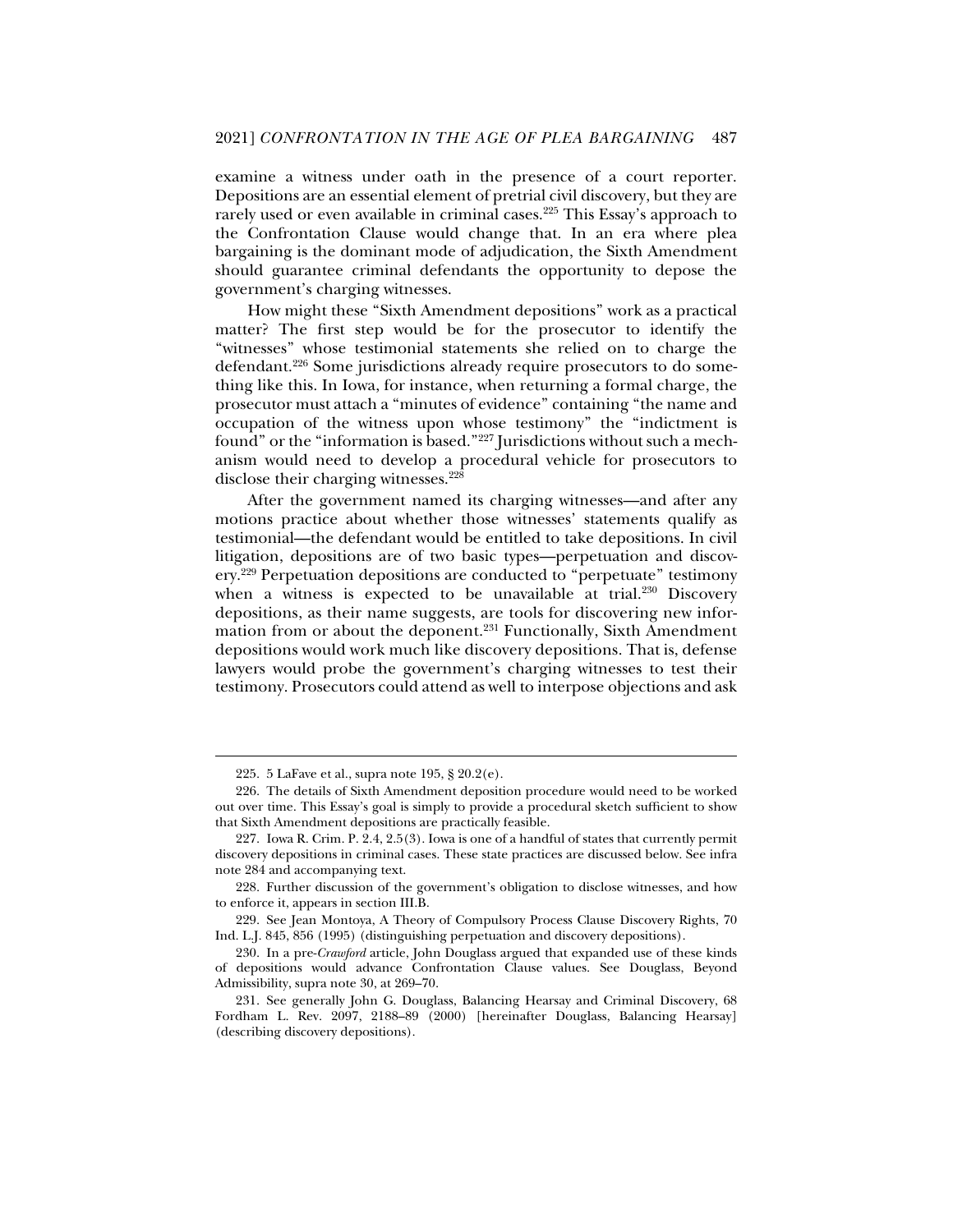questions of their own.232 Prosecutors do not, of course, represent victims or other witnesses,<sup>233</sup> so jurisdictions would need to decide whether to permit the deponent to bring a lawyer.234 Except in cases where the deponent had some sort of personal exposure in the matter, though, a lawyer for the deponent would, at least ordinarily, probably not be necessary.

Sixth Amendment depositions would differ from discovery depositions in two key respects. First, only "charging witnesses" would be required to sit for depositions. That means that Sixth Amendment depositions would not be a tool to discover exculpatory information from witnesses overlooked by law enforcement. Further, among people who did provide information to law enforcement, only those who made "testimonial" statements would be subject to deposition. People who sat for ordinary police interrogations could be deposed, as could police officers who made oral or written reports to prosecutors, but not individuals who spoke to the police with the "primary purpose" of handling an ongoing emergency;<sup>235</sup> people who made statements in informal contexts;<sup>236</sup> or (probably) very young children.<sup>237</sup> These limitations mean that a Sixth Amendment deposition regime would be more limited, and less costly, than a discovery deposition regime.

Second, Sixth Amendment depositions and discovery depositions have different purposes. The ostensible purpose of a discovery deposition

 235. See Michigan v. Bryant, 562 U.S. 344, 349 (2011) (holding that statements by a shooting victim were not testimonial); Davis v. Washington, 547 U.S. 813, 828–30 (2006) (holding that statements of certain 911 callers were not testimonial, depending on whether circumstances indicated an ongoing emergency).

 236. Crawford v. Washington, 541 U.S. 36, 51 (2004) ("An off-hand, overheard remark might be unreliable evidence and thus a good candidate for exclusion under hearsay rules, but it bears little resemblance to the civil-law abuses the Confrontation Clause targeted.").

 237. See Ohio v. Clark, 576 U.S. 237, 247–48 (2015) ("Statements by very young children will rarely, if ever, implicate the Confrontation Clause. Few preschool students understand the details of our criminal justice system.").

 <sup>232.</sup> Because these witnesses would often be aligned with the prosecution (and thus amenable to speaking with the prosecutor informally), such cross-examination might be rare. That would be consistent with practice in civil litigation, where "counsel [frequently] will choose not to cross-examine one of their own witnesses during the witness's deposition.' See 1 Steven G. Gensler & Lumen N. Mulligan, Federal Rules of Civil Procedure, Rules and Commentary Rule 32 cmt. (Feb. 2020 update).

 <sup>233.</sup> See Laurie L. Levenson, Post-Conviction Death Penalty Investigations: The Need for Independent Investigators, 44 Loy. L.A. L. Rev. S225, S241 (2011).

 <sup>234.</sup> Permitting the nonparty deponent to bring an attorney would be consistent with the "general rule" in civil litigation. Women in City Gov't United v. City of New York, 112 F.R.D. 29, 32 (S.D.N.Y. 1986) ("As a general rule, a person being deposed, whether a party or a non-party witness, is entitled to have counsel present at his deposition. This rule is intended to allow the deponent to intelligently exercise testimonial privileges—chief among them being the privilege against compulsory self incrimination."). In Florida, one of the few states that permits discovery depositions in criminal cases, victim-witnesses are entitled to have a victim advocate at their depositions. Fla. Stat. § 960.001(1)(q) (2020).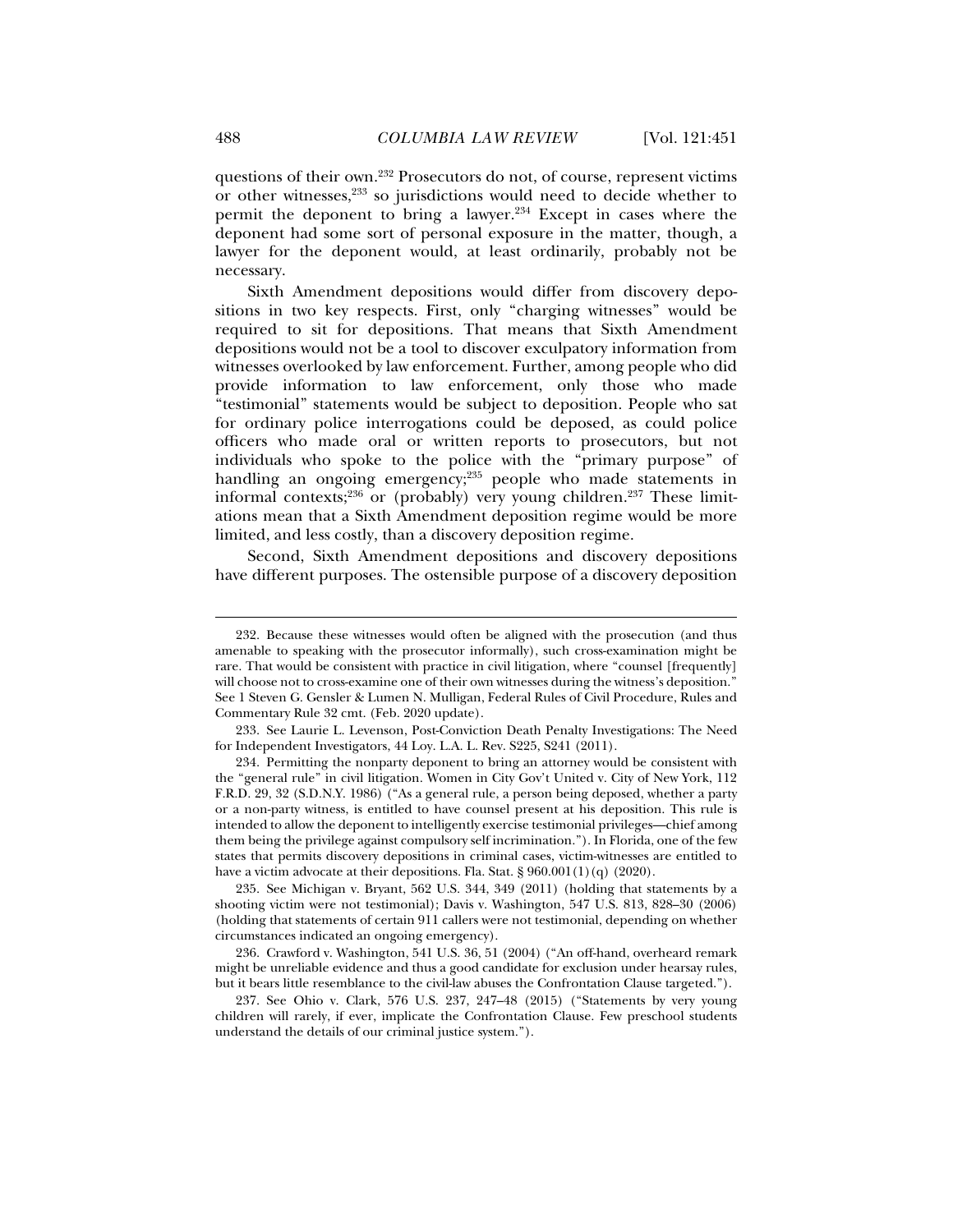is to prepare a case for trial.<sup>238</sup> As the Supreme Court observed in 1947, depositions under the then-new Federal Rules of Civil Procedure play "a vital role in the preparation for trial," helping to ensure that "civil trials in the federal courts no longer need be carried on in the dark."239 Though Sixth Amendment depositions might sometimes be useful to defendants as a trial preparation tool, that is incidental to their real function providing information useful in plea bargaining.

The core purpose of the Confrontation Clause is to deploy adversarial testing of the government's case to enhance the fairness and accuracy of criminal adjudication.<sup>240</sup> That is precisely what Sixth Amendment depositions would do. "Accuracy," in the context of plea bargaining, means plea prices that reflect the likely outcomes of trials.<sup>241</sup> That means "higher prices" (longer sentences) for defendants without viable trial defenses and "lower prices" (shorter sentences, noncarceral dispositions, and dismissals) for defendants with a realistic prospect of acquittal at trial. By closing a crucial information deficit in plea bargaining, Sixth Amendment depositions would make it possible for plea prices to more accurately track what would happen at a hypothetical trial.

Witness testimony is the heart of many, if not all, criminal trials.<sup>242</sup> As an experienced criminal defense lawyer observed in a trade publication, "[E]ffective cross-examination that casts doubt on the credibility of a witness is what wins cases, period."243 Yet when lawyers negotiate plea bargains, they usually have to speculate about the credibility and

 <sup>238.</sup> See James W. McElhaney, Objecting at Depositions, Litigation, Summer 1988, at 51, 51–52 ("We use depositions for lots of purposes—to investigate the case, learn what the witnesses will say, prepare them for trial, evaluate our opponent's witnesses, give our own cases a trial run, keep witnesses from changing their stories, and push our opponents toward settlement."). But see Steven Lubet, Showing Your Hand: A Counter-Intuitive Strategy for Deposition Defense, Litigation, Winter 2003, at 38, 67 ("[I]t is simply an empirical error to treat deposition defense as though its primary purpose is to prepare for trial. Instead, the deposition should be recognized as a critical stage of an ongoing negotiation.").

 <sup>239.</sup> Hickman v. Taylor, 329 U.S. 495, 501 (1947).

 <sup>240.</sup> See supra notes 139, 200–201 and accompanying text.

 <sup>241.</sup> See Stephanos Bibas, Plea Bargaining Outside the Shadow of Trial, 117 Harv. L. Rev. 2463, 2465 (2004) [hereinafter Bibas, Shadow of Trial] ("[T]he classic shadow-of-trial model predicts that the likelihood of conviction at trial and the likely post-trial sentence largely determine plea bargains."). There is now a large literature on the many factors that render actual plea outcomes "inaccurate" on this metric. See, e.g., id. at 2465–67 (describing factors—such as risk preferences, time discounting, agency costs, and poor lawyering—that render the shadow-of-trial model overly simplistic); see also William Ortman, Probable Cause Revisited, 68 Stan. L. Rev. 511, 555 n.250 (2016) [hereinafter Ortman, Probable Cause] (collecting sources).

 <sup>242.</sup> Cf. Crawford v. Washington, 541 U.S. 36, 43 (2004) (observing that the "commonlaw tradition is one of live testimony in court subject to adversarial testing").

 <sup>243.</sup> Denis M. de Vlaming, Practice Points: Trying a Criminal Case: A Primer, Champion, May 2005, at 46, 47.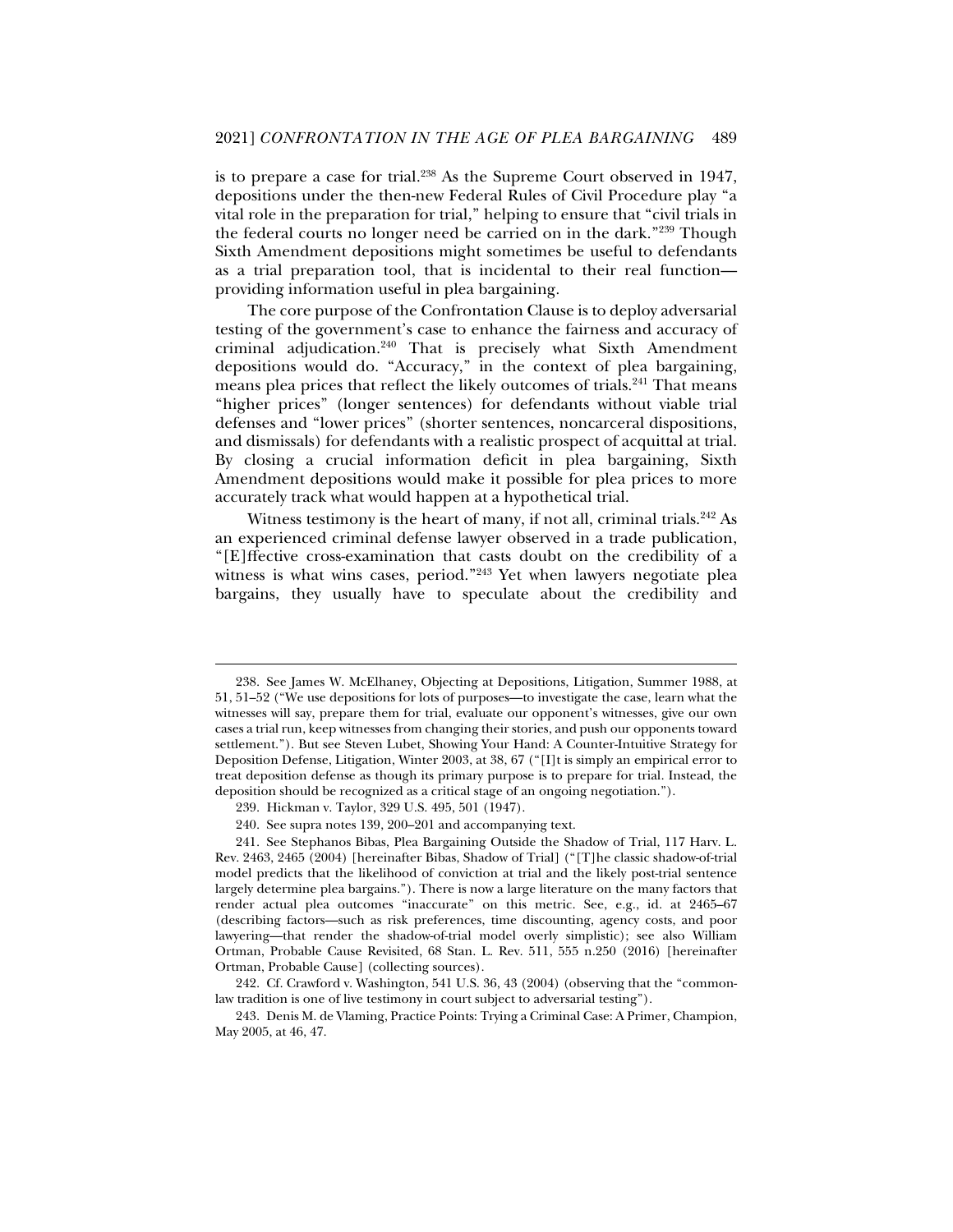effectiveness of the accusatory witnesses.244 This information deficit impairs litigants' ability to predict their chances of prevailing at trial, which in turn distorts plea prices.245 If a defendant doesn't know that the prosecution's eyewitness is partially blind, they may agree to an unduly harsh plea.<sup>246</sup> Conversely, if a defendant erroneously believes that the government's star cooperating witness can't put together two coherent sentences, they might refuse a plea deal that would be in their interest to accept.

Now enter Sixth Amendment depositions. Pretrial depositions of the government's charging witnesses would improve the informational ecosystem of plea negotiations in two principal ways. First, as the examples above suggest, they would be a mechanism for both sides to acquire information about the strengths and weaknesses of the government's case. Sometimes (as in the case of the eyewitness revealed to be partially blind) the new information would strengthen the defendant's hand in plea negotiations, leading (ceteris paribus) to a lower plea price. In other cases (like the supposedly bumbling cooperator revealed to be a polished witness), the new information would redound to the prosecution's benefit, leading to a higher plea price.<sup>247</sup>

Second, depositions would also have a signaling function. When a defendant knows that a prosecution witness has a credibility problem, they can use a deposition to signal that the problem exists and that they know about it. In some cases, where the revelation is serious, prosecutors might decide to dismiss the case.<sup>248</sup> More often, the revelation would cut into the prosecutor's leverage, leading to a lower plea price.

Less intuitively, but perhaps more importantly, Sixth Amendment depositions would be an opportunity for defense counsel to credibly signal

 <sup>244.</sup> See Russell M. Gold, Carissa Byrne Hessick & F. Andrew Hessick, Civilizing Criminal Settlements, 97 B.U. L. Rev. 1607, 1625 (2017) ("The lack of access to evidence often inhibits defendants from forming an accurate, independent assessment of their likelihood of conviction to inform their bargaining positions."); see also Bibas, Shadow of Trial, supra note 241, at 2495 ("[I]nformation deficits are much greater in plea bargaining than in civil settlement negotiations.").

 <sup>245.</sup> On plea bargaining as "pricing," see generally Russell D. Covey, Plea Bargaining and Price Theory, 84 Geo. Wash. L. Rev. 920 (2016) ("[E]xamining the impact of the major trends in criminal justice through the lens of price theory reveals how the state has managed to manipulate the plea bargaining market . . . ."); Anne R. Traum, Fairly Pricing Guilty Pleas, 58 How. L.J. 437 (2015) (describing how the imbalance between a defendant and a prosecutor's access to information can result in unfair pricing).

 <sup>246.</sup> This example is inspired by one in Andrew Manuel Crespo, The Hidden Law of Plea Bargaining, 118 Colum. L. Rev. 1303, 1338 (2018).

 <sup>247.</sup> Depending on the thoroughness of the prosecutor's precharge (or at least predeposition) investigation, this information might be new to them too.

 <sup>248.</sup> See Mary Prosser, Reforming Criminal Discovery: Why Old Objections Must Yield to New Realities, 2006 Wis. L. Rev. 541, 613 ("If the state finds that it cannot have confidence in its witnesses, for example, the prosecutor may decide to terminate the prosecution, amend the charges to more accurately correspond to the evidence, or revise its plea offer.").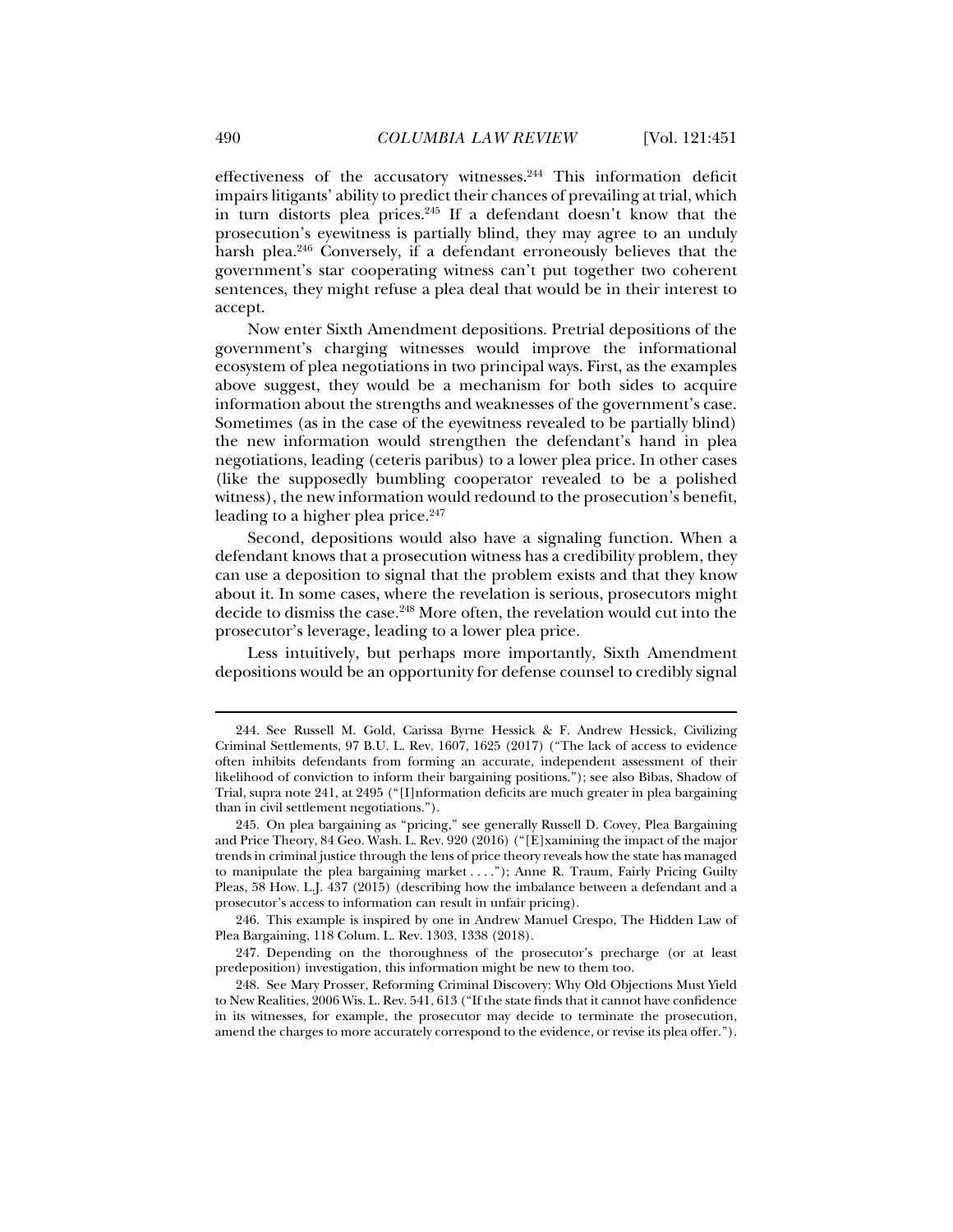to their client that their case would have problems at trial.<sup>249</sup> It is one thing for a defense lawyer to relay a prosecutor's insistence that a witness is credible. It is a far different thing for a defendant to see the witness's credibility firsthand. Like the information-acquisition function, the signaling function of Sixth Amendment depositions would contribute to more realistic assessments of what would happen if cases went to trial and, thus, to fairer and more accurate plea prices.<sup>250</sup>

I have to acknowledge that there is a degree of irony to this proposal. In *Crawford*, the Court pointed a finger at the English system of Marian examinations (sometimes called depositions)<sup>251</sup> as the very "abuse[]" that the right of confrontation emerged to curtail.<sup>252</sup> "[T]rial by deposition," Judge Nancy Gertner has observed, is "precisely what the Confrontation Clause was designed to avoid."253 Yet I am arguing that the Confrontation Clause is not only compatible with depositions in criminal cases, but that it *requires* them. How can that be? The surface answer is that it was never the *taking* of depositions, but their *use* at trial, that brought constitutional scorn.254 And even then, the Court in *Crawford* wasn't concerned with examinations (or depositions) full stop, but just ex parte ones.<sup>255</sup>

 <sup>249.</sup> Cf. William J. Brennan, Jr., The Criminal Prosecution: Sporting Event or Quest for Truth? A Progress Report, 68 Wash. U. L.Q. 1, 2 (1990) ("Discovery serves other ends as well. The most important of these subsidiary purposes, given courts' crowded criminal dockets, is that a guilty defendant is more likely to plea-bargain and plead if the prosecution discloses to him a strong government case.").

 <sup>250.</sup> To be sure, there is a range of criminal cases in which even a revealing Sixth Amendment deposition might not materially affect the parties' plea bargaining leverage. That's because menus of overlapping criminal statutes with variable sentencing severity sometimes give prosecutors so much leverage that a defendant's probability of acquittal at trial doesn't figure meaningfully into the price of a plea. See Ortman, Second-Best, supra note 77, at 1078–83 ("[W]hen criminal codes are stacked with overlapping offenses, pleas are not negotiated 'in the shadow of the law.' . . . [F]or many crimes, the details of substantive law are unlikely to affect plea outcomes." (citing William J. Stuntz, Plea Bargaining and Criminal Law's Disappearing Shadow, 117 Harv. L. Rev. 2548, 2250–52 (2004))). In those cases, even a Sixth Amendment deposition that uncovered a prosecution witness's serious credibility problems might not result in a more favorable plea offer. But this dynamic does not apply in all cases. In high-stakes cases—homicides, for example—and in cases where the government's evidence is very weak, prosecutors lack leverage to set plea prices unilaterally. Id. at 1081. These are cases in which Sixth Amendment depositions would be particularly valuable.

 <sup>251.</sup> See Davies, supra note 210, at 580 n.80 (describing and criticizing this nomenclature).

 <sup>252.</sup> Crawford v. Washington, 541 U.S. 36, 44 (2004) ("Through a series of statutory and judicial reforms, English law developed a right of confrontation that limited these abuses.").

 <sup>253.</sup> United States v. Nippon Paper Indus. Co., 17 F. Supp. 2d 38, 41 (D. Mass. 1998); see also Stoner v. Sowders, 997 F.2d 209, 213 (6th Cir. 1993) ("[A]llowing trial by deposition violates both the literal language and the purpose of the Confrontation Clause . . . .").

<sup>254.</sup> See supra notes 129–132 and accompanying text.

<sup>255</sup>*. Crawford*, 541 U.S. at 50.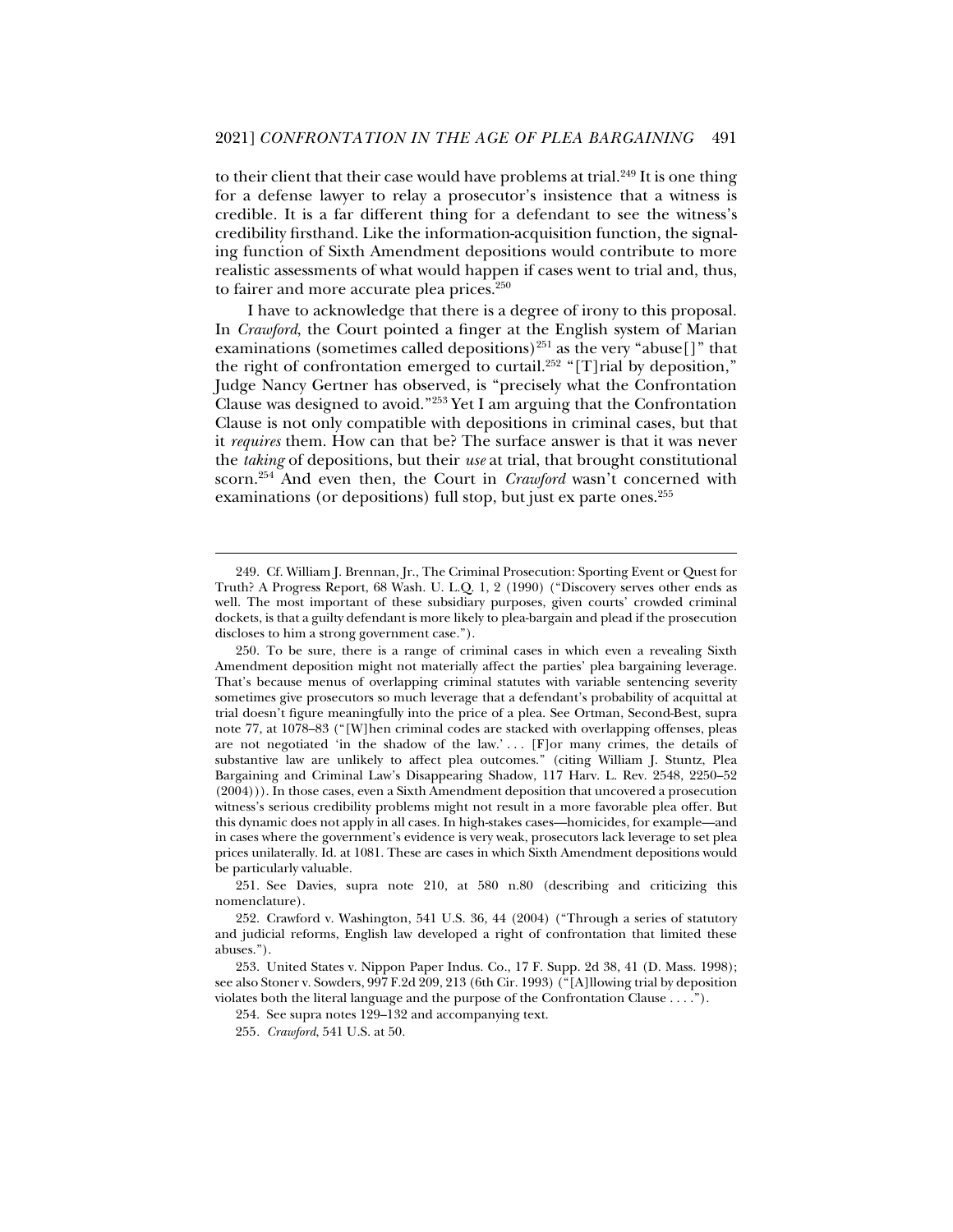answer is that I am proposing a "second-best" approach to the Confrontation Clause.256 A criminal legal system in which the government's evidence is probed via cross-examination at trial may be the ideal ("firstbest") constitutional ordering. In a world of trials, Sixth Amendment depositions would be redundant, and maybe even wasteful. But our criminal legal system has very few trials. If the values behind the Confrontation Clause matter, it is better to test the government's evidence via depositions than to "adjudicate" cases with no adversarial testing at all. In this way, Sixth Amendment depositions are a second-best response to a criminal legal system in which trials have vanished.257

#### B. *Enforcing Sixth Amendment Depositions*

As the previous section explained, the Sixth Amendment deposition process would begin with the prosecutor disclosing the names of witnesses they relied on to charge the defendant.<sup>258</sup> The list would include those who provided information directly to the prosecutor, as well as those who are "witnesses" by virtue of making a testimonial statement to another witness, such as a police officer. The government's disclosure is necessary (defendants cannot depose the government's charging witnesses unless they know who they are), but it introduces complications. One complication is that prosecutors might sometimes have a legitimate need to keep a charging witness anonymous at the time they file an information or indictment; that complication is addressed in the next section.<sup>259</sup> Another significant complication—and the one addressed here—is that a prosecutor might not be fully forthcoming in their witness disclosure. A prosecutor who wanted to avoid a particular deposition might, that is, leave a witness off the list.<sup>260</sup> So we need an enforcement mechanism.

An exclusionary rule would be a useful, albeit incomplete, solution. Absent special circumstances, prosecutors could be prohibited from calling a witness at any proceeding that implicates the merits of the case (such as a preliminary hearing or a trial) if the witness was (1) known to the government when it filed charges, but (2) not included in its disclosure

 <sup>256.</sup> For background on the general theory of second best, see Ortman, Second-Best, supra note 77, at 1062–65. For an illuminating discussion of second-best thinking in constitutional interpretation, see Lawrence B. Solum, Constitutional Possibilities, 83 Ind. L.J. 307, 311–12 (2008).

 <sup>257.</sup> On the "vanishing" criminal trial, see Ortman, Second-Best, supra note 77, at 1062–63.

 <sup>258.</sup> See supra notes 226–228 and accompanying text.

 <sup>259.</sup> See infra section III.C.2.

 <sup>260.</sup> The well-known problem of prosecutorial noncompliance with Brady v. Maryland, 373 U.S. 83 (1963), suggests that this has to be taken seriously. See Bennett L. Gershman, Litigating *Brady v. Maryland*: Games Prosecutors Play, 57 Case W. Rsrv. L. Rev. 531, 533 (2007) ("[V]iolations of *Brady* are the most recurring and pervasive of all constitutional procedural violations, with disastrous consequences . . . .").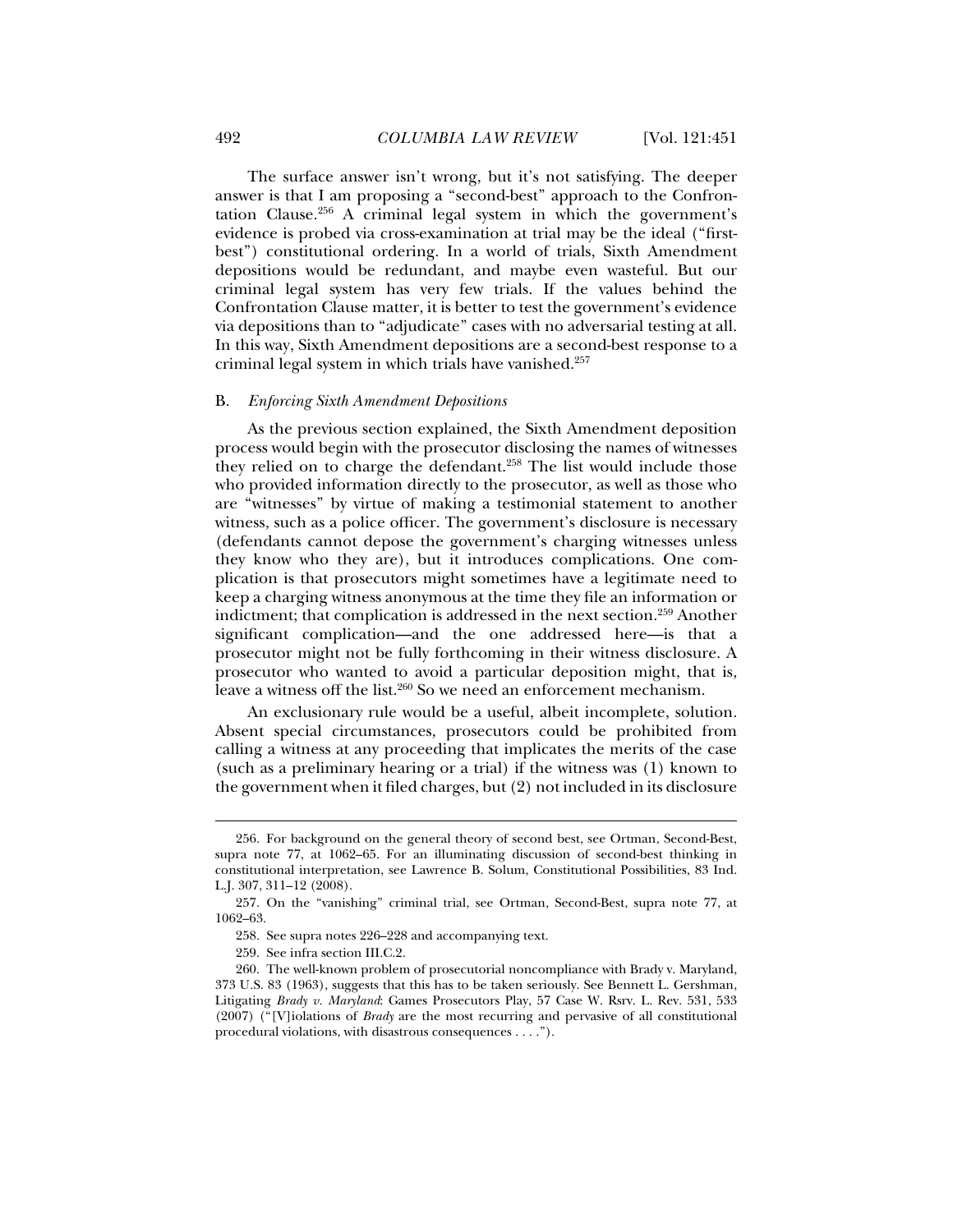of charging witnesses.261 The point of such an exclusionary rule is not to ensure fair preliminary hearings or trials, though that may be a side benefit. Rather, the point is to give prosecutors an incentive to be comprehensive in their disclosures, lest an omission leave them without their in-court witnesses when they need them.<sup>262</sup>

With an exclusionary rule, the government's disclosure of its charging witnesses would no longer present a ripe opportunity for gamesmanship. When a prosecutor chooses not to include a witness they relied on to charge the defendant, then (again, absent special circumstances) that witness would simply be out of the case, permanently. The strength of the witness's inculpatory information would no longer be one of the factors that prosecutors and defense lawyers need to take into account when evaluating the government's case.<sup>263</sup> It would be as if the government's witness had never made a testimonial accusatory statement at all.

There would be circumstances where prosecutors knew, at the time they charged a defendant, that a witness had made a testimonial statement concerning the case but did not know that the statement was inculpatory (or where they knew that it was inculpatory but not that it was reliable) until later. And sometimes prosecutors would not even learn of a witness's existence until after they had charged the defendant. A question thus arises about how to deal with these new or newly relevant witnesses. Should the defendant have the opportunity to depose them? There are two approaches the law could take on that question, and each has advantages and disadvantages. As this Essay is the first to make the case for Sixth Amendment depositions, it seems unnecessary to take a firm position on this subsidiary question. Instead, I'll present the options.

One option—call it the "closed list" approach—is to make Sixth Amendment depositions available only for witnesses disclosed when the defendant is charged.264 The primary advantage of this approach is its administrability. With a closed list, the number of potential depositions would be fixed from the inception of the case. If the defendant intended to actually conduct depositions (as opposed to trading depositions for leniency), $265$  those depositions could be completed, and their

 <sup>261.</sup> In previous work I suggested a similar exclusionary rule to counter a different problem in modern criminal procedure—the lack of precharge evidentiary scrutiny. See Ortman, Probable Cause, supra note 241, at 567 n.323 (proposing "an exclusionary rule providing that, absent special circumstances, at trial the government may only offer evidence that it presented to the grand jury or screening magistrate").

 <sup>262.</sup> Cf. Erica Hashimoto, Motivating Constitutional Compliance, 68 Fla. L. Rev. 1001, 1010 (2016) (observing that "shaping . . . law enforcement incentives" is "the primary purpose of the [Fourth Amendment] exclusionary rule").

 <sup>263.</sup> See supra notes 242–247 and accompanying text.

 <sup>264.</sup> Note, however, that where the government files a superseding indictment or information, new charges would require new disclosures. Even on the closed-list approach, then, the universe of Sixth Amendment depositions wouldn't be entirely fixed upon the filing of the *first* charges.

 <sup>265.</sup> See infra section III.C.3.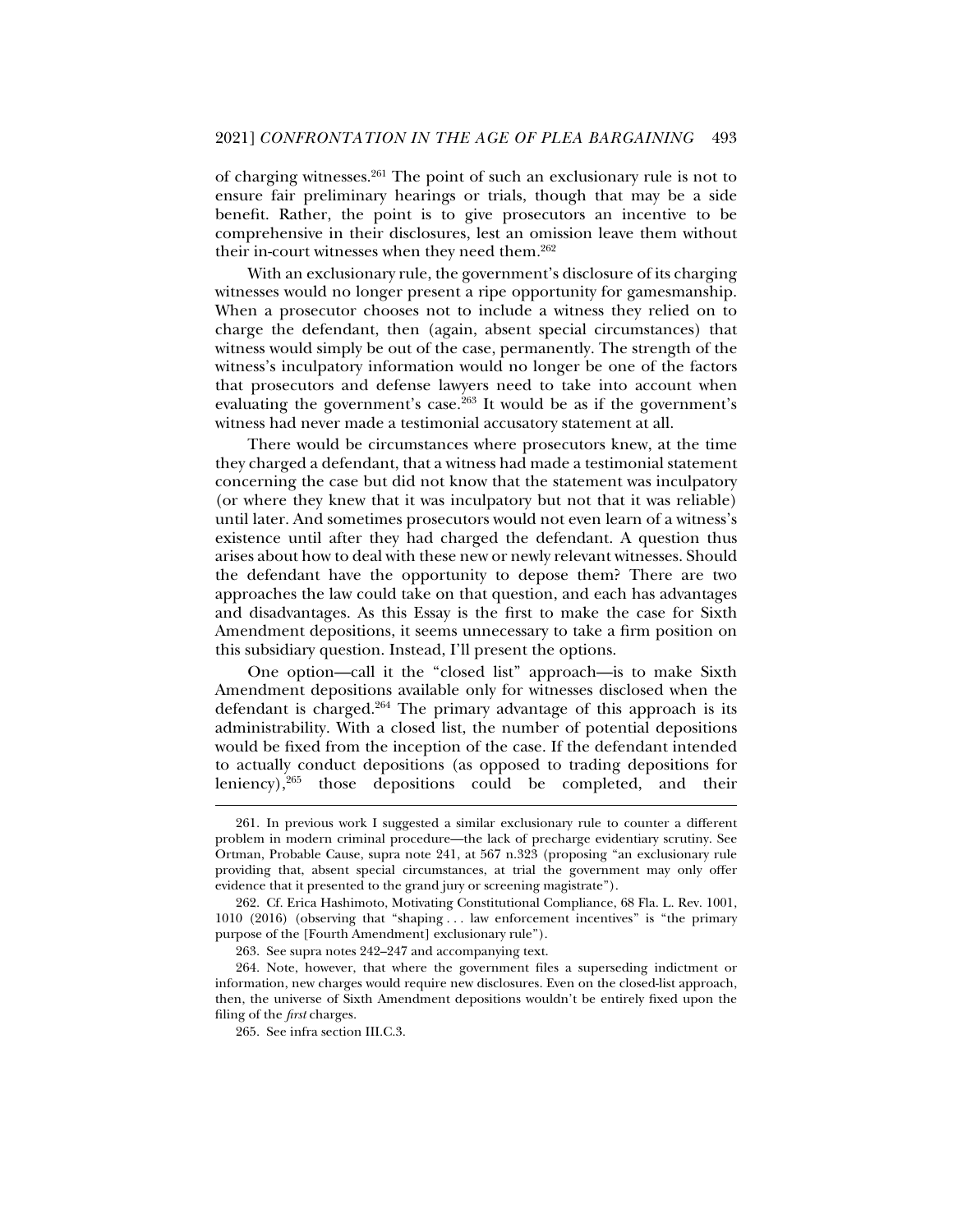informational value incorporated into plea negotiations, by a date (relatively) certain.

The closed list's chief disadvantage is that it reintroduces the prospect of prosecutorial misconduct. Prosecutors wishing to avoid depositions might assert disingenuously that they did not rely on a particular witness to charge the case, counting on the fact that they could point to some intervening development as their reason for "reevaluating" that determination if the case went to trial. Even more dangerously, prosecutors might cut precharging investigations short to intentionally avoid learning about witnesses until after charges are filed and the list of deposable witnesses closed. Courts would have to develop rules to curtail such abuses. One possibility would be a rebuttable presumption that prosecutors relied on any witnesses whose inculpatory information they possessed or reasonably should have possessed at the time of charging. That would put the burden on prosecutors to defend their omissions.<sup>266</sup> The trial court would hear the prosecutor's explanation and determine whether the person should have been on the list of charging witnesses. If so, the court would enter an order excluding the person (or the person's testimonial hearsay) from any subsequent trial or hearing going to the merits.

The second option—the "open list" approach—would allow the prosecutor to amend her disclosure of charging witnesses prior to trial (or some date close to trial), with the defendant acquiring the opportunity to depose any witness added to the list.267 The theory would be that once the government identifies additional witnesses, they become part of the body of evidence under which the defendant is charged. The advantages and disadvantages of this approach are a mirror image of the advantages and disadvantages of the closed list. The major advantage is that it (largely) avoids the risk of prosecutorial manipulation. The prosecutor would gain no advantage from holding back witnesses at the time of charging, because the witnesses would have to be identified (and subjected to deposition) later. Its chief disadvantage is that it would be practically unwieldly. The deposition "phase" of litigation would have to be reopened every time the prosecutor identified an additional witness. Moreover, depositions taken as a trial date nears may be more about preparing a case for trial than providing information useful for plea bargaining, and thus attenuated from the rationale for having Sixth Amendment depositions in the first

 <sup>266.</sup> To the extent that the explanation relied on confidential information involving an ongoing law enforcement investigation, it might be provided in an "attorney's eyes only" context or even in an ex parte declaration from the prosecutor to the judge. See Ion Meyn, The Unbearable Lightness of Criminal Procedure, 42 Am. J. Crim. L. 39, 86 (2014).

 <sup>267.</sup> This is how it works in at least some of the states that permit criminal depositions. See, e.g., State v. Damme, 522 N.W.2d 321, 326 (Iowa Ct. App. 1994) (affirming conviction notwithstanding late-added witness where the "[d]efendant was given the opportunity to depose the witness").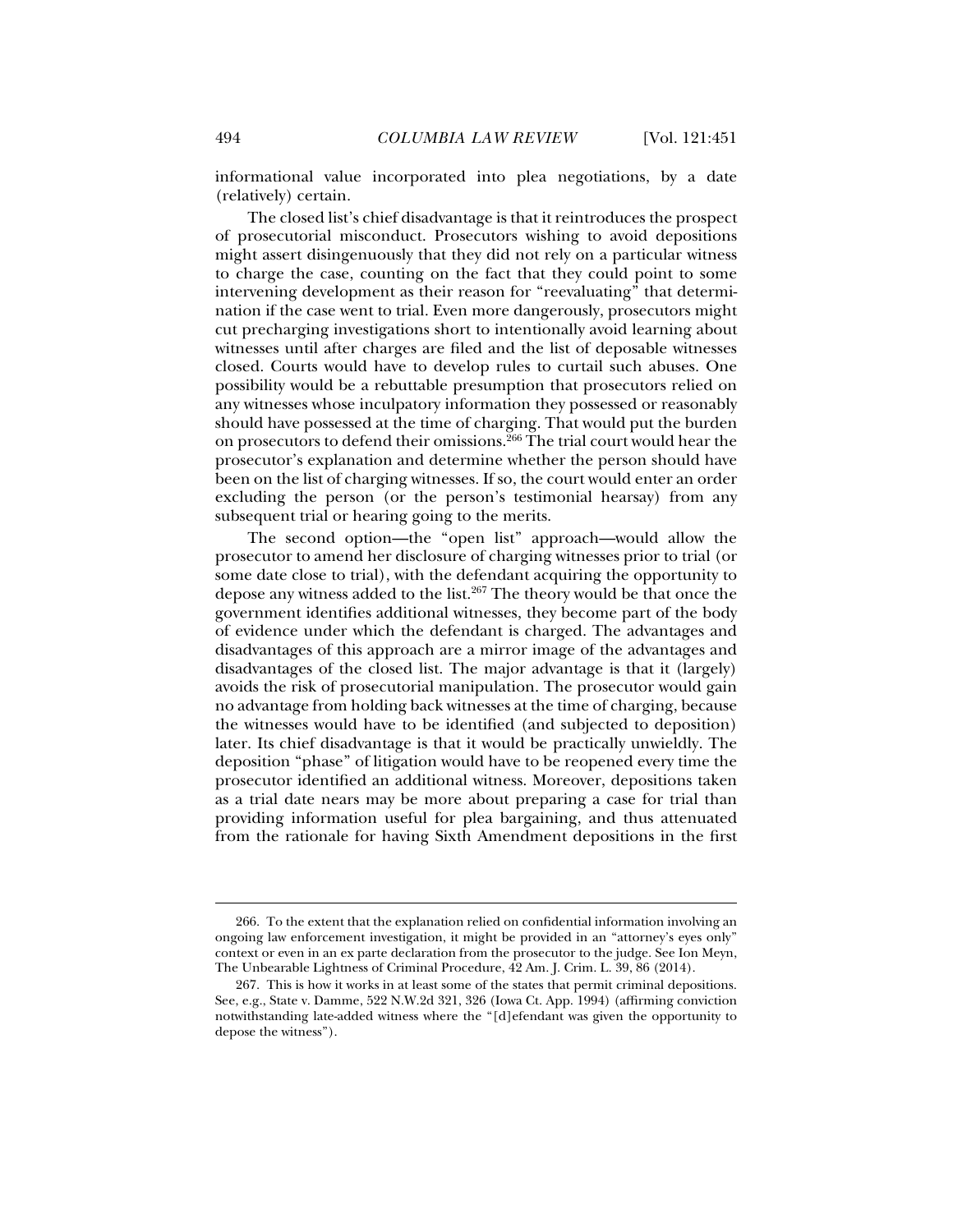place.268 I leave it to future analysis to decide which set of advantages and disadvantages is better.

#### C. *Objections*

j

If you are with me so far—that is, if you agree that the right to depose the government's charging witnesses would update the Confrontation Clause for the age of plea bargaining—you might still be worried about the practicality or desirability of incorporating depositions into criminal cases. This section is meant to assuage such concerns.

While this Essay is the first to locate a right to depositions in criminal cases in the Confrontation Clause, others have advocated for criminal depositions on policy grounds, and still others have opposed them.269 One of the sharpest objections to depositions in criminal cases was published by a committee of the ABA in 1970. The committee articulated several reasons for its opposition:

First, there is no inherent limitation of cost on the conduct of unnecessary depositions, because in many cases the costs of the defense must be borne by the state . . . . [Second,] the imposition on civilian witnesses may discourage their coming forward in criminal cases. And, finally, underlying the importance of these considerations is the belief that depositions in addition to the disclosures otherwise required by these standards will not be necessary in most criminal cases. Under its responsibilities in bringing a criminal case, the prosecution will ordinarily possess written statements or transcripts of testimony of potential witnesses of such completeness that additional interrogation by the defense attorney, prior to trial, will be of only marginal value in most cases.270

The subsections below address the first two of these objections—that criminal depositions would be too costly and that they would impede

 <sup>268.</sup> See supra notes 240–242 and accompanying text.

 <sup>269.</sup> For an overview of the debate, see generally John F. Yetter, Discovery Depositions in Florida Criminal Proceedings: Should They Survive?, 16 Fla. St. U. L. Rev. 675 (1988). Interesting recent calls for criminal depositions (on nonconstitutional, policy grounds) include Darryl K. Brown, The Decline of Defense Counsel and the Rise of Accuracy in Criminal Adjudication, 93 Calif. L. Rev. 1585, 1638–40 (2005) [hereinafter Brown, The Decline]; Douglass, Balancing Hearsay, supra note 231, at 2187–92; Prosser, supra note 248, at 607–13.

 <sup>270.</sup> Standards Relating to Discovery & Proc. Before Trial § 2.5 cmt. at 87 (Am. Bar Ass'n, Approved Draft 1970). The quoted text omits one other objection advanced by the ABA committee: "[I]f stated as a right, the need to take depositions might be construed as part of the adequacy of representation required by the constitutional right to counsel." Id. This objection is quite peculiar. It is true that if criminal defendants have a right to take depositions, then competent defense counsel would, under some circumstances, have the duty to assist their clients by conducting them. Sixth Amendment depositions would not be necessary in every case; sometimes, the best and highest use of the right would be to trade it away in plea bargaining. See infra section III.C.3. But yes, of course, it would sometimes be a defense attorney's duty to take depositions.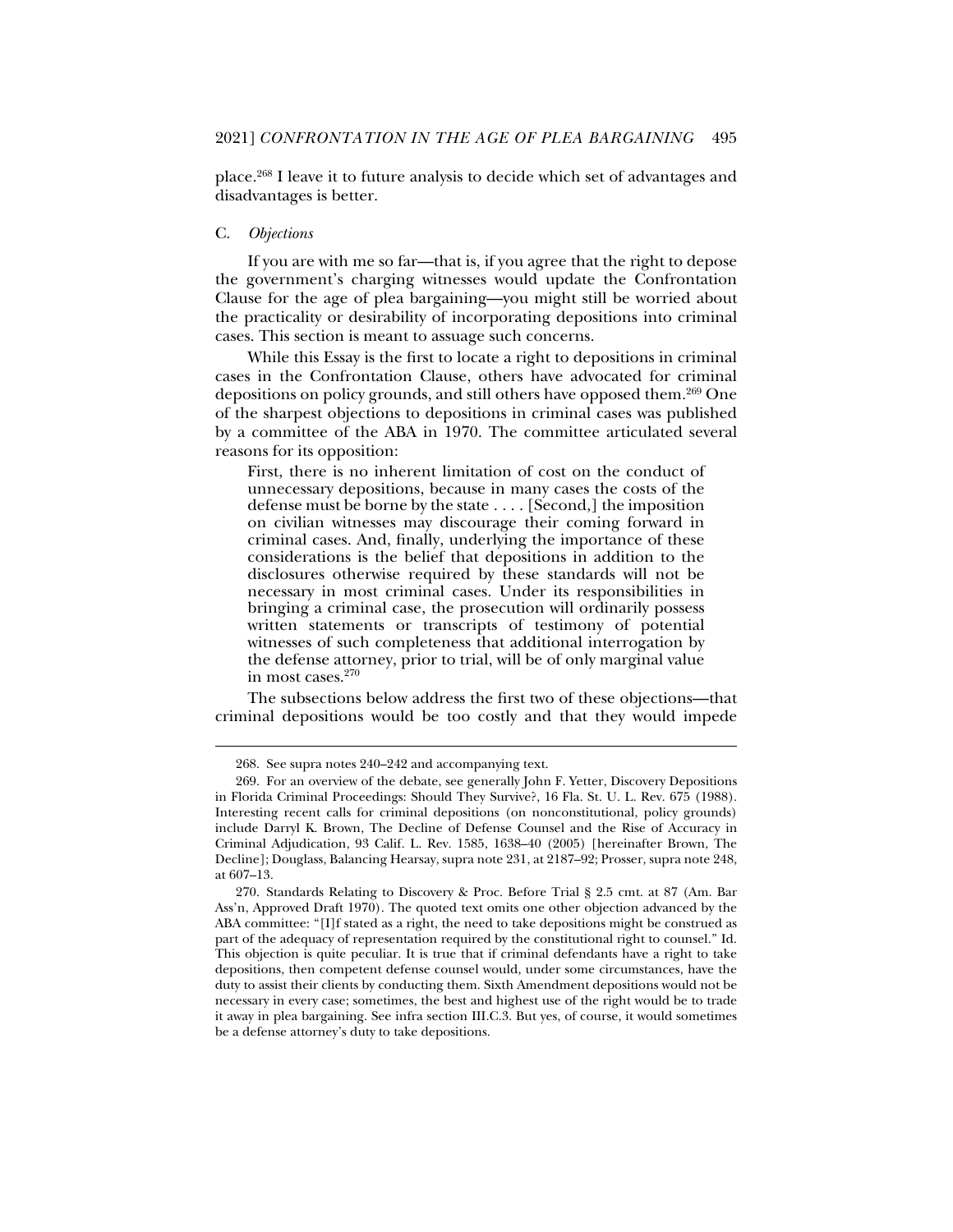witnesses. A final subsection deals with an objection the committee did not raise—that depositions would just become just another bargaining chip for prosecutors and defense lawyers to wrangle over.

Before turning to those serious concerns, however, a word on the ABA committee's remaining critique—that criminal depositions are unnecessary because the "written statements" of government witnesses are reliable enough. If you read section II.A of this Essay, the ABA's final objection may sound familiar, as it picks up just where the judges who tried Sir Walter Raleigh left off.<sup>271</sup> It is hard to conjure an outlook more antithetical to the values underlying the Confrontation Clause. As the Supreme Court observed in *Crawford* (channeling an important Antifederalist): "[W]ritten evidence . . . [is] almost useless; it must be frequently taken *ex parte* [sic], and but very seldom leads to the proper discovery of truth."272

1. *Resource Considerations*. — One persistent objection to depositions in criminal cases is that they would be too expensive.273 Opponents point out that the state must pay not only for the costs of prosecutors (and often public defenders) to attend but also for the time of law enforcement officers called to sit for depositions.<sup>274</sup> On one level, this objection rings true—depositions are not free.<sup>275</sup> Of course, that could be said about almost any rule or procedure involved in the criminal legal system. Requiring police officers to write out affidavits to secure search warrants is expensive.276 So is providing lawyers for indigent defendants.277 Trials are really expensive,  $278$  as are appeals,  $279$  as are collateral proceedings attacking convictions.280 That something isn't free tells us virtually nothing about whether it is worthwhile.<sup>281</sup>

 276. See William J. Stuntz, O.J. Simpson, Bill Clinton, and the Transsubstantive Fourth Amendment, 114 Harv. L. Rev. 842, 848 (2001).

 <sup>271.</sup> See supra notes 156–158, 161 and accompanying text.

 <sup>272.</sup> Crawford v. Washington, 541 U.S. 36, 49 (2004) (emphasis added) (internal quotation marks omitted) (quoting Richard Henry Lee, Letter IV by the Federal Farmer, reprinted in 1 Bernard Schwartz, The Bill of Rights: A Documentary History 469, 473 (Leon Friedman, Karyn Gullen Browne, Joan Tapper, Betsy Nicolaus, Christine Pinches & Jeanne Brody eds., 1971) (misquotation)).

 <sup>273.</sup> See Douglass, Balancing Hearsay, supra note 231, at 2190 (describing objections to discovery depositions); Prosser, supra note 248, at 613 (same).

 <sup>274.</sup> See Yetter, supra note 269, at 684.

 <sup>275.</sup> See Ortman, Second-Best, supra note 77, at 1101.

 <sup>277.</sup> See Lawrence C. Marshall, *Gideon*'s Paradox, 73 Fordham L. Rev. 955, 960–61 (2004).

 <sup>278.</sup> See Bibas, Shadow of Trial, supra note 241, at 2504 n.166 ("Even a slam-dunk trial imposes significant costs on the court and lawyers . . . ."); Robert E. Scott & William J. Stuntz, Plea Bargaining as Contract, 101 Yale L.J. 1909, 1932 (1992) ("Trials are elaborate and costly affairs.").

 <sup>279.</sup> See Peter D. Marshall, A Comparative Analysis of the Right to Appeal, 22 Duke J. Compar. & Int'l L. 1, 10 (2011).

 <sup>280.</sup> See Ryan W. Scott, In Defense of the Finality of Criminal Sentences on Collateral Review, 4 Wake Forest J.L. & Pol'y 179, 185 (2014).

 <sup>281.</sup> See Prosser, supra note 248, at 613 (contending that arguments about the costs of depositions "ignore the significant truth-seeking value of criminal depositions"). The ideal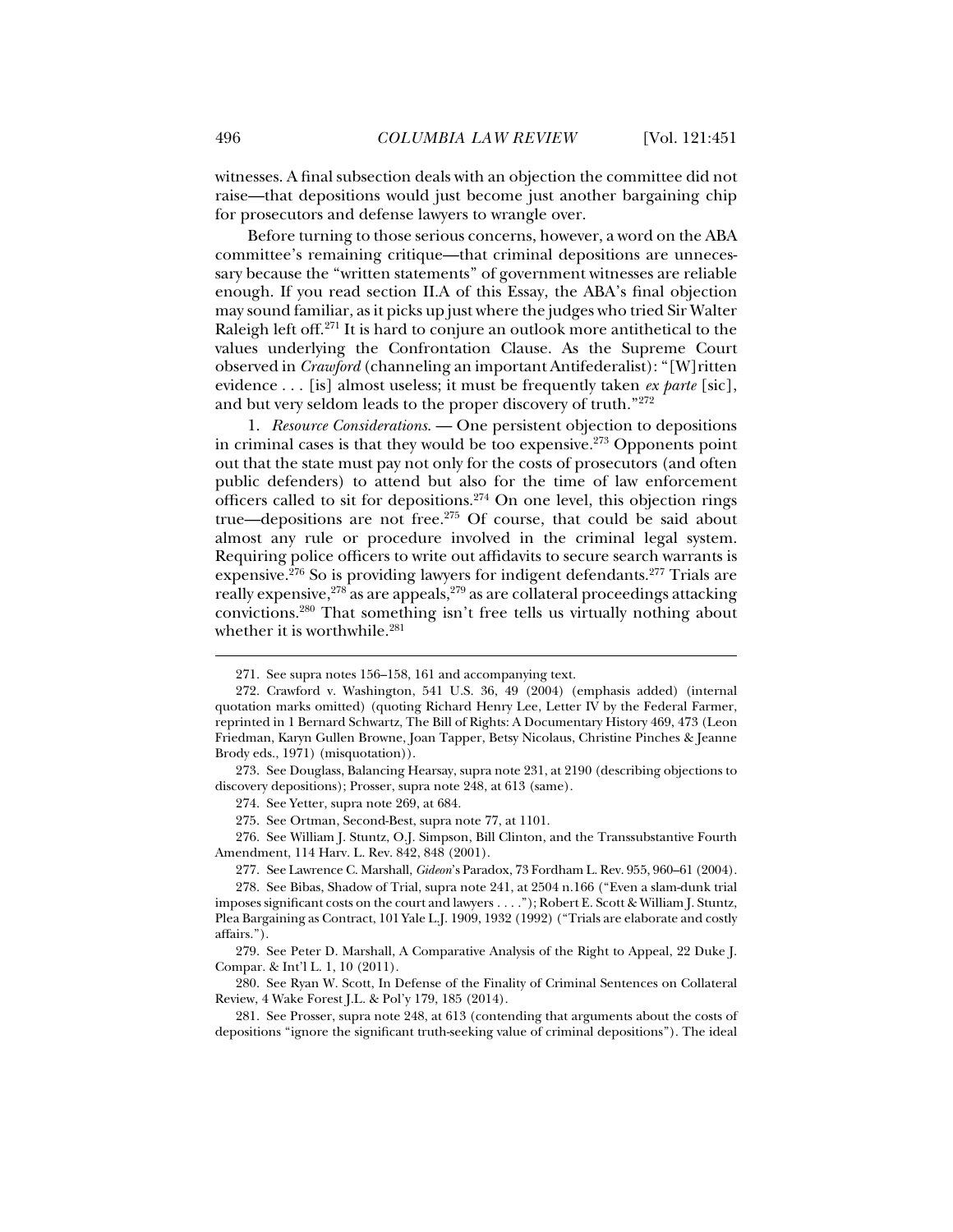Perhaps, then, the objection is really that depositions would be *impractically* expensive. If so, the objection has a ready answer. Sixth Amendment depositions would, as suggested above, be functionally similar to discovery depositions.<sup>282</sup> Though most states do not afford criminal defendants the opportunity to conduct discovery depositions, a handful do, and they seem no worse for the wear.<sup>283</sup> The procedural details vary, but in at least six states—Florida, Indiana, Iowa, Missouri, North Dakota, and Vermont—criminal defendants may depose prosecution witnesses as a matter of right.<sup>284</sup> Some of these states are thinly populated, and perhaps their experience is not generalizable.<sup>285</sup> Florida is the third largest state by population, so it makes sense to focus there.<sup>286</sup>

Florida has permitted criminal defendants to take discovery depositions as a matter of right for almost half a century.287 At least twice in that time, criminal depositions have come under political attack by law enforcement interests.<sup>288</sup> In 1988, a coalition of Florida's elected prosecutors, the Florida Department of Law Enforcement, police departments, and organizations representing crime victims attempted to have depositions abolished.<sup>289</sup> They estimated that depositions cost the

j

 287. Yetter, supra note 269, at 680–81 (explaining the origins of Florida's discovery deposition procedure in 1972).

 288. On prosecutorial opposition to depositions generally, see Ion Meyn, The Haves of Procedure, 60 Wm. & Mary L. Rev. 1765, 1819 (2019).

way to address the question would be through cost-benefit analysis. But analyzing the costs and benefits of a procedural mechanism that does not yet exist is probably impossible. My aim for this section is more modest—to show that Sixth Amendment depositions are not *impractical*. In other words, I hope to show that courts would not be dooming (or further dooming) the criminal legal system if they adopted my proposed approach to confrontation.

 <sup>282.</sup> See supra text accompanying notes 231–232.

 <sup>283.</sup> See George C. Thomas III, Two Windows into Innocence, 7 Ohio St. J. Crim. L. 575, 592–601 (2010) (examining the frequency and costs associated with discovery depositions in various states).

 <sup>284.</sup> See Fla. R. Crim. P. 3.220(h); Ind. Code § 35-37-4-3 (2020); Iowa R. Crim. P. 2.13; Mo. R. Crim. P. 25.12; N.D. R. Crim. P. 15(a)(2); Vt. R. Crim. P. 15; see also Darryl K. Brown, Discovery, *in* 3 Reforming Criminal Justice 147, 156 & n.29 (Erik Luna ed., 2017). In a handful of other states, defendants may be allowed deposition based on a showing of good cause, or something akin to it. See Prosser, supra note 248, at 609 ("In [some jurisdictions], such as Texas, Nebraska, and New Hampshire, the defendant must make a showing of the need for the deposition."); Thomas, supra note 283, at 592–98 ("[S] ix states . . . permit[] defendants to depose all prosecution witnesses and five others . . . permit[] discovery upon leave of the court.").

 <sup>285.</sup> Thomas, supra note 283, at 592–93 ("A discovery process that might work just fine in Vermont could pose an administrative nightmare in a more populous state. Indeed, of the six states that permit defendants to depose all prosecution witnesses, four of them are primarily rural—Iowa, Missouri, North Dakota, and Vermont.").

 <sup>286.</sup> Press Release, U.S. Census Bureau, Florida Passes New York to Become the Nation's Third Most Populous State, Census Bureau Reports (Dec. 23, 2014), https://www.census.gov/ newsroom/press-releases/2014/cb14-232.html [https://perma.cc/P3RR-URQL]. In highlighting Florida, I am following George Thomas's lead. See Thomas, supra note 283, at 593.

 <sup>289.</sup> Yetter, supra note 269, at 684.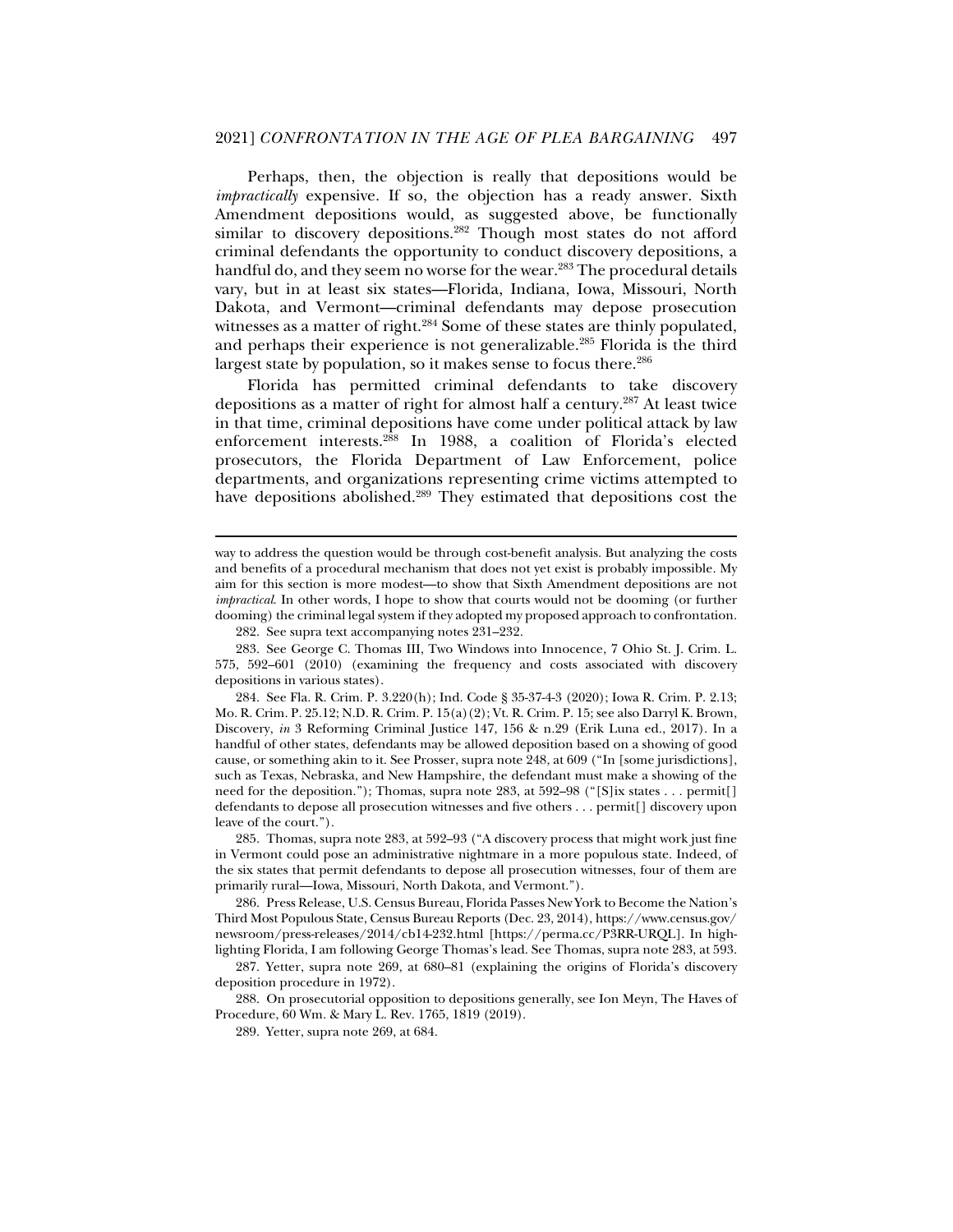state more than \$35 million annually in attorney and police officer time.<sup>290</sup> The legislature directed the state's supreme court to look into the matter, and the court assigned the task to a commission. $291$  The commission reported back that while some tinkering with the procedural details would be useful, depositions "make a unique and significant contribution to a fair and economically efficient determination of factual issues in the criminal process" and "should be retained as part of Florida's Criminal Justice process and . . . not abolished or significantly curtailed."292 A strikingly similar process played out in 1996, when a coalition that included the state's Attorney General, twenty of its elected state's attorneys, all three United States Attorneys, and a host of organizations representing police officers and prosecutors again attempted to persuade the legislature or the state supreme court to abolish criminal depositions.<sup>293</sup> And again, while the abolitionists succeeded in getting some minor procedural reforms, the system of depositions proved resilient to their attacks.294

The coalitions seeking to abolish Florida criminal depositions in 1988 and 1996 were not lacking for political influence. Prosecutors tend to get their way on matters of criminal justice policy.295 If they had a good case to make that criminal depositions in Florida were impractically expensive, one can reasonably expect that they would have made it.<sup>296</sup> Yet these coalitions failed in their efforts to abolish depositions twice in less than ten years. Their failure is circumstantial evidence that criminal depositions are *not* impractical in Florida. That, in turn, is evidence—again circumstantial—

 <sup>290.</sup> Id.

 <sup>291.</sup> Id. at 675–76.

 <sup>292.</sup> Id. at add. at 695 (internal quotation marks omitted) (quoting Crim. Discovery Comm'n, Report of the Florida Supreme Court's Commission on Criminal Discovery 20 (1989)).

 <sup>293.</sup> See Howard Dimmig, Deposition Reform: Is the Cure Worse than the Problem?, Fla. Bar J., July–Aug. 1997, at 52, 53–55.

 <sup>294.</sup> Id.

 <sup>295.</sup> See Rachel E. Barkow, Administering Crime, 52 UCLA L. Rev. 715, 727–28 (2005) (noting that "one of the most . . . powerful lobbying groups in criminal law consists of those exercising the penal power: law enforcement and, in particular, prosecutors"); William J. Stuntz, The Pathological Politics of Criminal Law, 100 Mich. L. Rev. 505, 534 (2001) (explaining that "legislators have good reason to listen when prosecutors urge some statutory change" and describing this dynamic as "the single most important feature for defining criminal law"). But see Jeffrey Bellin, The Power of Prosecutors, 94 N.Y.U. L. Rev. 171, 207–08 (2019) (noting that "[t]he mechanism by which prosecutorial lobbying influences criminal law is unclear" and arguing that "[w]hat commentators think of as effective prosecutor lobbying may, in fact, be a shared interest among prosecutors and lawmakers").

 <sup>296.</sup> The law enforcement coalition estimated that "in 1987, discovery depositions cost police departments statewide 750,000 lost police man hours." Thomas, supra note 283, at 594. Noting that there were approximately 350,000 serious crimes in Florida that year, George Thomas calculates that this amounts to "about two police hours per case." Id.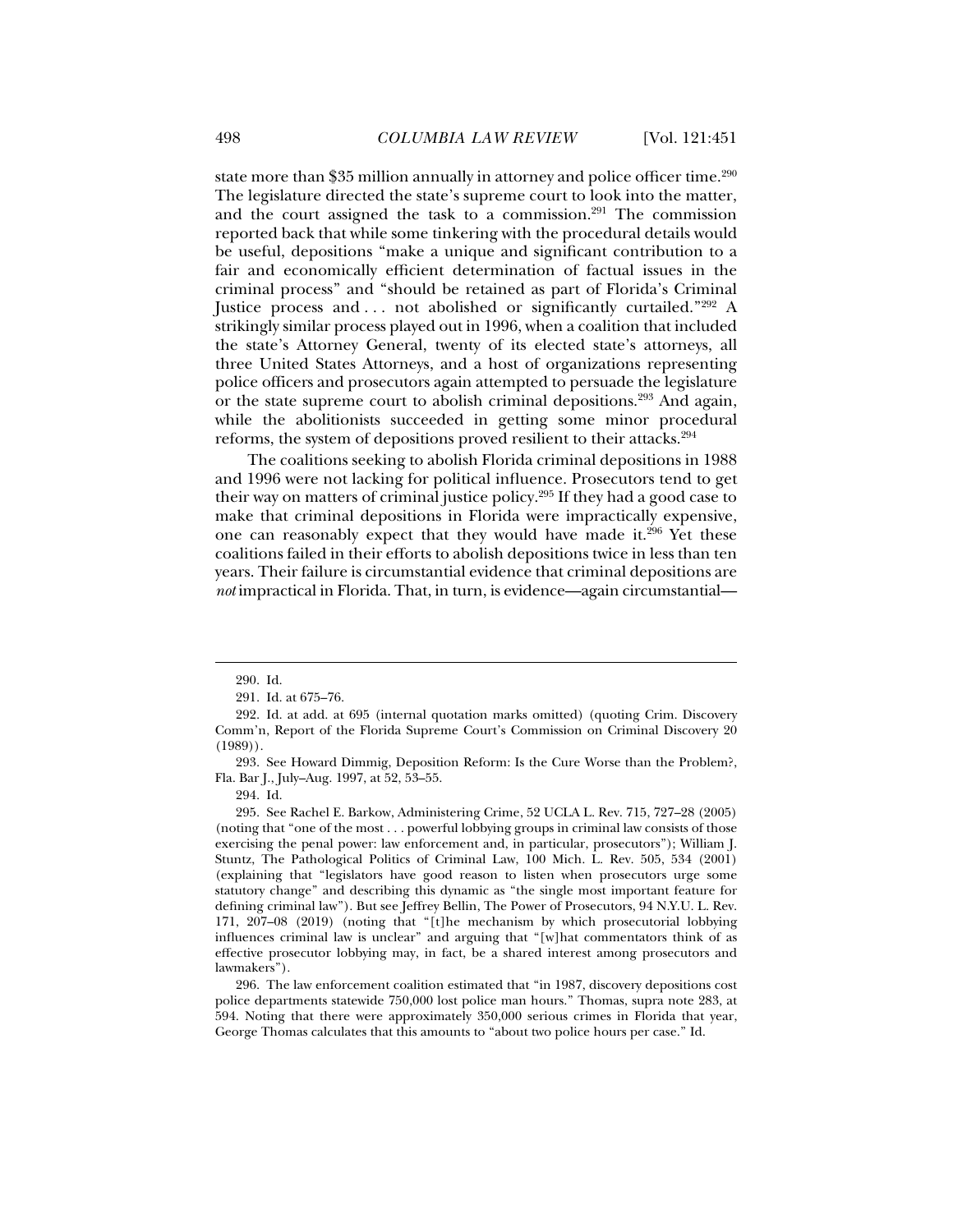that recognizing a Sixth Amendment right to depositions wouldn't overwhelm our criminal legal systems.<sup>297</sup> If Florida can do it, so can the rest of us.

2. *Confidential Informants and Vulnerable Witnesses*. — A more substantial policy objection to depositions in criminal cases focuses on their effects on witnesses. Witnesses may be "discouraged" (the ABA committee's term) from reporting crimes to police if they know that they will have to undergo a deposition.<sup>298</sup> Relatedly, defense lawyers might use depositions to "harass" witnesses by asking about embarrassing or otherwise private matters.<sup>299</sup> And defendants themselves, armed with knowledge of the witnesses against them and their testimony, might—in the words of an oft-cited New Jersey Supreme Court decision—"take steps to bribe or frighten [witnesses] into giving perjured testimony or into absenting themselves so they are unavailable to testify."300

As applied to ordinary prosecution witnesses, these concerns look like thin pretexts for denying criminal defendants the information-gathering tools possessed by civil litigants. In an influential address on criminal discovery generally, Justice William Brennan refuted several of them.301 To the possibility that defendants might use discovery tools to harm witnesses or bully them into not testifying, Brennan replied that while "there have been instances where this has happened," it could and should be handled on a case-by-case basis.302 And as for the "old hobgoblin perjury," Brennan wrote: "I should think . . . that its complete fallacy has been starkly exposed through the extensive and analogous experience in civil causes where liberal discovery has been allowed and perjury has not been fostered."303

Because he did not focus on depositions, Brennan did not have reason to consider the possibility that defense lawyers would, by asking harassing questions at depositions, discourage witnesses from testifying. The line between harassing deposition questions and probative deposition questions, though, depends on one's vantage point. Imagine that a defense lawyer is deposing an eyewitness to a bank robbery who called a police tip line promising a \$5,000 reward for information leading to an arrest. From the witness's perspective, the lawyer's questions about their

 <sup>297.</sup> Id. at 601 (concluding, based on the experience of Florida and other states that have tried criminal depositions, that incorporating depositions into criminal practice is "achievable").

 <sup>298.</sup> See Standards Relating to Discovery & Proc. Before Trial, supra note 270, at § 2.5 cmt. at 87.

 <sup>299.</sup> See Yetter, supra note 269, at 685 (describing the argument of deposition "abolitionists" in Florida).

 <sup>300.</sup> State v. Tune, 98 A.2d 881, 884 (N.J. 1953).

 <sup>301.</sup> See Brennan, supra note 249, at 290–94.

 <sup>302.</sup> Id. at 292.

 <sup>303.</sup> Id. at 291; see also Rand N. White & Tom E. Wilson, Note, The Preliminary Hearing in California: Adaptive Procedures in a Plea Bargain System of Criminal Justice, 28 Stan. L. Rev. 1207, 1235 (1976) (explaining that the experience of civil depositions "deflates the proposition that a correlation exists between expanded use of the deposition and unlawful conduct").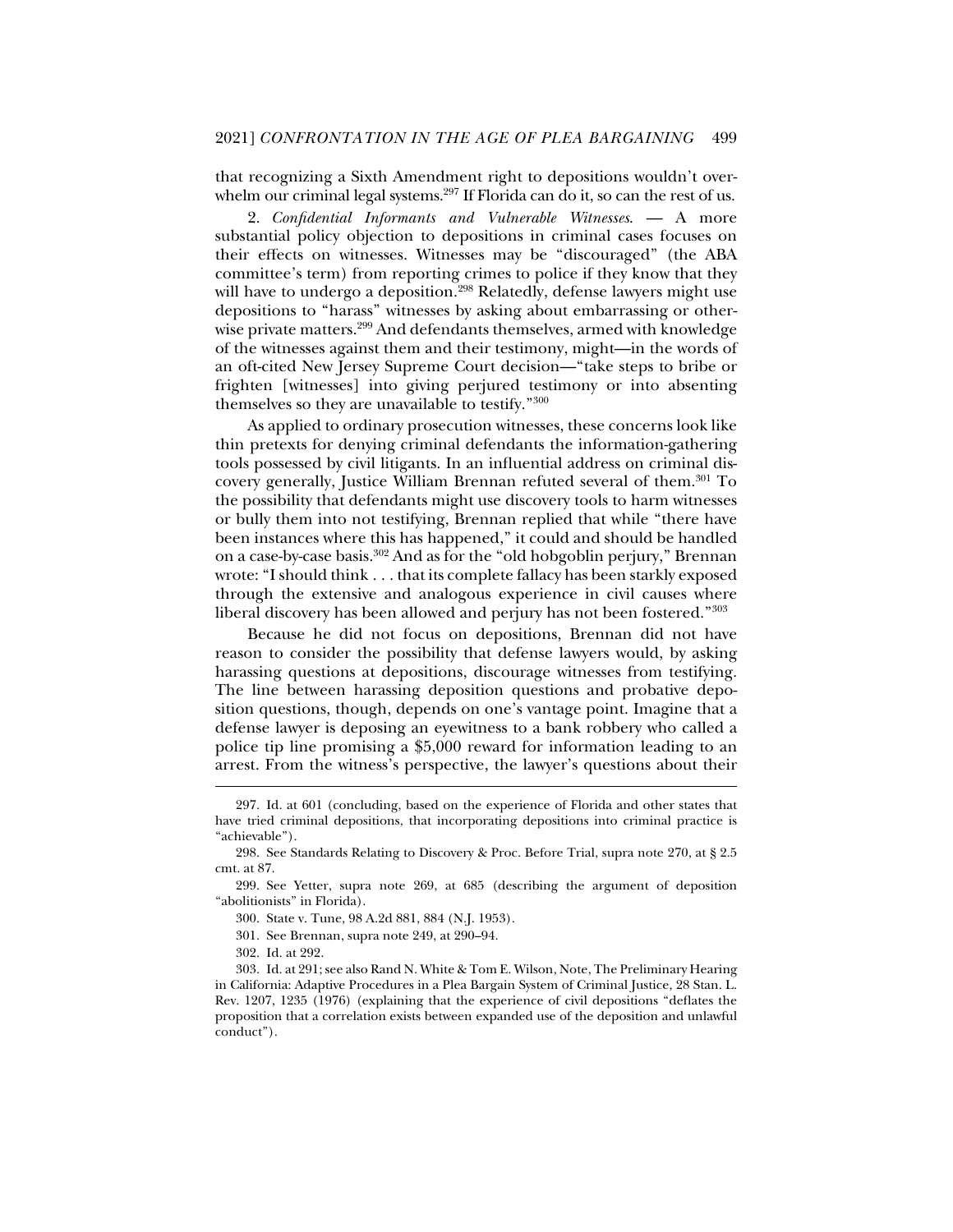child's medical bills will undoubtedly feel like harassment. From the lawyer's perspective, the questions are essential to determining whether the monetary reward biased the accusation.

Witness-related objections to criminal depositions have more force if we focus on two specific types of prosecution witnesses: confidential law enforcement witnesses, on the one hand, and crime victims, especially vulnerable victims of crimes involving sexual and domestic violence, on the other.

a. *Confidential Witnesses.* — Prosecutors may object that depositions of confidential informants and undercover law enforcement agents would risk witness safety.304 This objection is not entirely without merit.305 Confidential informants and undercover agents whose testimonial hearsay prosecutors rely on would be subject to deposition under my proposal. Their identity would thus need to be disclosed to defendants at an earlier point in the criminal process than it is today. In some cases, the change in timing could implicate legitimate law enforcement interests.<sup>306</sup> That might happen, for instance, when a confidential informant is still conducting controlled drug buys on other targets, or where an undercover agent stays in the field after charges are filed against some, but not all, members of a criminal conspiracy.

In the unusual case where the timing of the disclosure implicates legitimate law enforcement interests, there are a number of things courts could do. The simplest option would be to delay depositions until the relevant law enforcement activities were complete, but this will not always be possible.307 Courts have allowed witnesses to testify anonymously even at trials,308 and anonymous depositions—using, for instance, screens and voice disguising technology—could be an option in extreme cases. Or the witness's identity might be kept secret from the defendant, but disclosed to his lawyer under a protective order. It is even possible that a defendant

 <sup>304.</sup> I am grateful to Darryl Brown for suggesting this point.

 <sup>305.</sup> Informants who provided background information that does not form part of the corpus of the government's evidence against a defendant would, however, remain out of sight. See generally United States v. Green, 670 F.2d 1148, 1154 (D.C. Cir. 1981) (describing the "informant's privilege," which "allows the Government to refuse to disclose the identity of a person who has furnished information about criminal activities").

 <sup>306.</sup> See Miriam H. Baer, Timing *Brady*, Colum. L. Rev. 1, 55 (2015) ("[I]nformation that enables one defendant to warn his compatriots that they are investigative targets also harms society."); Brown, The Decline, supra note 269, at 1622 ("In some contexts [especially federal practice], information disclosure might compromise ongoing investigations based on confidential government information, such as informant identities. It could also facilitate defendant perjury.").

 <sup>307.</sup> This approach may be problematic where the defendant is detained pending trial, as delaying depositions could extend the period of pretrial confinement.

 <sup>308.</sup> See United States v. Gutierrez de Lopez, 761 F.3d 1123, 1139–47 (10th Cir. 2014) (using a two-prong framework to evaluate whether "anonymous" trial testimony violates the Confrontation Clause).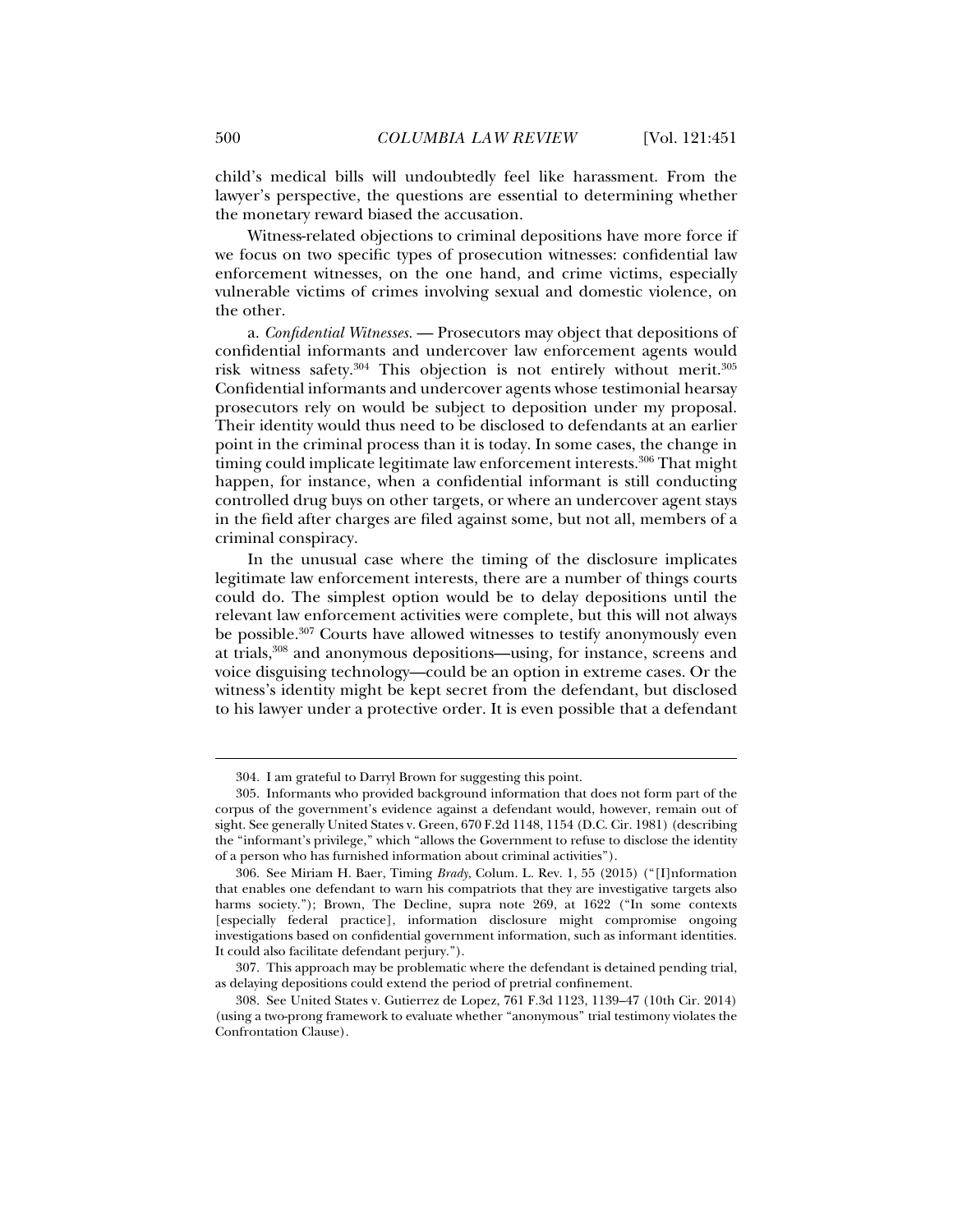could be excluded altogether from a particularly sensitive deposition conducted by his lawyer, though this would raise additional difficulties.309

b. *Victims/Vulnerable Witnesses.* — The other category of witnesses for whom depositions pose special concerns are victims (and potentially other witnesses) of violent crime. George Thomas explains the difficulty: "Depositions are traumatic experiences for all witnesses and more so for victims of crime, particularly violent crime, because they must relive the incident and also must face aggressive questioning."310 There's no denying that recognizing a Sixth Amendment right to depositions in criminal cases would impose additional burdens on crime victims, including the victims of sexual and domestic violence.311 There are, however, a few reasons why those burdens may be less extensive than they first appear.

First, it is significant that the right to Sixth Amendment depositions would extend only to those who have made "testimonial" statements. After *Ohio v. Clark*, that limitation means there would probably not be Sixth Amendment depositions of very young children, an important subcategory of vulnerable crime victims.312 It also means that there would not be Sixth Amendment depositions of victims who provided information to police under circumstances where the "primary purpose" of the interrogation was to deal with an ongoing emergency.<sup>313</sup> As noted earlier, the reach of Sixth Amendment depositions would be narrower than the reach of ordinary discovery depositions.314

Second, there is reason to think that deposition testimony is less traumatic than trial testimony. In a 2005 article on *Crawford*'s impact in domestic violence cases, Tom Lininger quotes a technical assistance packet prepared by Nicole Lindenmyer of the Battered Women's Legal Advocacy Project*:* "Depositions are usually less stressful" than testifying at

 <sup>309.</sup> Excluding the defendant altogether poses a knotty legal question. On one hand, personal presence *at trial* is a core component of the Confrontation Clause. See Illinois v. Allen, 397 U.S. 337, 338 (1970) ("One of the most basic of the rights guaranteed by the Confrontation Clause is the accused's right to be present in the courtroom at every stage of his trial."). On the other hand, it isn't obvious whether adversarial testing at a deposition depends on the defendant's personal presence. I see reasonable arguments on both sides and leave the question to future analysis.

 <sup>310.</sup> Thomas, supra note 283, at 598.

 <sup>311.</sup> See Gold et al., supra note 244, at 1648 ("[Vulnerable] witnesses and victims already face the emotional turmoil of having to tell their stories at trial, and allowing them to be deposed would force them to experience that trauma twice in the criminal process.").

 <sup>312. 576</sup> U.S. 237, 247–48 (2015) ("Statements by very young children will rarely, if ever, implicate the Confrontation Clause. Few preschool students understand the details of our criminal justice system.").

 <sup>313.</sup> Davis v. Washington, 547 U.S. 813, 828–30 (2006) (holding that where the "primary purpose" of an interrogation "was to enable police assistance to meet an ongoing emergency," the declarant's statement was nontestimonial).

 <sup>314.</sup> See supra notes 235–237 and accompanying text.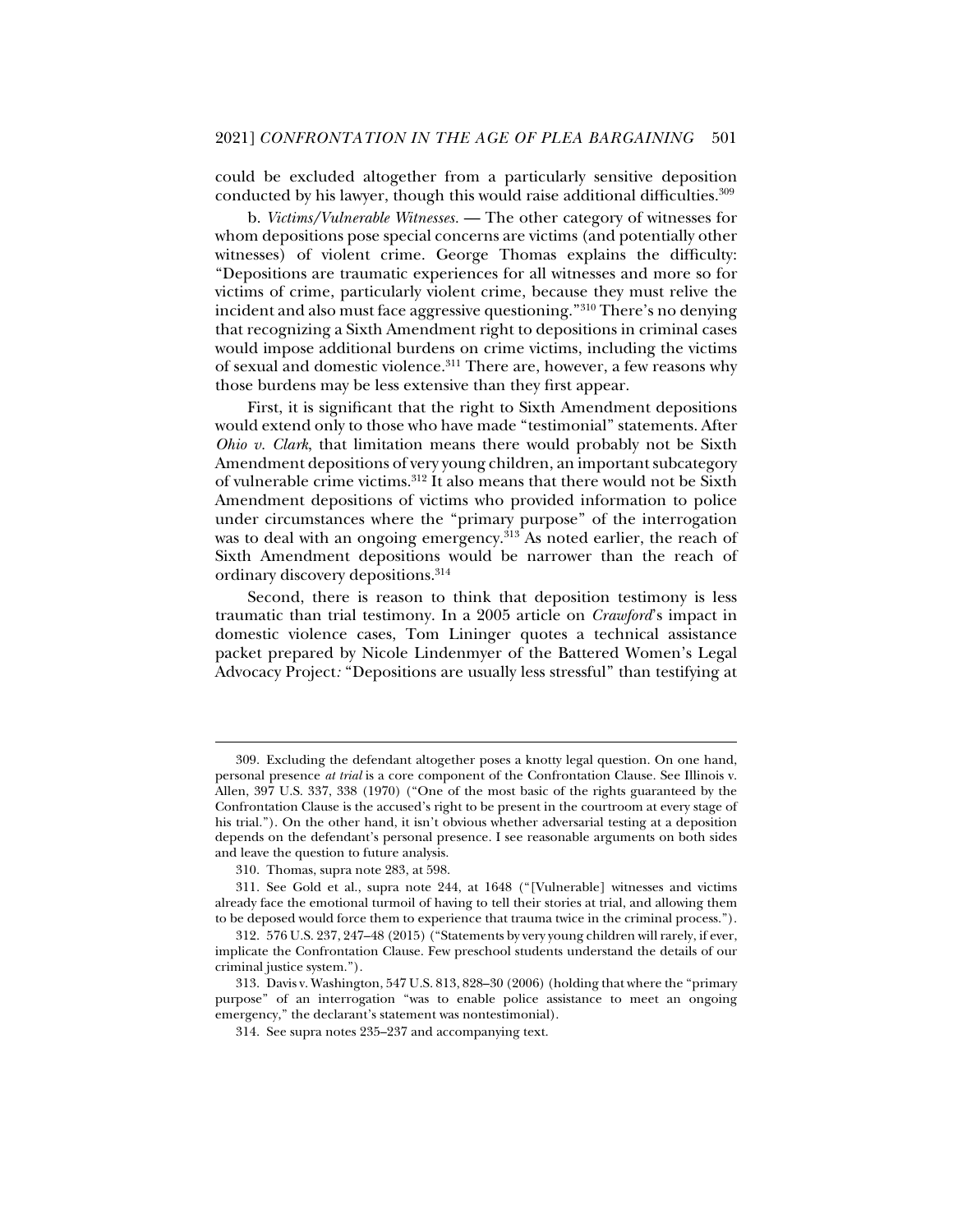trial, Lindenmyer noted, "because the victim may have her own attorney present, and she can take breaks as often as needed."315

Third, so long as *Maryland v. Craig* remains good law,<sup>316</sup> steps could be taken to ensure that vulnerable witnesses are not physically in the deposition room with defendants.317 In *Craig*, the Court approved the trial testimony of a child-witness using a one-way video system in which the defendant could see the witness, but the witness could not see the defendant.318 The argument for procedures like the one approved in *Craig* would be even stronger in depositions than in trials, as there is no risk that the technique could prejudice the defendant in a jury's eyes. Upon a "casespecific" finding of "necessity,"319 Sixth Amendment depositions could proceed with the defendant watching by video from a separate location. With real-time video, defendants could even suggest lines of questioning to counsel electronically or during breaks.<sup>320</sup> Depositions taken under these circumstances would allow for adversarial testing of the government's case without subjecting vulnerable witnesses to the trauma of being in a small room with the defendant.

To be sure, these are points in mitigation—it remains true that Sixth Amendment depositions would impose burdens on crime victims, including vulnerable ones. Those costs are the unfortunate byproduct of an adversarial system of criminal justice.<sup>321</sup> Maybe we would be better off with an inquisitorial system where factfinding is left to a neutral arbiter

 <sup>315.</sup> Lininger, supra note 79, at 796 (internal quotation marks omitted) (quoting Nicole A.F. Lindenmyer, *Washington v. Crawford*: Must Crime Victims Testify Against the Defendant?, Battered Women's Legal Advocacy Project Technical Assistance Packet 4 (2004)); see also Mosteller, Confrontation of Witnesses, supra note 180, at 610 (noting that victims may be more willing to testify at "the outset of the prosecution").

 <sup>316. 497</sup> U.S. 836 (1990). At the moment, *Craig* is good law. See 6 LaFave et al., supra note 195, § 24.2(e) & n.101. It may be hanging on by a thread. See Mary Fan, Adversarial Justice's Casualties: Defending Victim-Witness Protection, 55 B.C. L. Rev. 775, 806 (2014) (noting that after *Crawford*, "the continued viability of *Craig* . . . is unclear"); Richard D. Friedman, The Confrontation Clause Re-Rooted and Transformed, 2004 Cato Sup. Ct. Rev. 439, 454 ("The categorical nature of [Justice Scalia's] opinion in *Crawford* squares better with his *Craig* dissent than with Justice O'Connor's looser majority opinion in *Craig*.").

 <sup>317.</sup> Of course, if criminal defendants are not entitled to be personally present at depositions, see supra note 309, the *Craig* point is moot.

<sup>318</sup>*. Craig*, 497 U.S. at 841–42.

 <sup>319.</sup> Id. at 855.

 <sup>320.</sup> Id. at 840–42 (explaining that the defendant maintained "electronic communication with defense counsel" throughout the child-witness's testimony).

 <sup>321.</sup> The Court addressed this issue squarely in *Coy v. Iowa*: "That face-to-face presence may, unfortunately, upset the truthful rape victim or abused child; but by the same token it may confound and undo the false accuser, or reveal the child coached by a malevolent adult. It is a truism that constitutional protections have costs." 487 U.S. 1012, 1020 (1988).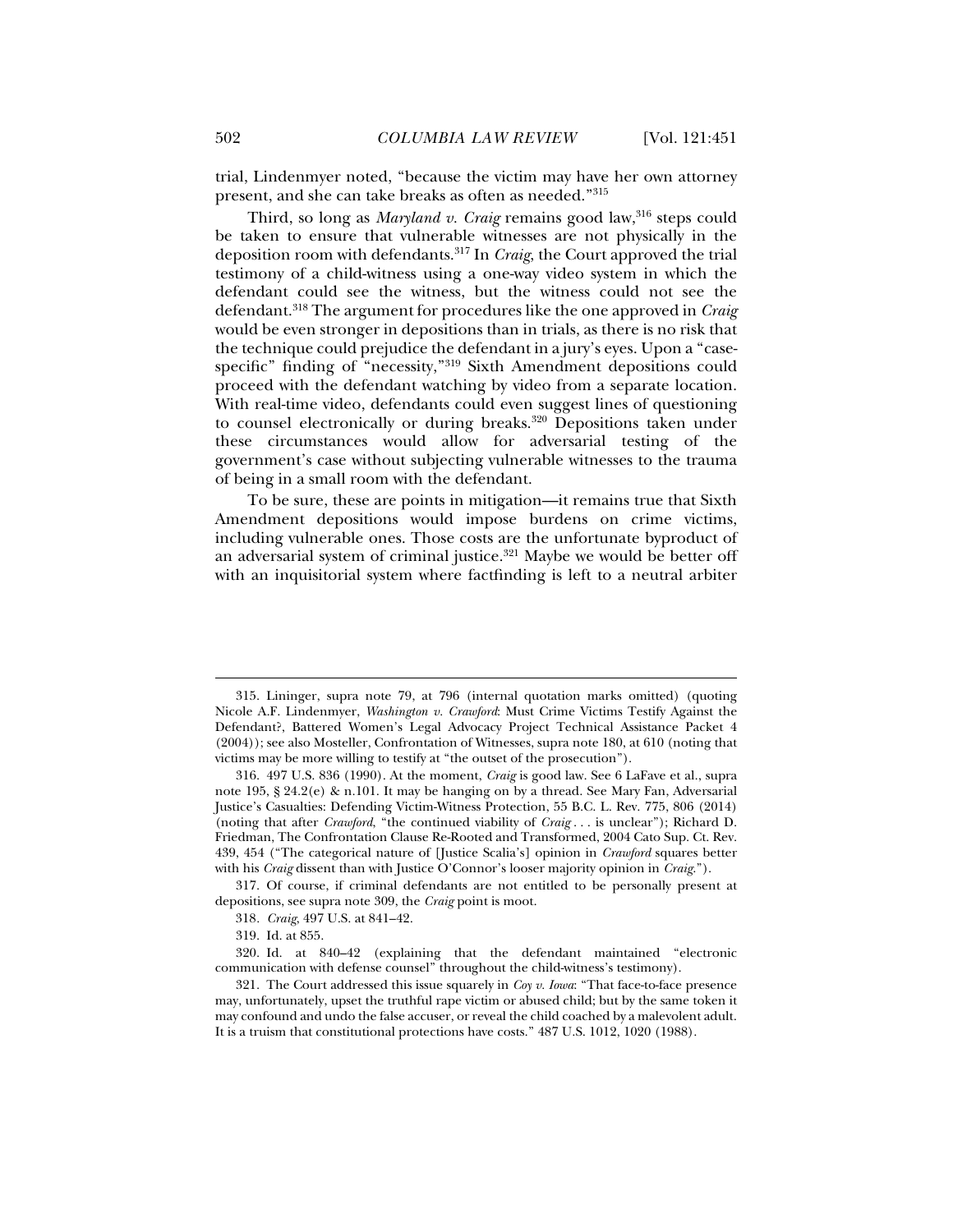rather than to the clash of dueling advocates.<sup>322</sup> Maybe not.<sup>323</sup> But for better or worse, we have a system that *depends* on adversarial testing, yet does not *do* adversarial testing. That's the void that we need Sixth Amendment depositions to fill.

3. *Confrontation as Unbundled Bargaining Chip*. — Like nearly all criminal procedure rights,<sup>324</sup> Sixth Amendment depositions would be waivable.<sup>325</sup> Does that mean that they would inevitably become just one more chip for defense lawyers or prosecutors to use in bargaining? Yes, to an extent. As Anne Traum observes, "In guilty plea adjudication, defendants do not so much exercise constitutional rights as convert them to bargaining chips to use in the plea-bargaining process."326 In some situations, defendants might trade their right to conduct depositions for a reduced charge or sentence. In others, prosecutors might penalize a defendant who insisted on taking depositions by, for instance, adding charges onto their case.<sup>327</sup> The inevitable emergence of a "market" for

j

 323. See Gerald Walpin, America's Adversarial and Jury Systems: More Likely to Do Justice*,* 26 Harv. J.L. & Pub. Pol'y 175, 175 (2003) ("The Article advocates for America's adversarial and jury systems because they are logically superior and, in my experience, they most often succeed in rendering justice.").

 324. See United States v. Mezzanatto, 513 U.S. 196, 200–01 (1995) ("Rather than deeming waiver presumptively unavailable absent some sort of express enabling clause, we instead have adhered to the opposite presumption."); see also William J. Stuntz, Waiving Rights in Criminal Procedure, 75 Va. L. Rev. 761, 772 n.28 (1989) ("For reasons that are not altogether clear, courts have never seriously considered the possibility of making criminal defendants' rights nonwaivable.").

 325. It would be unwise to make Sixth Amendment depositions nonwaivable, as we would not want a rule that *requires* (for instance) a child-sex-abuse defendant to take the victim's deposition. A closer "waivability" question concerns the prosecutor's disclosure of their charging witnesses*.* See supra notes 226–228 and accompanying text. An argument could be made that a defendant cannot "knowingly" waive their right to Sixth Amendment depositions until they ascertain (from the prosecutor's list) who they would have the right to depose. See Johnson v. Zerbst, 304 U.S. 458, 464 (1938) ("A waiver is ordinarily an intentional relinquishment or abandonment of a known right or privilege."). Given the strong preference for waivability, see supra note 324, such an argument seems unlikely to succeed. A nonwaivable right to the prosecutor's disclosure of charging witnesses would, moreover, complicate the practice of precharge plea bargaining. For a discussion of that practice, see Michael M. O'Hear, The End of *Bordenkircher*: Extending the Logic of *Apprendi*  to Plea Bargaining, 84 Wash. U. L. Rev. 835, 895–97 (2006).

 326. Anne R. Traum, Using Outcomes to Reframe Guilty Plea Adjudication, 66 Fla. L. Rev. 823, 827 (2014); see also Russell D. Covey, Plea-Bargaining Law After *Lafler* and *Frye*, 51 Duq. L. Rev. 595, 619 (2013) [hereinafter Covey, Plea-Bargaining Law] ("In essence, virtually anything and everything can be a bargaining chip.").

 327. Or these might be the same situations and vary only depending on the viewer's normative priors. In that, they mirror the debate between "trial penalties" and "plea

 <sup>322.</sup> See Robert P. Mosteller, Failures of the American Adversarial System to Protect the Innocent and Conceptual Advantages in the Inquisitorial Design for Investigative Fairness, 36 N.C. J. Int'l L. & Com. Reg. 319, 353 (2011) ("As to whether the adversarial or inquisitorial model is superior in factfinding, new empirical evidence supports the theoretical superiority of inquisitorial side."); Franklin Strier, Making Jury Trials More Truthful, 30 U.C. Davis L. Rev. 95, 143–44 (1996) ("As opposed to the adversary system, the inquisitorial system trial is remarkably unencumbered in its search for truth.").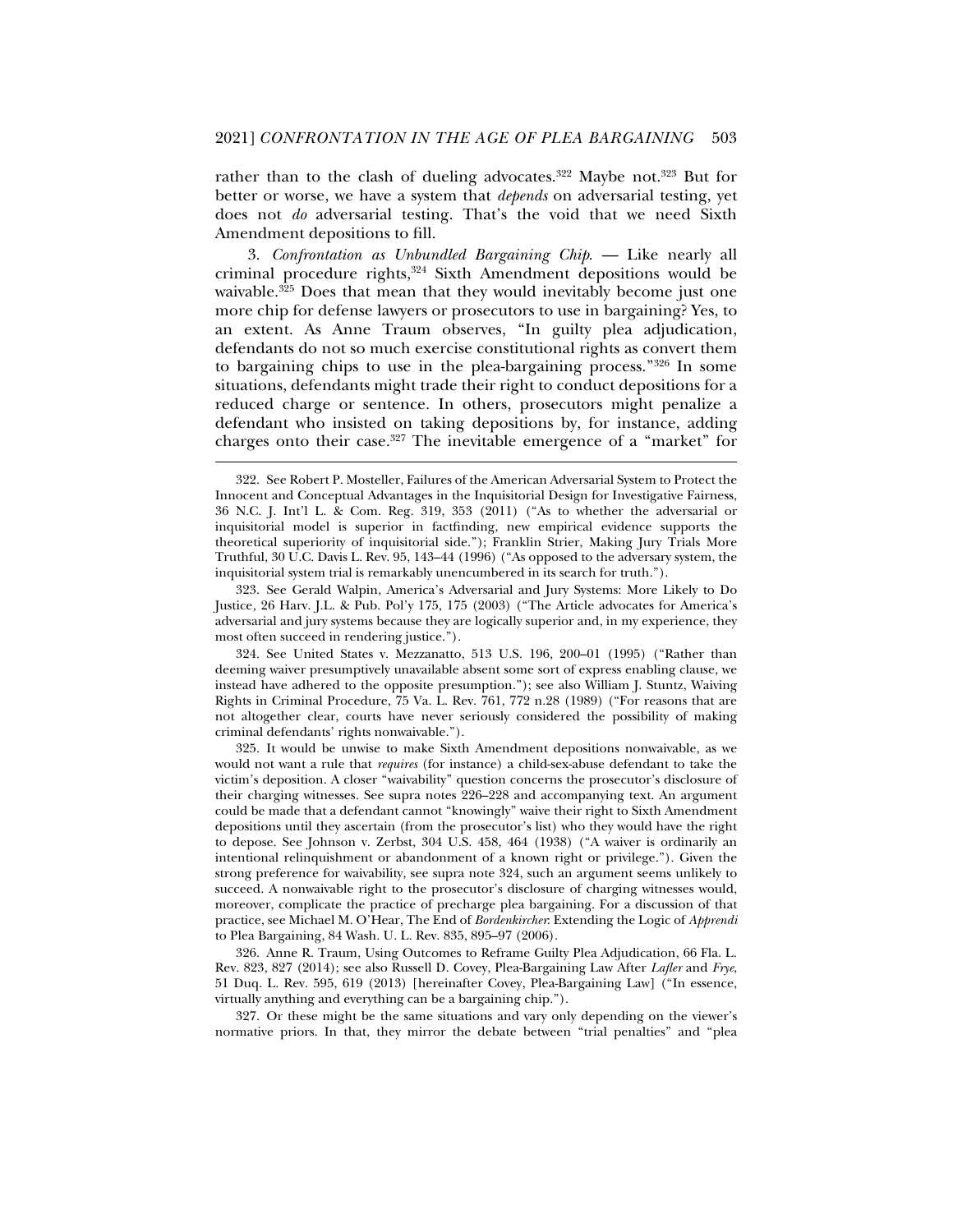depositions means that not every case would actually see Sixth Amendment depositions. It does not, however, mean that incorporating depositions into our criminal procedure would be a futile exercise.

The approach to the Sixth Amendment this Essay proposes would "unbundle" the confrontation right from a defendant's package of trial rights.328 Defendants could invoke their right to confrontation without simultaneously invoking all the other rights that accompany a trial. Unbundled rights are easier (i.e., less costly) for defendants to exercise.<sup>329</sup> That's significant. For one thing, if defendants can *credibly* threaten to exercise their Sixth Amendment confrontation right, that supplements their leverage in plea negotiations. In a world where prosecutors hold almost all the negotiating power,  $330$  changing the bargaining dynamic is not a bad thing.

But more importantly, making the right to confrontation less costly to exercise means that in many cases, it *could* be exercised. In today's criminal legal system, prosecutors have enough leverage to dissuade defendants from invoking their trial rights in all but the most unusual cases.331 But they don't have enough leverage to systematically dissuade defendants from invoking their *pretrial* constitutional criminal procedure rights. Some try. Some prosecutors, that is, condition plea offers on the defendant not filing, for instance, a Fourth Amendment motion to suppress.<sup>332</sup> That practice surely deters some defendants, but motions to suppress under the Fourth Amendment remain fairly common in criminal litigation, as do motions to suppress under the Fifth Amendment.<sup>333</sup> The same would likely

 329. Rappaport argues that some trial rights already are traded in piecemeal fashion. See Rappaport, supra note 76, at 181.

 330. See Thea Johnson, Fictional Pleas, 94 Ind. L.J. 855, 895 (2019) ("But if everything is a bargaining chip, the party that benefits is the one with the most power to negotiate. In the criminal system, that is the prosecutor."); Ortman, Second-Best, supra note 77, at 1063 ("Plea bargaining today transpires in the shadow of overlapping offenses, draconian sentencing laws, and punitive pre-trial detention, facets of our criminal law that add up to enormous prosecutorial leverage.").

331. See supra note 77 and accompanying text.

 332. On the existence of such plea offers, see Stephen B. Bright & Sia M. Sanneh, Fifty Years of Defiance and Resistance After *Gideon v. Wainwright*, 122 Yale L.J. 2150, 2157 (2013); Gabriel J. Chin, Do Procedural Claims Drive Out Merits Claims in Plea Bargaining?: A Comment on the Work of the Late Professor William Stuntz, 51 Duq. L. Rev. 767, 771 (2013).

 333. See Stephen G. Valdes, Comment, Frequency and Success: An Empirical Study of Criminal Law Defenses, Federal Constitutional Evidentiary Claims, and Plea Negotiations, 153 U. Pa. L. Rev. 1709, 1728 (2005) ("[Survey respondents] reported that a suppression motion was made in 7.34% of all cases, led to acquittal or dismissal in 11.62% of the cases where the motion was made, and resulted in nonprosecution in an additional 0.69% of

discounts." See generally Allison D. Redlich, Miko M. Wilford & Shawn Bushway, Understanding Guilty Pleas Through the Lens of Social Science, 23 Psych. Pub. Pol'y & L. 458, 460 (2017) ("Whether [the] difference between the sentences received upon trial conviction versus plea is called the 'trial penalty' or the 'plea discount' is often a matter of perspective . . . .").

 <sup>328.</sup> On unbundling trial rights generally, see supra note 76.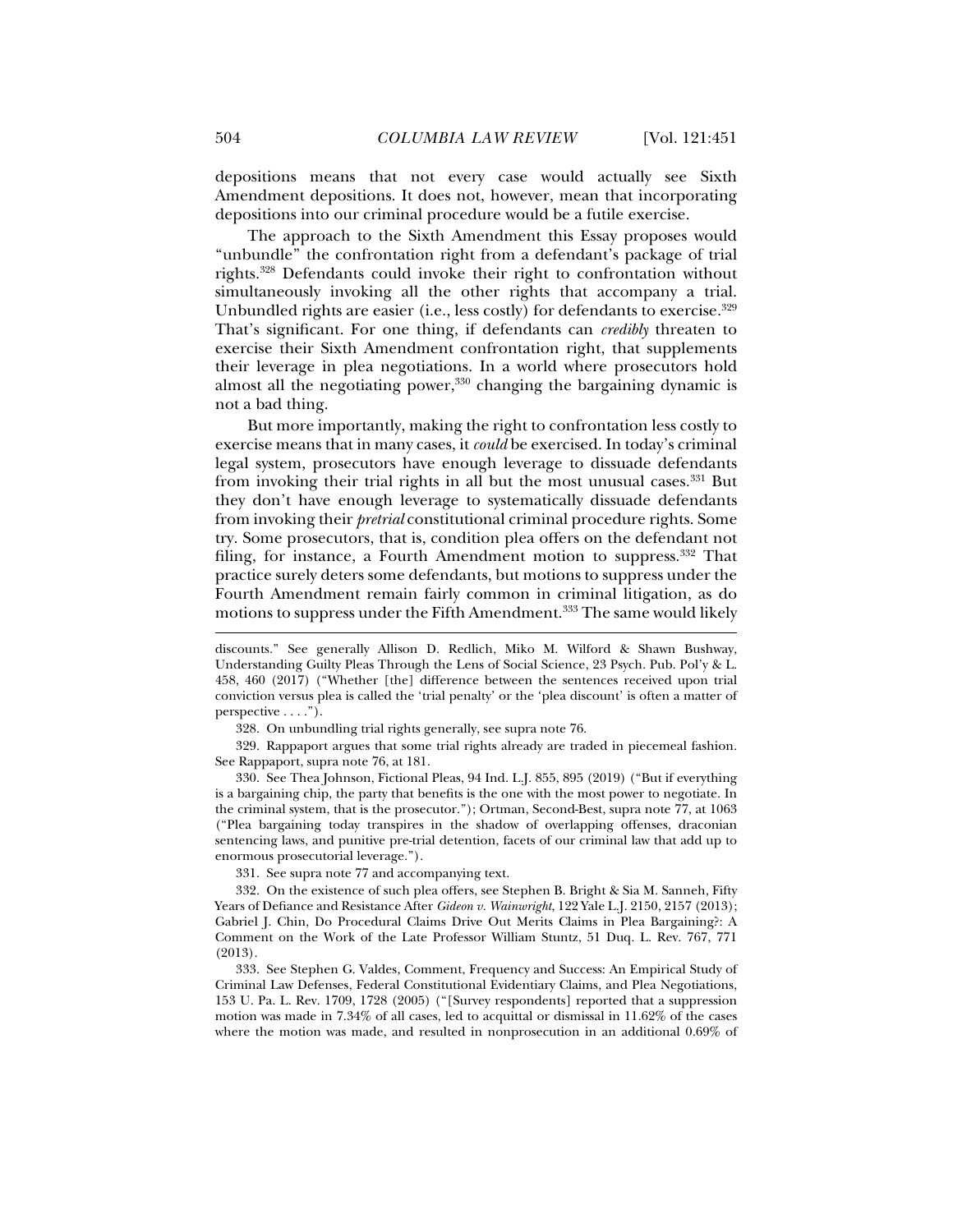be true of Sixth Amendment depositions. Prosecutors would have the incentive and the leverage to induce defendants to waive Sixth Amendment depositions in some cases, but not in all. In cases where defendants perceived their confrontation right to have significant value, they would have a meaningful opportunity to exercise it.<sup>334</sup>

#### **CONCLUSION**

In his *Lafler* dissent, Justice Scalia lamented that the Court had "open[ed] a whole new field of constitutionalized criminal procedure: plea-bargaining law."335 He predicted that the "'constitutional' rules governing [defense] counsel's behavior" announced in *Lafler* and *Frye* would inevitably "be followed by rules governing the prosecution's behavior in the plea-bargaining process."336 Indeed, he regarded it as "foolish to think" otherwise.<sup>337</sup>

Scalia's nightmare should be our ambition. Yet no robust body of constitutional plea bargaining law has materialized. The few times the Court has waded into plea bargaining since *Lafler* and *Frye*, its interventions have been aggressively modest.<sup>338</sup> Nine years on, we are still

336. Id. at 176 (emphasis omitted).

337. Id.

cases."); id. at 1729 ("While the empirical costs of the *Miranda* rule are hotly debated, this survey found that the motions were made in 3.97% of cases and succeeded 9.86% of the time." (footnote omitted)).

 <sup>334.</sup> Florida's experience with criminal depositions may be instructive here. As explained above, Florida is among the states that permit defendants to conduct depositions. See supra section III.C.1. Leaders of the Florida defense bar report that depositions are, in actual practice, routine. Matthew Meyers, President of the Miami Chapter of the Florida Association of Criminal Defense Lawyers (FACDL), observes: "[D]epositions are a *very*  regular part of my practice and that of a vast majority of my colleagues in Miami, and throughout the State." E-mail from Matthew Meyers, President, Miami FACDL, to author (Nov. 2, 2020) (on file with the *Columbia Law Review*). "We may not take the deposition of every witness listed [by the prosecution]," Meyers explains, "but the lead LEO [law enforcement officer], complaining witnesses, eyewitness, etc. are usually taken." Id. Michelle Lambo, President of the Hillsborough County FACDL chapter, notes that she "usually conduct[s] . . . a minimum of [two] depositions per case" and that "[m]ore complicated matters[] will usually require more than [two] witnesses being deposed." Email from Michelle D. Lambo, President, Hillsborough Cnty. FACDL, to author (Nov. 2, 2020) (on file with the *Columbia Law Review*). Benjamin Wurtzel, President of the Central Florida FACDL chapter, agrees that depositions are an important and routinely-used defense tool in Florida criminal cases. Telephone Interview with Benjamin Wurtzel, President, Cent. Fla. FACDL (Nov. 6, 2020). Though it is beyond this Essay's scope to empirically assess the incidence of criminal depositions in Florida, these attorneys' observations corroborate that Florida defendants' opportunity to conduct depositions is indeed meaningful.

 <sup>335.</sup> Lafler v. Cooper, 566 U.S. 156, 175 (2012) (Scalia, J., dissenting).

 <sup>338.</sup> In *Lee v. United States*, the Court held that a defendant established prejudice to support his ineffective assistance of counsel claim when his lawyer told him repeatedly (and wrongly) that a guilty plea wouldn't subject him to deportation. 137 S. Ct. 1958, 1963, 1967 (2017). Though the defendant had "no real defense" to the charge, and the Court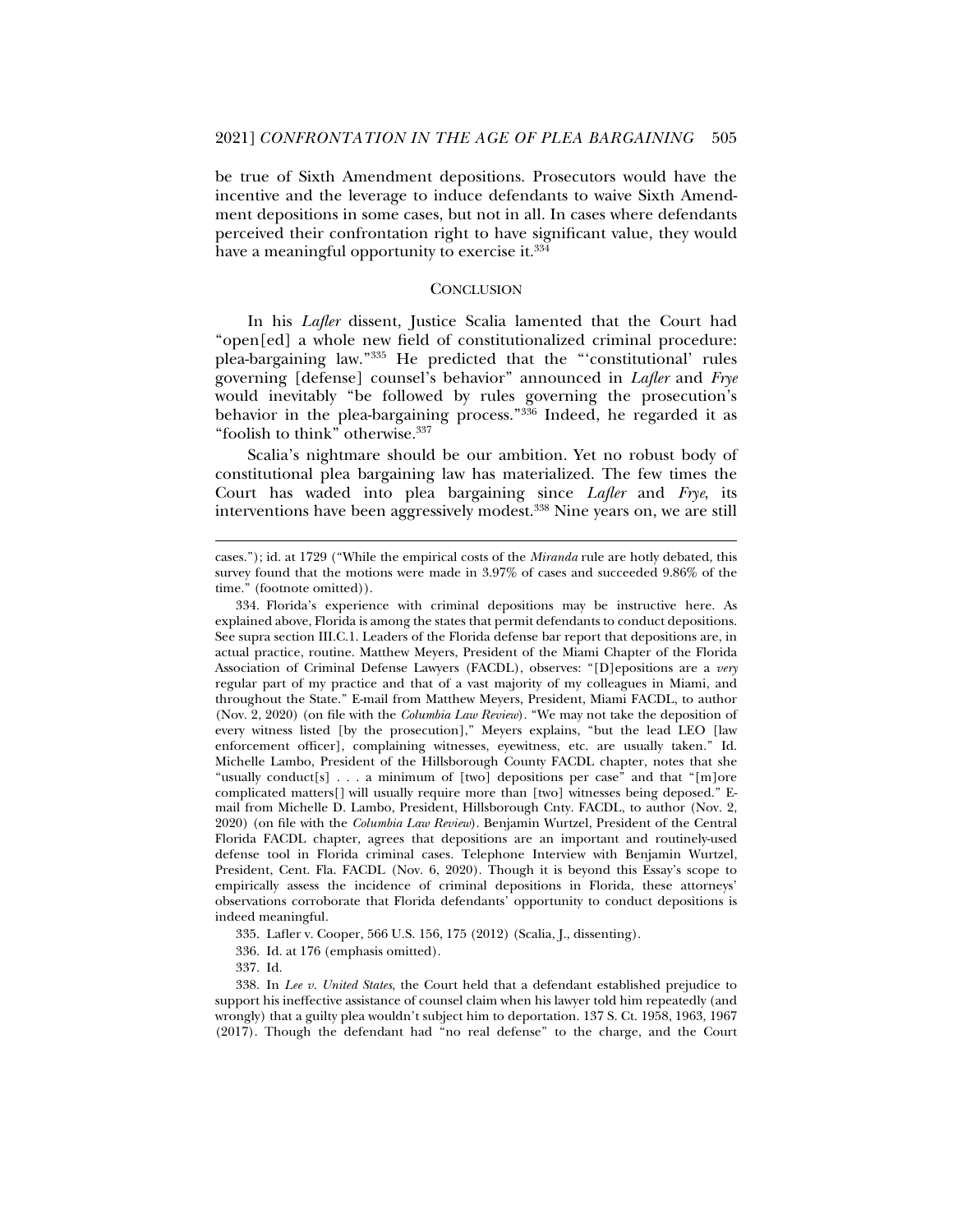waiting on the Court to take the next step in updating the constitutional law of criminal procedure to account for the fact that ours is a post-trial world.

The principal aim of this Essay is to nominate the Confrontation Clause as the site of that next step. It's a credible candidate, considering its similarity (and proximity) to the Sixth Amendment's Counsel Clause. And there is a viable path forward. That path begins with recognizing that the Confrontation Clause announces a substantive right, not an evidentiary rule, and with discarding the principle that limits the "witnesses against" an accused to *trial* witnesses. Those doctrinal adjustments would open the door to Sixth Amendment depositions and, thus, to restoring the Confrontation Clause to its purpose of promoting fair and reliable adjudication via adversarial testing.

To be sure, engrafting depositions into our criminal process will not solve the deepest ills of American criminal justice. No one thing can. But it would make the criminal legal system a notch "less awful."339 More than that, it would be an installment payment on the broader project the Court began in *Lafler* and *Frye*. 340 Many other aspects of our criminal procedure might fruitfully be reconsidered and updated in light of plea bargaining,

 339. See Alschuler, Two Small Band-Aids, supra note 103, at 707 ("[T]he time may have come for criminal justice scholars to abandon the search for ways to make the criminal justice system fair and principled. Their principal mission today should be to make it less awful.").

recognized that this would ordinarily mean that a plea caused no prejudice, the Court stressed the "unusual circumstances" of the case in its ruling. Id. at 1962–67. The next Term, in *Class v. United States*, the Court held that a guilty plea does not, absent an explicit waiver, preclude a defendant from filing an appeal to challenge the constitutionality of the offense to which he pleaded guilty. 138 S. Ct. 798, 801–02 (2018). The likely consequence of *Class* is that standard plea agreements will include express waivers of this right. For a post-*Class* example, see Plea Agreement at 9, United States v. DeVoe, No. 3:19CR86 (KAD) (D. Conn. Apr. 8, 2019) ("[T]he defendant waives his right to challenge his conviction based on ... a claim that the statute (s) to which the defendant is pleading guilty is unconstitutional  $\dots$ ."). For an interesting argument that *Class* and *Lee* are more significant than they first appear, see Lucian E. Dervan, *Class v. United States*: Bargained Justice and a System of Efficiencies, 2017–2018 Cato Sup. Ct. Rev. 113, 119–25; see also Julian A. Cook, III, Federal Guilty Pleas: Inequities, Indigence, and the Rule 11 Process, 60 B.C. L. Rev. 1073, 1091–99 (2019).

 <sup>340.</sup> See Simonson, supra note 15, at 2218 ("The Supreme Court's . . . rulings in *Lafler v. Cooper* and *Missouri v. Frye* provide further support for the extension of the Sixth Amendment into routine nontrial proceedings, as the Court indicated its willingness to regulate the constitutionality of everyday plea bargaining procedures in light of the rarity of trials today." (footnotes omitted)).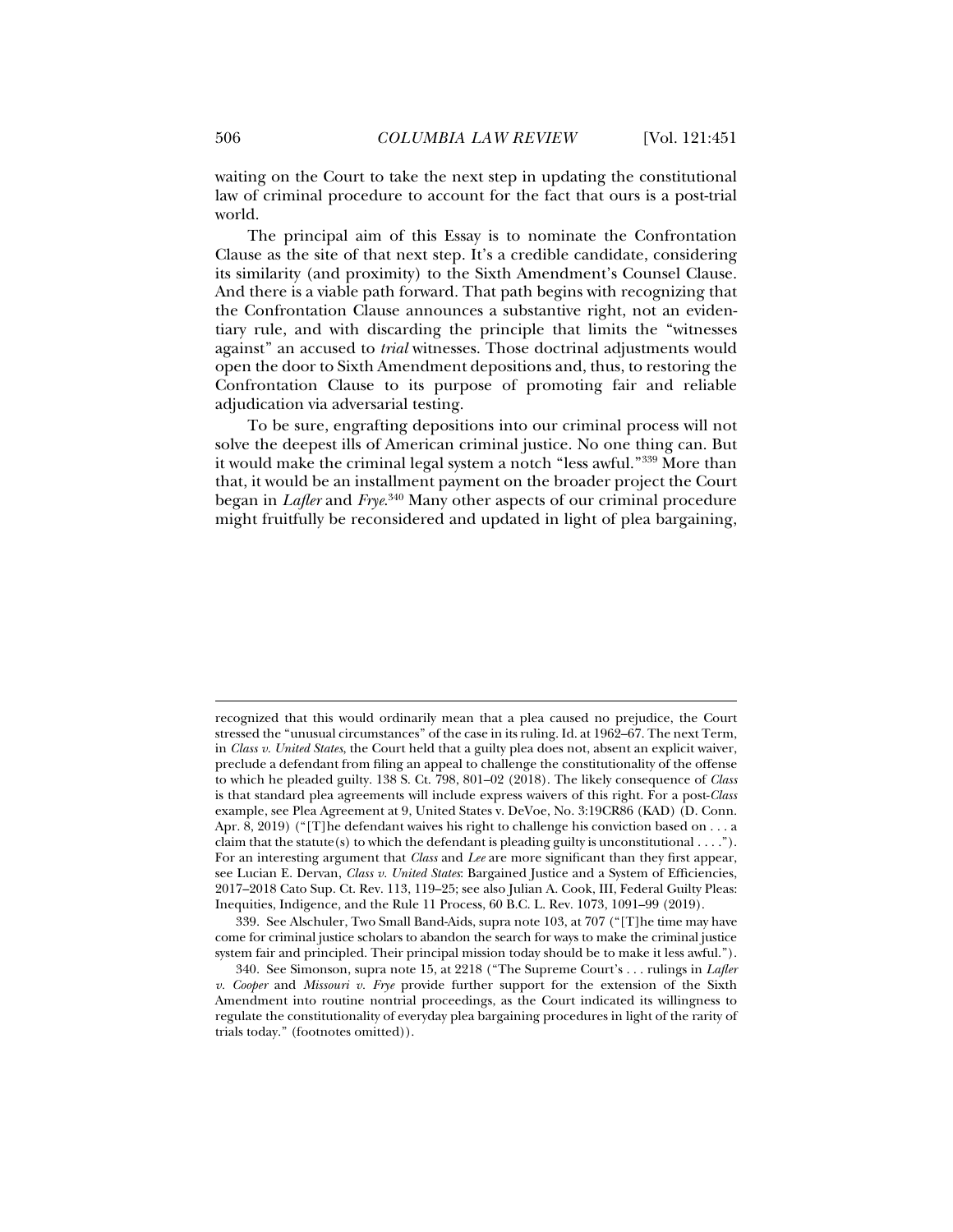from pretrial discovery, $341$  to the right to compulsory process,  $342$  to the standard for initiating charges, $343$  to bail, $344$  to the prohibition against double jeopardy,345 to name just a few. Updating the Confrontation Clause could be a good step on the long road to criminal procedure modernization.

j

 342. Should defendants be constitutionally entitled to subpoena witnesses for exculpatory evidence useful to them in plea bargaining? For scholarly efforts to ground a right to criminal discovery in the Compulsory Process Clause (albeit not focused on plea bargaining), see Montoya, supra note 229, at 873–78; Peter Westen, The Compulsory Process Clause, 73 Mich. L. Rev. 71, 121–31 (1974).

 343. Does the dominant probable cause standard for criminal charges continue to make sense in a system dominated by pleas? I have argued that it does not. See Ortman, Probable Cause, supra note 241, at 558–68 (contending that the probable cause charging standard "exacerbates plea bargaining's vices" and should "probably [be] on the chopping block").

 344. Does due process preclude the setting of unaffordable bail as leverage to coerce guilty pleas? See Paul Heaton, Sandra Mayson & Megan Stevenson, The Downstream Consequences of Misdemeanor Pretrial Detention, 69 Stan. L. Rev. 711, 784–87 (2017) (exploring this question). Further, in the age of plea bargaining, should the right to counsel extend to bail hearings? See Charlie Gerstein, Note, Plea Bargaining and the Right to Counsel at Bail Hearings, 111 Mich. L. Rev. 1513, 1516–17 (2013) (arguing that it should).

 <sup>341.</sup> Should defendants be constitutionally entitled to discovery before a guilty plea? See, e.g., Cynthia Alkon, The Right to Defense Discovery in Plea Bargaining Fifty Years After *Brady v. Maryland*, 38 N.Y.U. Rev. L. & Soc. Change 407, 409 (2014) ("[I]t is time for the Court to recognize that effective assistance of counsel in plea bargaining requires that defense lawyers have basic information about the case, both to fully advise their clients and to effectively negotiate on behalf of their clients."); Covey, Plea-Bargaining Law, supra note 326, at 610–18 ("Given the Court's repeated emphasis on the importance of adequate investigation . . . counsel's duty to make some minimally sufficient investigation prior to advising a client to plead guilty is both consistent with the Court's Sixth Amendment case law and logically apparent."). But see United States v. Ruiz, 536 U.S. 622, 628–33 (2002) (holding that the government need not disclose impeachment *Brady* material prior to a plea, but leaving open the question as to *exculpatory Brady* material); Susan R. Klein, Monitoring the Plea Process, 51 Duq. L. Rev. 559, 580 n.72 (2013) ("There is currently a circuit split on the issue of whether a defendant can waive her right to exculpatory evidence of actual innocence." (citation omitted)).

 <sup>345.</sup> In the age of plea bargaining, should jeopardy attach when plea negotiations commence? For the current law on when jeopardy attaches in the context of guilty pleas, see 6 LaFave et al., supra note 195, § 25.1(d) & nn.63–88.